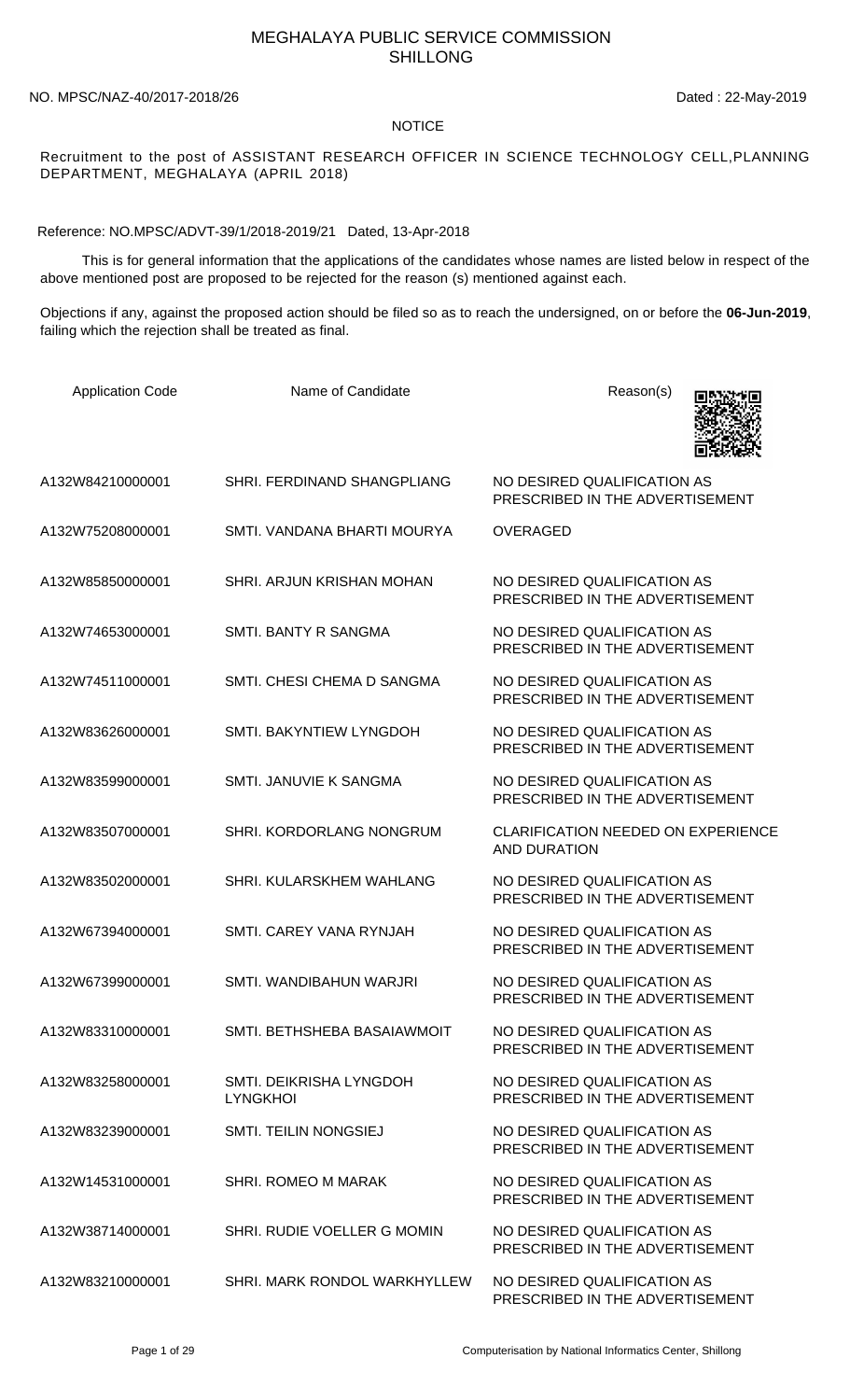| <b>Application Code</b> | Name of Candidate                                | Reason(s)                                                        |
|-------------------------|--------------------------------------------------|------------------------------------------------------------------|
| A132W83187000001        | SHRI. FRETENDER SIANGSHAI                        | NO DESIRED QUALIFICATION AS<br>PRESCRIBED IN THE ADVERTISEMENT   |
| A132W83172000001        | SHRI. DALE ERIC LYNGDOH                          | NO DESIRED QUALIFICATION AS<br>PRESCRIBED IN THE ADVERTISEMENT   |
| A132W83134000001        | <b>SMTI. MORALITY NOHWIR</b>                     | NO DESIRED QUALIFICATION AS<br>PRESCRIBED IN THE ADVERTISEMENT   |
| A132W00644000001        | SMTI. LASHNGAINLIN DIENGDOH                      | <b>CLARIFICATION NEEDED ON EXPERIENCE</b><br><b>AND DURATION</b> |
| A132W68737000001        | SHRI. GARRY WEGARA K MARAK                       | NO DESIRED QUALIFICATION AS<br>PRESCRIBED IN THE ADVERTISEMENT   |
| A132W69177000001        | SMTI. BALAKYNTIEWSHISHA<br><b>LYNGDOH KYNSHI</b> | NO DESIRED QUALIFICATION AS<br>PRESCRIBED IN THE ADVERTISEMENT   |
| A132W41511000001        | <b>SMTI. MAIALIN SUSIE NONGRANG</b>              | NO DESIRED QUALIFICATION AS<br>PRESCRIBED IN THE ADVERTISEMENT   |
| A132W00698000001        | SHRI. PHYRNAI KUPAR JYRWA                        | <b>CLARIFICATION NEEDED ON EXPERIENCE</b><br><b>AND DURATION</b> |
| A132W69202000001        | <b>SMTI. TECHI G MOMIN</b>                       | NO DESIRED QUALIFICATION AS<br>PRESCRIBED IN THE ADVERTISEMENT   |
| A132W83089000001        | SMTI. STEFFANIE R MARAK                          | NO DESIRED QUALIFICATION AS<br>PRESCRIBED IN THE ADVERTISEMENT   |
| A132W82859000001        | SMTL JUNIA M SANGMA                              | NO DESIRED QUALIFICATION AS<br>PRESCRIBED IN THE ADVERTISEMENT   |
| A132W69275000001        | SMTI. RENITHA D SHIRA                            | NO DESIRED QUALIFICATION AS<br>PRESCRIBED IN THE ADVERTISEMENT   |
| A132W82679000001        | SHRI, BANSHANMIKI LANGBANG                       | NO DESIRED QUALIFICATION AS<br>PRESCRIBED IN THE ADVERTISEMENT   |
| A132W14530000001        | <b>SMTI. SUNITA WARJRI</b>                       | <b>LESS WORK EXPERIENCE</b>                                      |
| A132W69583000001        | SHRI. TENGSRANGBORN D SANGMA                     | NO DESIRED QUALIFICATION AS<br>PRESCRIBED IN THE ADVERTISEMENT   |
| A132W69602000001        | SMTI. TWINSY MERRY SYIEMLIEH                     | NO DESIRED QUALIFICATION AS<br>PRESCRIBED IN THE ADVERTISEMENT   |
| A132W82528000001        | SMTI. AMANDA LYTAN                               | NO DESIRED QUALIFICATION AS<br>PRESCRIBED IN THE ADVERTISEMENT   |
| A132W69776000001        | SMTI. ELIDA MICHELLE T SANGMA                    | NO DESIRED QUALIFICATION AS<br>PRESCRIBED IN THE ADVERTISEMENT   |
| A132W00998000001        | SHRI. MAITSHAPHRANG NONGBET                      | <b>CLARIFICATION NEEDED ON EXPERIENCE</b><br>AND DURATION        |
| A132W70062000001        | SMTI. SHABARISALIN KHARDEWSAW                    | NO DESIRED QUALIFICATION AS<br>PRESCRIBED IN THE ADVERTISEMENT   |
| A132W81204000001        | SHRI. HOPPING STONE PYRTUH                       | NO DESIRED QUALIFICATION AS<br>PRESCRIBED IN THE ADVERTISEMENT   |
| A132W81850000001        | SMTL RILIS MARY SARIANG                          | CLARIFICATION NEEDED ON EXPERIENCE<br>AND DURATION               |
| A132W70593000001        | SMTI. ERRINI DECRUSE DHAR                        | NO DESIRED QUALIFICATION AS<br>PRESCRIBED IN THE ADVERTISEMENT   |
| A132W34193000001        | SHRI. DANNY CH SANGMA                            | NO DESIRED QUALIFICATION AS<br>PRESCRIBED IN THE ADVERTISEMENT   |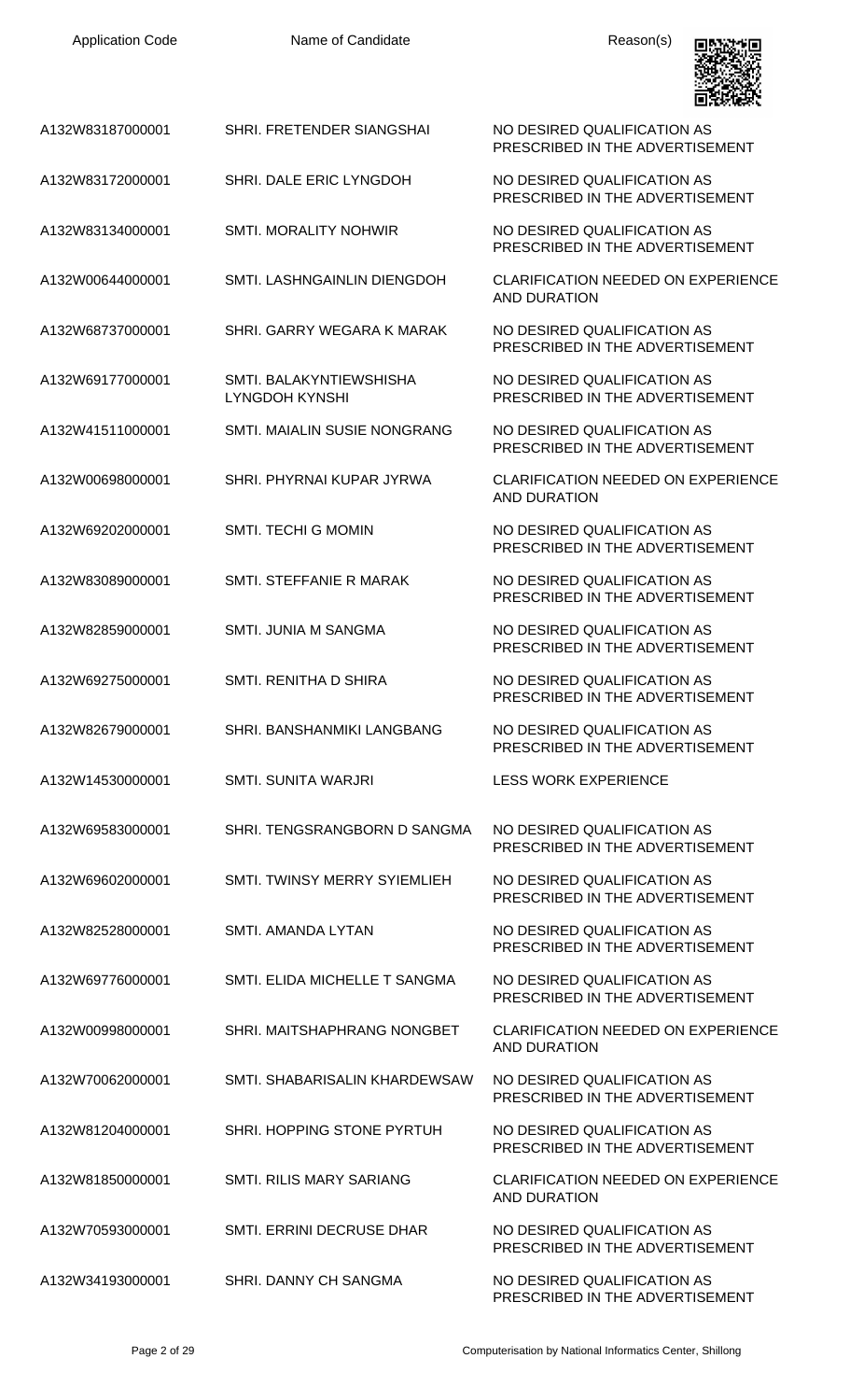

NO DESIRED QUALIFICATION AS PRESCRIBED IN THE ADVERTISEMENT

PRESCRIBED IN THE ADVERTISEMENT

NO DESIRED QUALIFICATION AS PRESCRIBED IN THE ADVERTISEMENT

PRESCRIBED IN THE ADVERTISEMENT

PRESCRIBED IN THE ADVERTISEMENT

PRESCRIBED IN THE ADVERTISEMENT

PRESCRIBED IN THE ADVERTISEMENT

NO DESIRED QUALIFICATION AS PRESCRIBED IN THE ADVERTISEMENT

PRESCRIBED IN THE ADVERTISEMENT

PRESCRIBED IN THE ADVERTISEMENT

PRESCRIBED IN THE ADVERTISEMENT

PRESCRIBED IN THE ADVERTISEMENT

NO DESIRED QUALIFICATION AS PRESCRIBED IN THE ADVERTISEMENT

PRESCRIBED IN THE ADVERTISEMENT

PRESCRIBED IN THE ADVERTISEMENT

PRESCRIBED IN THE ADVERTISEMENT

PRESCRIBED IN THE ADVERTISEMENT

PRESCRIBED IN THE ADVERTISEMENT

PRESCRIBED IN THE ADVERTISEMENT

PRESCRIBED IN THE ADVERTISEMENT

PRESCRIBED IN THE ADVERTISEMENT

| A132W71062000001 | SMTI. ARMENEANCY DORA |
|------------------|-----------------------|
|                  | SANGLYNE              |

A132W80060000001 SMTI. DAIAHUN THABAH NO DESIRED QUALIFICATION AS

- A132W71204000001 SHRI. MEBAN SHANBORLANG MARWEIN
- A132W78871000001 SHRI. WALLAMBOR RANI NO DESIRED QUALIFICATION AS
- A132W71578000001 SMTI. LAIARISA PAKYNTEIN NO DESIRED QUALIFICATION AS

A132W78383000001 SMTI. GIRIJA M SANGMA NO DESIRED QUALIFICATION AS

- A132W71671000001 SHRI. JAJO CH SANGMA NO DESIRED QUALIFICATION AS
- A132W77852000001 SHRI. H NAKIBAPHER JONES SHANGPLIANG
- A132W77335000001 SHRI. KAMWAMUTLANGI RYMBAI LESS WORK EXPERIENCE
- A132W76870000001 SHRI. DEV KUAMR THAPA OVERAGED
- A132W85876000001 SMTI. FANCY DORA DKHAR NO DESIRED QUALIFICATION AS
- A132W76521000001 SHRI. HEIPORMI PAPANG NO DESIRED QUALIFICATION AS
- A132W07665000001 SHRI. BASANDA G MOMIN NO DESIRED QUALIFICATION AS
- A132W75885000001 SHRI. WANLAMBOKLANG RYMMAI NO DESIRED QUALIFICATION AS
- A132W71709000001 SMTI. CAROL EMDOR GRATIA LYNGDOH
- A132W01777000001 SMTI. RUPABAKOR C WARJRI NO DESIRED QUALIFICATION AS
- A132W50494000001 SHRI. JUNTHEY MRONG MARAK NO DESIRED QUALIFICATION AS
- A132W15887000001 SHRI. RISHAN KUPAR RANGSLANG NO DESIRED QUALIFICATION AS
- A132W72932000001 SHRI. GAURAV KUMAR LESS WORK EXPERIENCE
- A132W81635000001 SMTI. SANTI AMY RANI NO DESIRED QUALIFICATION AS
- A132W10374000001 SHRI. NAASON RANI NO DESIRED QUALIFICATION AS
- A132W85808000001 SMTI. KONGKA RANIDA SHYLLA NO DESIRED QUALIFICATION AS
- A132W85584000001 SHRI. TENANG N SANGMA NO DESIRED QUALIFICATION AS
- A132W85349000001 SHRI. IRAN RECHIL NO DESIRED QUALIFICATION AS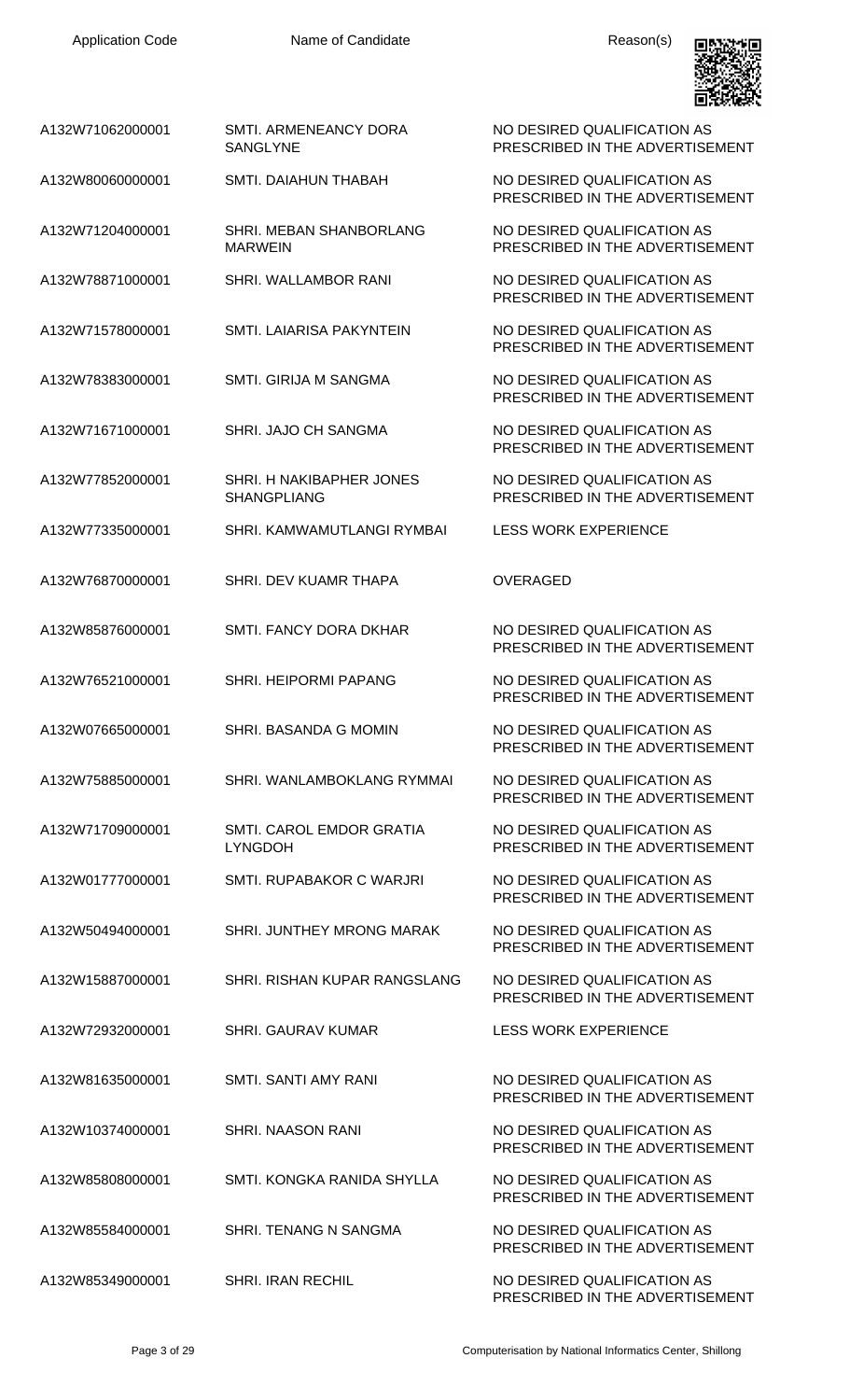| <b>Application Code</b> | Name of Candidate                           | Reason(s)                                                        |
|-------------------------|---------------------------------------------|------------------------------------------------------------------|
| A132W20755000001        | SHRI. ABHINAB MUDAI                         | NO DESIRED QUALIFICATION AS<br>PRESCRIBED IN THE ADVERTISEMENT   |
| A132W84935000001        | SHRI. RAKBUN RANGSA MARAK                   | NO DESIRED QUALIFICATION AS<br>PRESCRIBED IN THE ADVERTISEMENT   |
| A132W84872000001        | SMTI. TWINKLE LILY MARWEIN                  | NO DESIRED QUALIFICATION AS<br>PRESCRIBED IN THE ADVERTISEMENT   |
| A132W51069000001        | SHRI. IVAN LUMLANG WARLARPIH                | NO DESIRED QUALIFICATION AS<br>PRESCRIBED IN THE ADVERTISEMENT   |
| A132W84671000001        | SMTI. SOPHI SHADAP                          | NO DESIRED QUALIFICATION AS<br>PRESCRIBED IN THE ADVERTISEMENT   |
| A132W75462000001        | SMTI. PYNNEHLANG WARJRI                     | NO DESIRED QUALIFICATION AS<br>PRESCRIBED IN THE ADVERTISEMENT   |
| A132W83981000001        | SMTI. DIANA KHARKONGOR                      | NO DESIRED QUALIFICATION AS<br>PRESCRIBED IN THE ADVERTISEMENT   |
| A132W71501000001        | SHRI. ASHWINKUMAR RAJKUMAR<br><b>WASNIK</b> | <b>OVERAGED</b>                                                  |
| A132W83945000001        | SMTI. ELIZABETH JANE JALA                   | <b>CLARIFICATION NEEDED ON SUBJECT AND</b><br><b>DURATION</b>    |
| A132W83779000001        | <b>SMTI. MEMORIAL WARJRI</b>                | NO DESIRED QUALIFICATION AS<br>PRESCRIBED IN THE ADVERTISEMENT   |
| A132W13666000001        | SHRI. CHIGRING S SANGMA                     | NO DESIRED QUALIFICATION AS<br>PRESCRIBED IN THE ADVERTISEMENT   |
| A132W83752000001        | <b>SHRI. ARGHA DAS</b>                      | NO DESIRED QUALIFICATION AS<br>PRESCRIBED IN THE ADVERTISEMENT   |
| A132W73934000002        | <b>SMTI. TULIKA MAJAW</b>                   | NO DESIRED QUALIFICATION AS<br>PRESCRIBED IN THE ADVERTISEMENT   |
| A132W72128000002        | <b>SMTI. ALPANA MUKHUTY</b>                 | <b>CLARIFICATION NEEDED ON EXPERIENCE</b><br><b>AND DURATION</b> |
| A132W77536000002        | SMTI. JESSIE A. SANGMA                      | NO DESIRED QUALIFICATION AS<br>PRESCRIBED IN THE ADVERTISEMENT   |
| A132W83479000002        | SMTI. TENGKAME D SHIRA                      | <b>CLARIFICATION NEEDED ON EXPERIENCE</b><br><b>AND DURATION</b> |
| A132W16006000002        | SMTI. DOMBEWARISA S MARAK                   | NO DESIRED QUALIFICATION AS<br>PRESCRIBED IN THE ADVERTISEMENT   |
| A132W72352000002        | SMTI. KARUNA NARSAPPA NAGULA                | <b>OVERAGED</b>                                                  |
| A132W11804000002        | SMTI. SHEBA DIAMOND THABAH                  | NO DESIRED QUALIFICATION AS<br>PRESCRIBED IN THE ADVERTISEMENT   |
| A132W09450000002        | SMTI. MELODYNIA MARPNA                      | <b>CLARIFICATION NEEDED ON EXPERIENCE</b><br><b>AND DURATION</b> |
| A132W14455000002        | SMTI. IBANYLLA LYNGDOH                      | NO DESIRED QUALIFICATION AS<br>PRESCRIBED IN THE ADVERTISEMENT   |
| A132W81406000002        | SMTI. ELVIRA GRACIA KHYRIEM                 | <b>CLARIFICATION NEEDED ON SUBJECT AND</b><br><b>DURATION</b>    |
| A132W71344000002        | <b>SHRI. MICHAEL KHARBUKI</b>               | NO DESIRED QUALIFICATION AS<br>PRESCRIBED IN THE ADVERTISEMENT   |
| A132W50433000002        | SHRI. SHEMPHANG HYNNIEWTA                   | CLARIFICATION NEEDED ON SUBJECT AND<br><b>DURATION</b>           |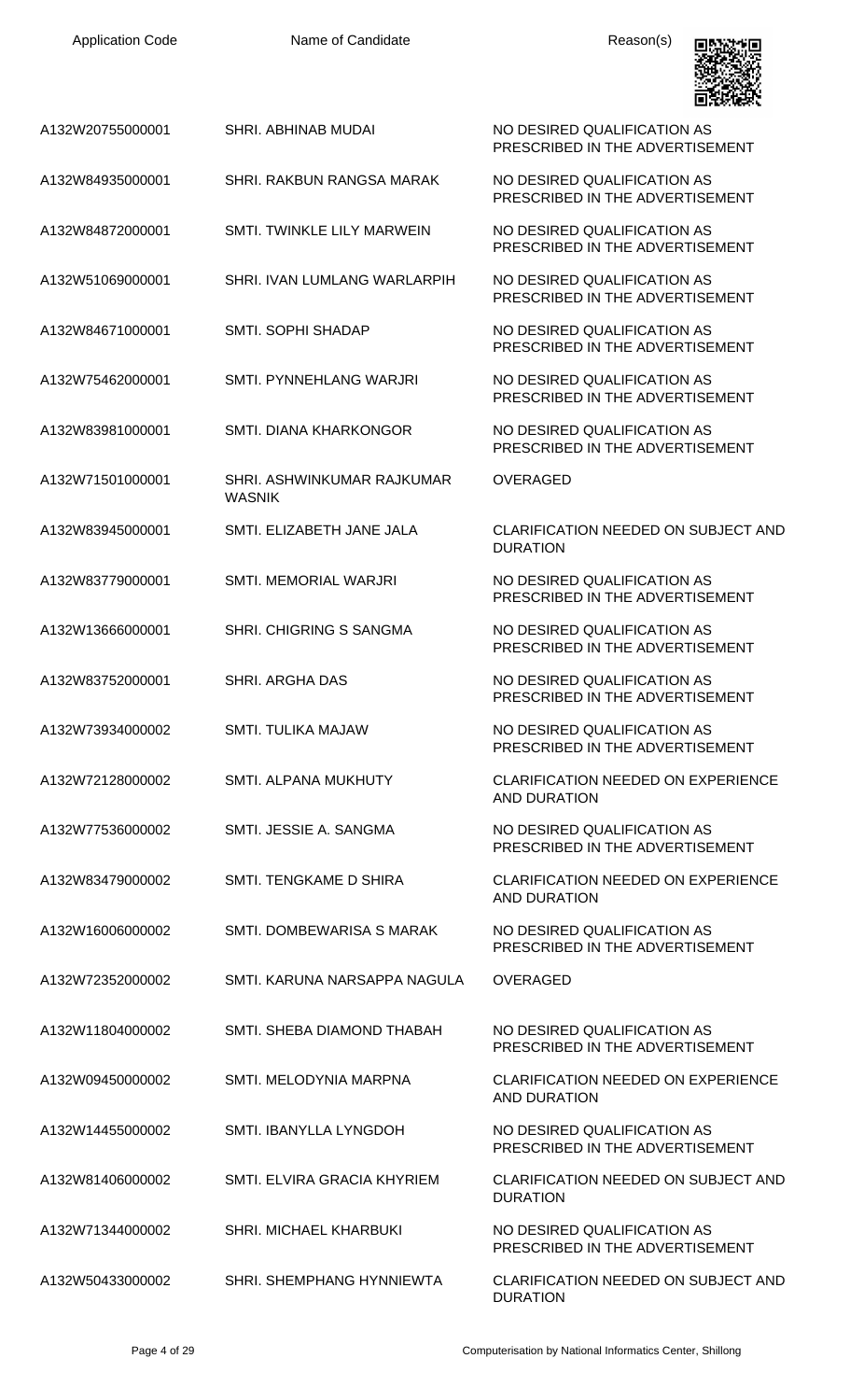| <b>Application Code</b> |  |
|-------------------------|--|
|-------------------------|--|

Name of Candidate **Reason(s)** 



| A132W67828000002 | SHRI. ABHIMANYU M SANGMA                     | <b>CLARIFICATION NEEDED ON EXPERIENCE</b><br><b>AND DURATION</b>   |
|------------------|----------------------------------------------|--------------------------------------------------------------------|
| A132W00190000002 | SHRI. EMIDA OO PAYA SUMER                    | <b>OVERAGED</b>                                                    |
| A132W32936000002 | SMTI. EDAPHARHEMA JONES<br><b>CHULLAI</b>    | NO DESIRED QUALIFICATION AS<br>PRESCRIBED IN THE ADVERTISEMENT     |
| A132W81979000002 | SHRI, DARY MARBANIANG                        | <b>OVERAGED</b>                                                    |
| A132W43203000002 | SHRI. KORDORLANG LYNGDOH                     | NO DESIRED QUALIFICATION AS<br>PRESCRIBED IN THE ADVERTISEMENT     |
| A132W50506000002 | SMTI. EUREKA LYMBA                           | NO DESIRED QUALIFICATION AS<br>PRESCRIBED IN THE ADVERTISEMENT     |
| A132W78732000002 | SHRI. HARDY RAKSRAM M MARAK                  | NO DESIRED QUALIFICATION AS<br>PRESCRIBED IN THE ADVERTISEMENT     |
| A132W85195000002 | <b>SMTI. SILME A SANGMA</b>                  | NO DESIRED QUALIFICATION AS<br>PRESCRIBED IN THE ADVERTISEMENT     |
| A132W71516000002 | SMTI. LAMLYNTI BASHISHA JYRWA                | NO DESIRED QUALIFICATION AS<br>PRESCRIBED IN THE ADVERTISEMENT     |
| A132W32112000002 | SMTI. AGATCHI D. ARENGH                      | NO DESIRED QUALIFICATION AS<br>PRESCRIBED IN THE ADVERTISEMENT     |
| A132W68225000002 | <b>SMTI. LENIENCY MARBANIANG</b>             | <b>CLARIFICATION NEEDED ON</b><br>EXPERIENCE, SUBJECT AND DURATION |
| A132W44448000002 | <b>SHRI. BENEFICIAL RANI</b>                 | <b>CLARIFICATION NEEDED ON EXPERIENCE</b><br>AND DURATION          |
| A132W84614000002 | SHRI. SKORLING K SHABONG                     | NO DESIRED QUALIFICATION AS<br>PRESCRIBED IN THE ADVERTISEMENT     |
| A132W38603000002 | SMTI. BERNADINE K WARLARPIH                  | NO DESIRED QUALIFICATION AS<br>PRESCRIBED IN THE ADVERTISEMENT     |
| A132W51641000002 | SMTI. KHAMTILIN SHABONG                      | NO DESIRED QUALIFICATION AS<br>PRESCRIBED IN THE ADVERTISEMENT     |
| A132W68458000002 | SHRI. ANANTHA KUMAR<br><b>MUTHUSAMY</b>      | <b>CLARIFICATION NEEDED ON EXPERIENCE</b><br>AND DURATION          |
| A132W52081000002 | SHRI. DEMANDER HUJON                         | <b>CLARIFICATION NEEDED ON EXPERIENCE</b><br>AND DURATION          |
| A132W52123000002 | SHRI. WILLIAM CAJETAN JOHN<br><b>LYNGDOH</b> | <b>OVERAGED</b>                                                    |
| A132W84007000002 | SHRI. ALEXANDER CLIFFORD<br><b>WAHLANG</b>   | NO DESIRED QUALIFICATION AS<br>PRESCRIBED IN THE ADVERTISEMENT     |
| A132W21836000002 | SHRI. CHEHNANG MOMIN                         | NO DESIRED QUALIFICATION AS<br>PRESCRIBED IN THE ADVERTISEMENT     |
| A132W79668000002 | SMTI. KASANCHI CH SANGMA                     | NO DESIRED QUALIFICATION AS<br>PRESCRIBED IN THE ADVERTISEMENT     |
| A132W86263000002 | SHRI. ZENGA SPIELBURGH<br>N.SANGMA           | NO DESIRED QUALIFICATION AS<br>PRESCRIBED IN THE ADVERTISEMENT     |
| A132W64145000002 | SHRI. HARDY NELSON DIENGDOH                  | <b>CLARIFICATION NEEDED ON EXPERIENCE</b><br><b>AND DURATION</b>   |
| A132W49575000002 | SMTI, RISA PARKORDOR CHEN                    | NO DESIRED QUALIFICATION AS<br>PRESCRIBED IN THE ADVERTISEMENT     |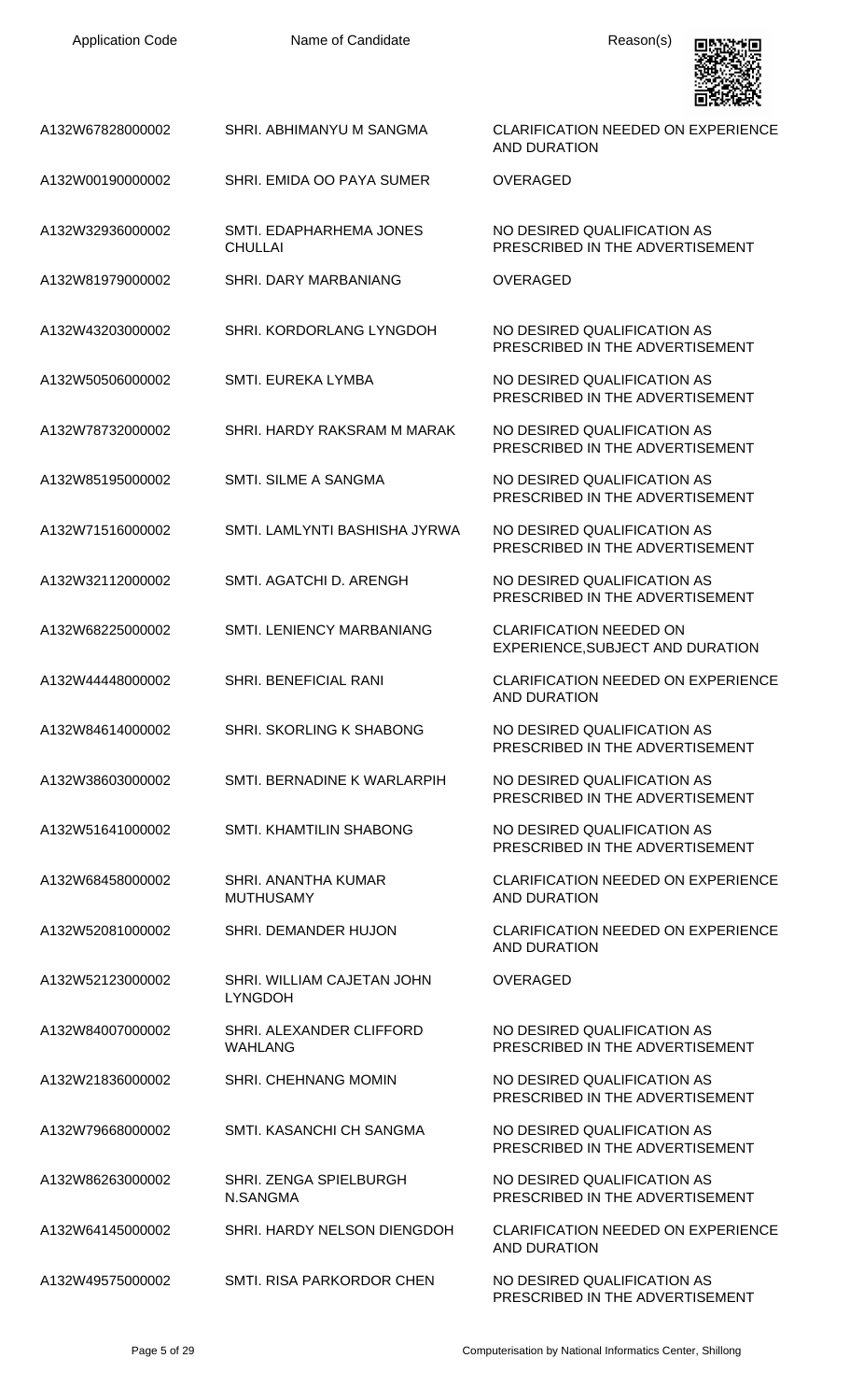| <b>Application Code</b> | Name of Candidate                            | Reason(s)                                                          |
|-------------------------|----------------------------------------------|--------------------------------------------------------------------|
| A132W82374000002        | <b>SMTI. GITING R MARAK</b>                  | NO DESIRED QUALIFICATION AS<br>PRESCRIBED IN THE ADVERTISEMENT     |
| A132W18446000002        | SHRI. PICKY PANG A SANGMA                    | NO DESIRED QUALIFICATION AS<br>PRESCRIBED IN THE ADVERTISEMENT     |
| A132W65811000002        | SHRI. STEVENSON KHARWANLANG                  | <b>LESS WORK EXPERIENCE</b>                                        |
| A132W17579000002        | SMTI. ANIDAPHI SHADAP                        | NO DESIRED QUALIFICATION AS<br>PRESCRIBED IN THE ADVERTISEMENT     |
| A132W66013000002        | SMTI. ERICA WANDA MARY MARBOH                | NO DESIRED QUALIFICATION AS<br>PRESCRIBED IN THE ADVERTISEMENT     |
| A132W66584000002        | SMTI, JOPLINSHISHA SNAITANG                  | NO DESIRED QUALIFICATION AS<br>PRESCRIBED IN THE ADVERTISEMENT     |
| A132W41206000002        | <b>SHRI. RINTU G MOMIN</b>                   | NO DESIRED QUALIFICATION AS<br>PRESCRIBED IN THE ADVERTISEMENT     |
| A132W12109000002        | <b>SMTI. SENCIE G MOMIN</b>                  | NO DESIRED QUALIFICATION AS<br>PRESCRIBED IN THE ADVERTISEMENT     |
| A132W70806000002        | SMTI. JUDICIA KYNTIEWLIN LANONG              | <b>CLARIFICATION NEEDED ON</b><br>EXPERIENCE, SUBJECT AND DURATION |
| A132W66616000002        | <b>SMTI. TRACY LYNGDOH</b>                   | NO DESIRED QUALIFICATION AS<br>PRESCRIBED IN THE ADVERTISEMENT     |
| A132W66862000002        | SHRI. TEIBORMIKI CHALLAM                     | NO DESIRED QUALIFICATION AS<br>PRESCRIBED IN THE ADVERTISEMENT     |
| A132W83606000002        | SHRI. WALSEN G MOMIN                         | NO DESIRED QUALIFICATION AS<br>PRESCRIBED IN THE ADVERTISEMENT     |
| A132W82312000002        | SHRI. PYNSHNGAINLANG KHARBULI                | <b>LESS WORK EXPERIENCE</b>                                        |
| A132W49088000002        | SMTI, TRUDY TENGSE A. SANGMA                 | NO DESIRED QUALIFICATION AS<br>PRESCRIBED IN THE ADVERTISEMENT     |
| A132W49717000002        | SHRI. KHRAWBOK RYNDONG                       | NO DESIRED QUALIFICATION AS<br>PRESCRIBED IN THE ADVERTISEMENT     |
| A132W37858000003        | SMTI. ARTIDALIN DIENGDOH                     | <b>CLARIFICATION NEEDED ON EXPERIENCE</b><br>AND DURATION          |
| A132W86273000003        | SHRI. WADBORLANG SYIEMLIEH                   | NO DESIRED QUALIFICATION AS<br>PRESCRIBED IN THE ADVERTISEMENT     |
| A132W35557000003        | SMTI. MELINDA NONGBET SOHLANG                | NO DESIRED QUALIFICATION AS<br>PRESCRIBED IN THE ADVERTISEMENT     |
| A132W84591000003        | SMTI. SAGACIOUS KOKSI SANGMA                 | NO DESIRED QUALIFICATION AS<br>PRESCRIBED IN THE ADVERTISEMENT     |
| A132W05126000003        | SHRI. PYNSHAILANG SYIEMIONG                  | NO DESIRED QUALIFICATION AS<br>PRESCRIBED IN THE ADVERTISEMENT     |
| A132W83564000003        | SHRI. HERBERT PHRANGDOR<br>NONGBRI SYIEMLIEH | <b>CLARIFICATION NEEDED ON EXPERIENCE</b><br><b>AND DURATION</b>   |
| A132W00077000003        | <b>SHRI. R EUGENE LAMARE</b>                 | NO DESIRED QUALIFICATION AS<br>PRESCRIBED IN THE ADVERTISEMENT     |
| A132W82636000003        | <b>SHRI. VENUS N MARAK</b>                   | NO DESIRED QUALIFICATION AS<br>PRESCRIBED IN THE ADVERTISEMENT     |
| A132W45096000003        | SMTI. BEMON BAREH                            | <b>UNDER QUALIFIED</b>                                             |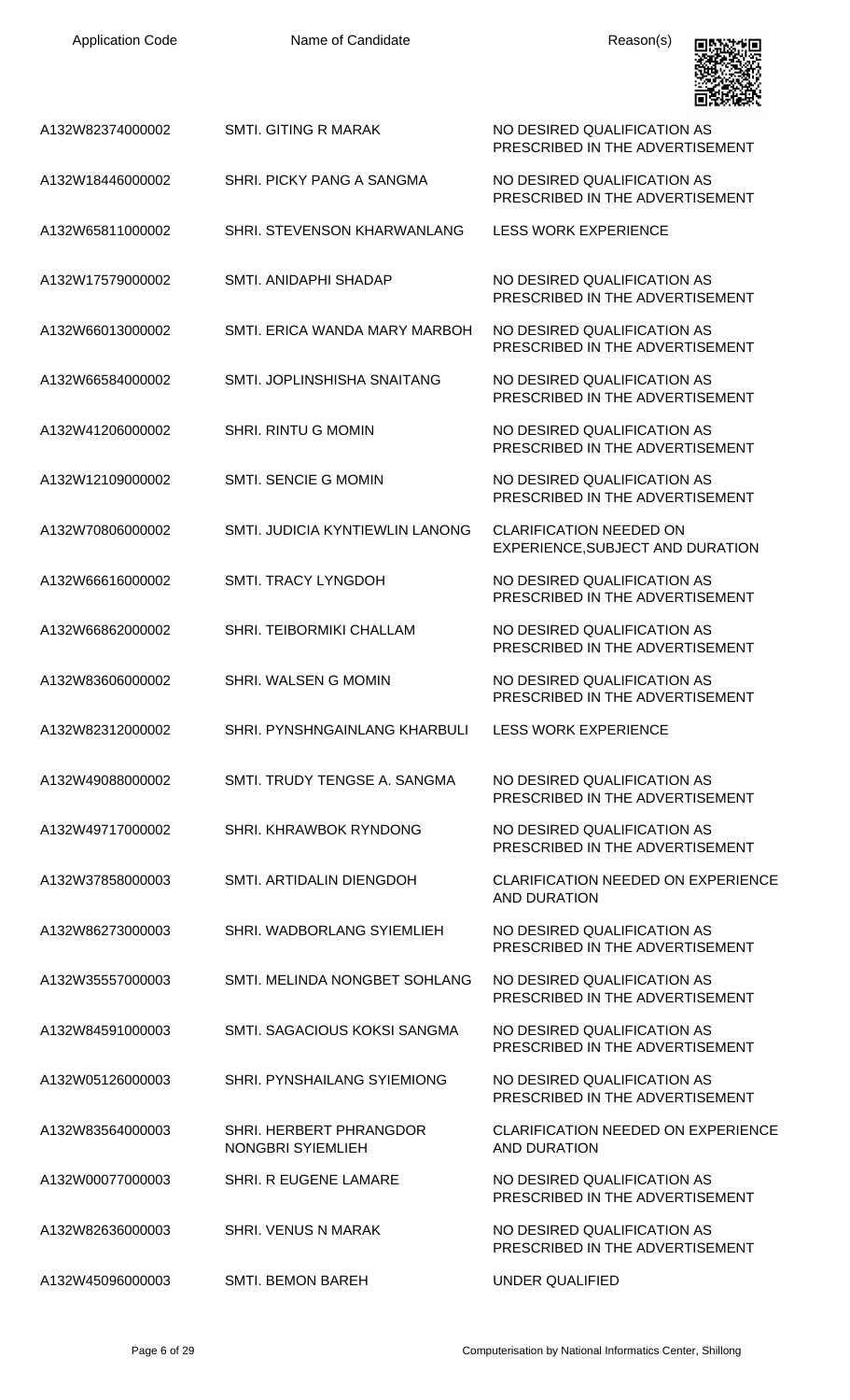| <b>Application Code</b> | Name of Candidate                         | Reason(s)                                                        |
|-------------------------|-------------------------------------------|------------------------------------------------------------------|
| A132W81158000003        | SHRI. PRECIOUS STAR KHARBULI              | <b>CLARIFICATION NEEDED ON EXPERIENCE</b><br>AND DURATION        |
| A132W80699000003        | <b>SHRI. SUBIR BARUAH</b>                 | NO DESIRED QUALIFICATION AS<br>PRESCRIBED IN THE ADVERTISEMENT   |
| A132W80589000003        | SHRI. DURJA DHAN KOCH                     | NO DESIRED QUALIFICATION AS<br>PRESCRIBED IN THE ADVERTISEMENT   |
| A132W80471000003        | SHRI. CHRISTER GABIL MOMIN                | <b>CLARIFICATION NEEDED ON EXPERIENCE</b><br>AND DURATION        |
| A132W78354000003        | SHRI. LETWIN M MARAK                      | NO DESIRED QUALIFICATION AS<br>PRESCRIBED IN THE ADVERTISEMENT   |
| A132W76651000003        | SHRI. THOMAS IANGJUH                      | <b>OVERAGED</b>                                                  |
| A132W74852000003        | SMTI. BELIN STIFFUL KHARSYNTIEW           | NO DESIRED QUALIFICATION AS<br>PRESCRIBED IN THE ADVERTISEMENT   |
| A132W73455000003        | SMTI. ERILIN SIBON SYIEMLIEH              | NO DESIRED QUALIFICATION AS<br>PRESCRIBED IN THE ADVERTISEMENT   |
| A132W08944000003        | <b>SHRI. TYRCHAIN MITRE LIPON</b>         | NO DESIRED QUALIFICATION AS<br>PRESCRIBED IN THE ADVERTISEMENT   |
| A132W15777000003        | SMTI. DAYOHIMI RYMBAI                     | <b>CLARIFICATION NEEDED ON EXPERIENCE</b><br><b>AND DURATION</b> |
| A132W70634000003        | SMTI. TRIKSILCHI M SANGMA                 | NO DESIRED QUALIFICATION AS<br>PRESCRIBED IN THE ADVERTISEMENT   |
| A132W44761000003        | SHRI. DONBORLANG KHARNAIOR                | NO DESIRED QUALIFICATION AS<br>PRESCRIBED IN THE ADVERTISEMENT   |
| A132W32161000003        | SHRI. CSANKI WAR NONGBRI                  | NO DESIRED QUALIFICATION AS<br>PRESCRIBED IN THE ADVERTISEMENT   |
| A132W67893000003        | SMTI. AUDREY LALHMUNMAWII<br><b>HMAR</b>  | <b>CLARIFICATION NEEDED ON EXPERIENCE</b><br>AND DURATION        |
| A132W67241000003        | SHRI. BAPHRANG PHYLLA<br><b>NONGSIEJ</b>  | NO DESIRED QUALIFICATION AS<br>PRESCRIBED IN THE ADVERTISEMENT   |
| A132W66741000003        | SHRI. RAKDAM CH SANGMA                    | <b>LESS WORK EXPERIENCE</b>                                      |
| A132W65874000003        | <b>SMTI. IJONI G MOMIN</b>                | NO DESIRED QUALIFICATION AS<br>PRESCRIBED IN THE ADVERTISEMENT   |
| A132W65577000003        | <b>SMTI. STILCHI M SANGMA</b>             | <b>CLARIFICATION NEEDED ON SUBJECT AND</b><br><b>DURATION</b>    |
| A132W65045000003        | SHRI. RANGKORDOR DAVID<br><b>NONGDHAR</b> | NO DESIRED QUALIFICATION AS<br>PRESCRIBED IN THE ADVERTISEMENT   |
| A132W64235000003        | SHRI. MEBAAIBOK L NONGLAIT                | <b>CLARIFICATION NEEDED ON EXPERIENCE</b><br><b>AND DURATION</b> |
| A132W64092000003        | SHRI. FOREMOST TYNSONG                    | NO DESIRED QUALIFICATION AS<br>PRESCRIBED IN THE ADVERTISEMENT   |
| A132W61220000003        | SMTI. DAWANRI MARWEIN                     | NO DESIRED QUALIFICATION AS<br>PRESCRIBED IN THE ADVERTISEMENT   |
| A132W52218000003        | <b>SHRI. EZECKIELL MOMIN</b>              | NO DESIRED QUALIFICATION AS<br>PRESCRIBED IN THE ADVERTISEMENT   |
| A132W51387000003        | SHRI. KERRIMEKI BAREH                     | NO DESIRED QUALIFICATION AS<br>PRESCRIBED IN THE ADVERTISEMENT   |

Application Code **Name of Candidate Name of Candidate** Reason(s)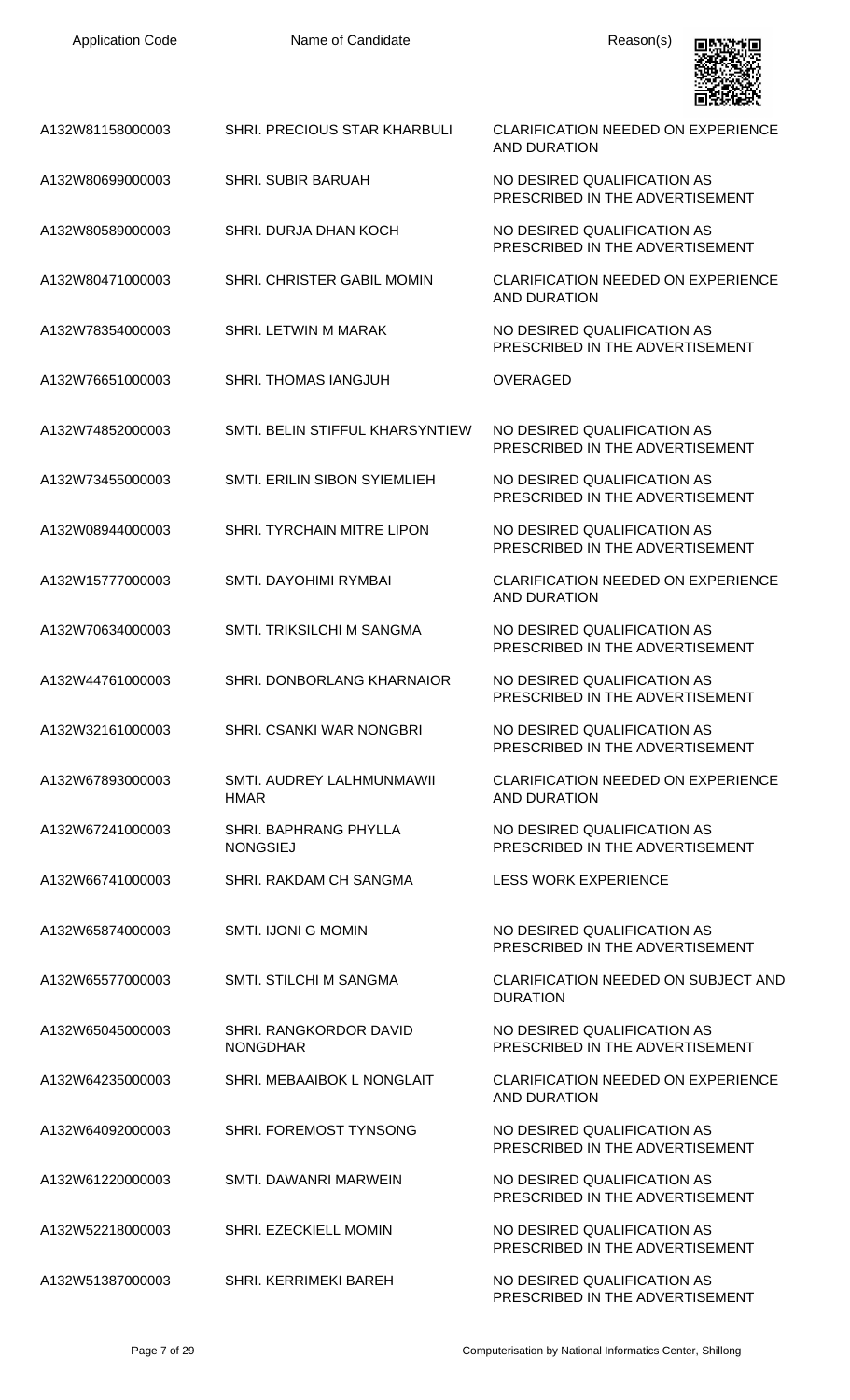| <b>Application Code</b> | Name of Candidate                               | Reason(s)                                                        |
|-------------------------|-------------------------------------------------|------------------------------------------------------------------|
| A132W49600000003        | SMTL ROSE MARY LYNGDOH                          | NO DESIRED QUALIFICATION AS<br>PRESCRIBED IN THE ADVERTISEMENT   |
| A132W49310000003        | SHRI, AIBANJIEDLANG LASO                        | <b>LESS WORK EXPERIENCE</b>                                      |
| A132W49200000003        | <b>SMTI. SILKAME SANGMA</b>                     | NO DESIRED QUALIFICATION AS<br>PRESCRIBED IN THE ADVERTISEMENT   |
| A132W14700000003        | SHRI. PYNSKHEMBOR SNAITANG                      | <b>LESS WORK EXPERIENCE</b>                                      |
| A132W36159000004        | SHRI. DAVID WISEMAN LAMARE                      | NO DESIRED QUALIFICATION AS<br>PRESCRIBED IN THE ADVERTISEMENT   |
| A132W38555000004        | SMTI. ALARISA KHYLLEP                           | NO DESIRED QUALIFICATION AS<br>PRESCRIBED IN THE ADVERTISEMENT   |
| A132W81797000004        | SHRI. REDO GABIL MOMIN                          | NO DESIRED QUALIFICATION AS<br>PRESCRIBED IN THE ADVERTISEMENT   |
| A132W38476000004        | SMTI. ANNIECIA SIEWDOR LYNRAH                   | NO DESIRED QUALIFICATION AS<br>PRESCRIBED IN THE ADVERTISEMENT   |
| A132W64512000004        | SHRI. BASHANBOR RAPSANG                         | NO DESIRED QUALIFICATION AS<br>PRESCRIBED IN THE ADVERTISEMENT   |
| A132W82141000004        | SMTI. ALICE CHEANIE M MARAK                     | NO DESIRED QUALIFICATION AS<br>PRESCRIBED IN THE ADVERTISEMENT   |
| A132W24991000004        | SHRI. HIMANSHU RANJAN DAS                       | NO DESIRED QUALIFICATION AS<br>PRESCRIBED IN THE ADVERTISEMENT   |
| A132W73851000004        | SMTI. GRACEME RANGSANCHI<br><b>MANDA SANGMA</b> | <b>CLARIFICATION NEEDED ON EXPERIENCE</b><br><b>AND DURATION</b> |
| A132W66065000004        | SHRI. BANANG M MOMIN                            | NO DESIRED QUALIFICATION AS<br>PRESCRIBED IN THE ADVERTISEMENT   |
| A132W37426000004        | SHRI. JONATHAN MARBANIANG                       | NO DESIRED QUALIFICATION AS<br>PRESCRIBED IN THE ADVERTISEMENT   |
| A132W16862000004        | SHRI. GILMORE FREDERICK G.<br><b>MOMIN</b>      | NO DESIRED QUALIFICATION AS<br>PRESCRIBED IN THE ADVERTISEMENT   |
| A132W05911000004        | SMTI. EVELIANCY MARBANIANG                      | NO DESIRED QUALIFICATION AS<br>PRESCRIBED IN THE ADVERTISEMENT   |
| A132W16356000004        | SHRI. JAMIE TENGSRANG R.<br><b>SANGMA</b>       | NO DESIRED QUALIFICATION AS<br>PRESCRIBED IN THE ADVERTISEMENT   |
| A132W05739000004        | SHRI. AREOR GRIMSENG R MARAK                    | NO DESIRED QUALIFICATION AS<br>PRESCRIBED IN THE ADVERTISEMENT   |
| A132W82274000004        | SMTI. SENGGAME CH MARAK                         | NO DESIRED QUALIFICATION AS<br>PRESCRIBED IN THE ADVERTISEMENT   |
| A132W07802000004        | <b>SHRI. STEVENSON DKHAR</b>                    | NO DESIRED QUALIFICATION AS<br>PRESCRIBED IN THE ADVERTISEMENT   |
| A132W73301000004        | SHRI. GOLD SINGH SYIEMIONG                      | NO DESIRED QUALIFICATION AS<br>PRESCRIBED IN THE ADVERTISEMENT   |
| A132W73189000004        | SHRI. ARVIND KUMAR GUPTA                        | NO DESIRED QUALIFICATION AS<br>PRESCRIBED IN THE ADVERTISEMENT   |
| A132W10319000004        | <b>SMTI. VEGONIA MARBOH</b>                     | NO DESIRED QUALIFICATION AS<br>PRESCRIBED IN THE ADVERTISEMENT   |
| A132W71099000004        | SMTI. IBADAHUN MARY<br><b>NONGHULOO</b>         | NO DESIRED QUALIFICATION AS<br>PRESCRIBED IN THE ADVERTISEMENT   |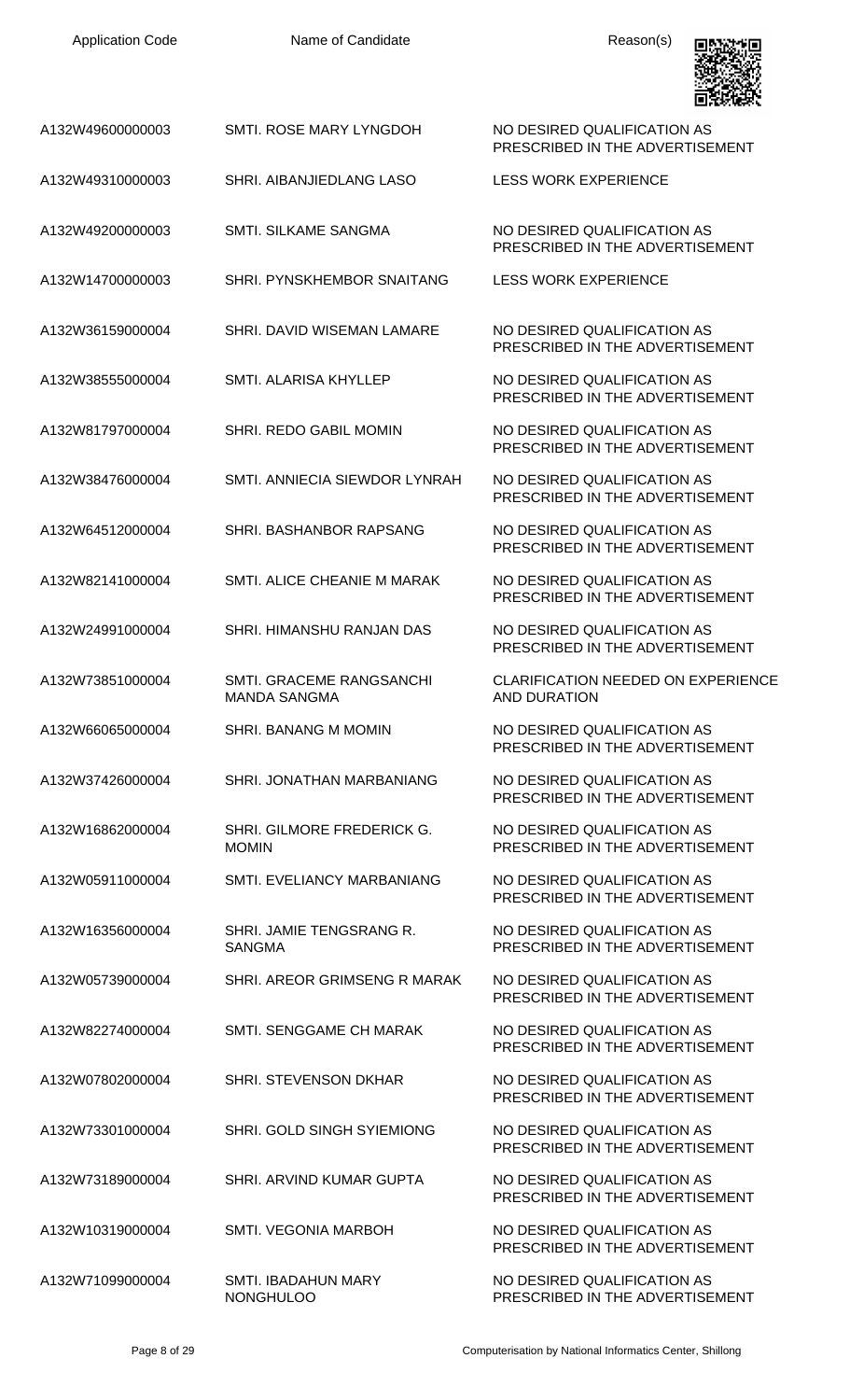| <b>Application Code</b> | Name of Candidate                               | Reason(s)                                                          |
|-------------------------|-------------------------------------------------|--------------------------------------------------------------------|
| A132W81537000004        | SMTI. BALSA RITHIME D MOMIN                     | NO DESIRED QUALIFICATION AS<br>PRESCRIBED IN THE ADVERTISEMENT     |
| A132W43179000004        | <b>SMTI. SONA LYNDEM</b>                        | <b>CLARIFICATION NEEDED ON EXPERIENCE</b><br><b>AND SUBJECT</b>    |
| A132W01204000004        | <b>SMTI. GRACHI CH SANGMA</b>                   | NO DESIRED QUALIFICATION AS<br>PRESCRIBED IN THE ADVERTISEMENT     |
| A132W48884000004        | <b>SMTI. CAREEN NONGRUM</b>                     | NO DESIRED QUALIFICATION AS<br>PRESCRIBED IN THE ADVERTISEMENT     |
| A132W35323000004        | SHRI, KYNTIEWDOR LYTING                         | NO DESIRED QUALIFICATION AS<br>PRESCRIBED IN THE ADVERTISEMENT     |
| A132W06766000004        | SHRI, BENISON FRANKI KAMAR                      | NO DESIRED QUALIFICATION AS<br>PRESCRIBED IN THE ADVERTISEMENT     |
| A132W71619000004        | SHRI, RANA DALAPATI                             | NO DESIRED QUALIFICATION AS<br>PRESCRIBED IN THE ADVERTISEMENT     |
| A132W38807000004        | SMTI. MEBAKERLIN SHANGPLIANG                    | NO DESIRED QUALIFICATION AS<br>PRESCRIBED IN THE ADVERTISEMENT     |
| A132W35221000004        | SMTI. CHIMCHIM JANET CH SANGMA                  | NO DESIRED QUALIFICATION AS<br>PRESCRIBED IN THE ADVERTISEMENT     |
| A132W20913000004        | SHRI. TOMORIBA DALBOT SHIRA                     | NO DESIRED QUALIFICATION AS<br>PRESCRIBED IN THE ADVERTISEMENT     |
| A132W67912000004        | <b>SMTI. AIBAHUN DKHAR</b>                      | <b>CLARIFICATION NEEDED ON</b><br>EXPERIENCE, SUBJECT AND DURATION |
| A132W48832000004        | SHRI. KERMI U TARIANG                           | NO DESIRED QUALIFICATION AS<br>PRESCRIBED IN THE ADVERTISEMENT     |
| A132W11592000004        | SMTI. CORDELIA PEARLY WARBAH                    | <b>CLARIFICATION NEEDED ON SUBJECT AND</b><br><b>DURATION</b>      |
| A132W12620000004        | SHRI. ALEXANDER DENZIL DEAN<br><b>NONGKHLAW</b> | <b>LESS WORK EXPERIENCE</b>                                        |
| A132W84404000004        | SHRI. CHERANGGA CHRISTER CH<br><b>MARAK</b>     | NO DESIRED QUALIFICATION AS<br>PRESCRIBED IN THE ADVERTISEMENT     |
| A132W51680000004        | SMTI. FENELLA MARY WAR<br><b>NONGKHLAW</b>      | NO DESIRED QUALIFICATION AS<br>PRESCRIBED IN THE ADVERTISEMENT     |
| A132W84198000004        | SMTI. MEBALARI LYNGDOH                          | NO DESIRED QUALIFICATION AS<br>PRESCRIBED IN THE ADVERTISEMENT     |
| A132W55454000004        | SMTI. ADELINE VIO SUN WAR                       | CLARIFICATION NEEDED ON EXPERIENCE<br><b>AND DURATION</b>          |
| A132W37115000004        | SMTI. KDUPLIN RIMON SYNNAH                      | NO DESIRED QUALIFICATION AS<br>PRESCRIBED IN THE ADVERTISEMENT     |
| A132W60454000004        | SHRI. CHANDAMEKI IAKAI                          | NO DESIRED QUALIFICATION AS<br>PRESCRIBED IN THE ADVERTISEMENT     |
| A132W11936000004        | SHRI. SILGRAK KARAK D SHIRA                     | NO DESIRED QUALIFICATION AS<br>PRESCRIBED IN THE ADVERTISEMENT     |
| A132W31604000005        | SMTI. DAWN GIFT RANGAD MIHSILL                  | NO DESIRED QUALIFICATION AS<br>PRESCRIBED IN THE ADVERTISEMENT     |
| A132W02791000005        | SHRI. LAMPHRANG CHWA LAMARE                     | <b>CLARIFICATION NEEDED ON SUBJECT AND</b><br><b>DURATION</b>      |
| A132W80153000005        | SHRI. CHEGEN CH SANGMA                          | NO DESIRED QUALIFICATION AS<br>PRESCRIBED IN THE ADVERTISEMENT     |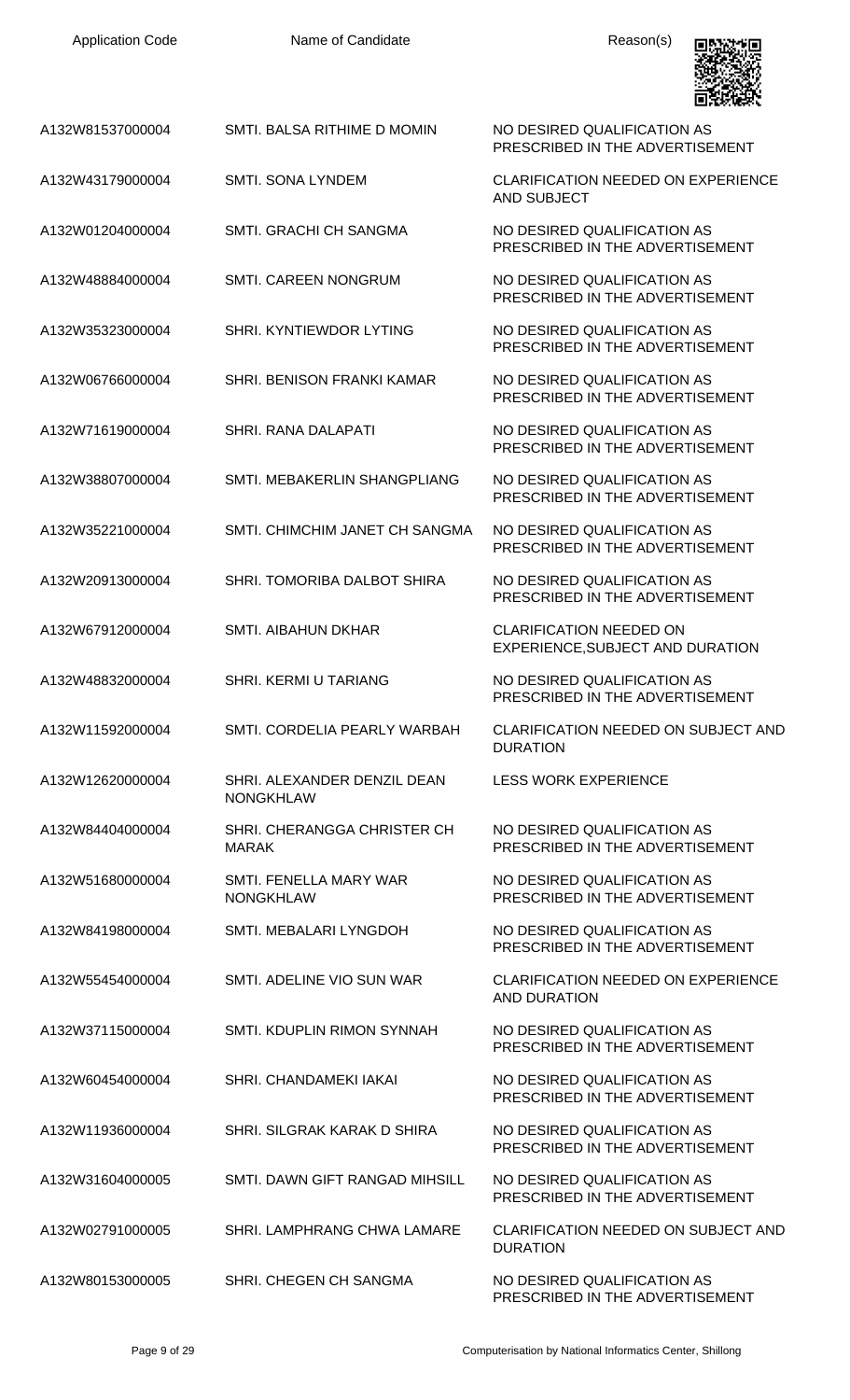| <b>Application Code</b> | Name of Candidate                        | Reason(s)                                                        |
|-------------------------|------------------------------------------|------------------------------------------------------------------|
| A132W78845000005        | <b>SMTI. RIBHAHUN KHONGLAH</b>           | NO DESIRED QUALIFICATION AS<br>PRESCRIBED IN THE ADVERTISEMENT   |
| A132W44512000005        | SHRI. LEBUDKI SHABONG                    | NO DESIRED QUALIFICATION AS<br>PRESCRIBED IN THE ADVERTISEMENT   |
| A132W69010000005        | SHRI. DUNIWANHI SUCHIANG                 | NO DESIRED QUALIFICATION AS<br>PRESCRIBED IN THE ADVERTISEMENT   |
| A132W83126000005        | SMTI. PYNBIANGLANG NONGSIEJ              | NO DESIRED QUALIFICATION AS<br>PRESCRIBED IN THE ADVERTISEMENT   |
| A132W36238000005        | <b>SMTI. EPHERMIKA TARIANG</b>           | <b>LESS WORK EXPERIENCE</b>                                      |
| A132W06339000005        | <b>SHRI. MAITPHANG SYIEM</b>             | <b>CLARIFICATION NEEDED ON EXPERIENCE</b><br><b>AND DURATION</b> |
| A132W06292000005        | SMTI, GAYLE ALISHA KHARSHIING            | NO DESIRED QUALIFICATION AS<br>PRESCRIBED IN THE ADVERTISEMENT   |
| A132W66389000005        | SHRI. TEIBORLANG KHARSHIING              | NO DESIRED QUALIFICATION AS<br>PRESCRIBED IN THE ADVERTISEMENT   |
| A132W12280000005        | SMTI. JERISH CH MOMIN                    | NO DESIRED QUALIFICATION AS<br>PRESCRIBED IN THE ADVERTISEMENT   |
| A132W66361000005        | SHRI. CHUANGCHENG G MOMIN                | NO DESIRED QUALIFICATION AS<br>PRESCRIBED IN THE ADVERTISEMENT   |
| A132W65915000005        | <b>SMTI. SILJEA M MARAK</b>              | NO DESIRED QUALIFICATION AS<br>PRESCRIBED IN THE ADVERTISEMENT   |
| A132W65239000005        | SMTI. IBANYLLA WAR                       | NO DESIRED QUALIFICATION AS<br>PRESCRIBED IN THE ADVERTISEMENT   |
| A132W65427000005        | SMTI. RACHELDA BORTIEW                   | <b>CLARIFICATION NEEDED ON EXPERIENCE</b><br><b>AND DURATION</b> |
| A132W65334000005        | SHRI. ISSACHAR D SANGMA                  | NO DESIRED QUALIFICATION AS<br>PRESCRIBED IN THE ADVERTISEMENT   |
| A132W18097000005        | <b>SHRI. DABIANG LAW</b>                 | NO DESIRED QUALIFICATION AS<br>PRESCRIBED IN THE ADVERTISEMENT   |
| A132W64861000005        | SMTI. BANALARI LYNRAH                    | NO DESIRED QUALIFICATION AS<br>PRESCRIBED IN THE ADVERTISEMENT   |
| A132W64481000005        | SHRI. KASINJRIM WEGARA D SHIRA           | NO DESIRED QUALIFICATION AS<br>PRESCRIBED IN THE ADVERTISEMENT   |
| A132W83916000005        | <b>SHRI, RIKYRPANG KHARBANI</b>          | <b>CLARIFICATION NEEDED ON SUBJECT</b>                           |
| A132W62418000005        | SHRI. NERY KUPAR DKHAR                   | <b>CLARIFICATION NEEDED ON EXPERIENCE</b><br><b>AND DURATION</b> |
| A132W19515000005        | SHRI. SHYNSHARLANG LYNGDOH               | <b>CLARIFICATION NEEDED ON EXPERIENCE</b><br><b>AND DURATION</b> |
| A132W19593000005        | SHRI. MANKUPAR ROY<br><b>KHARWANLANG</b> | NO DESIRED QUALIFICATION AS<br>PRESCRIBED IN THE ADVERTISEMENT   |
| A132W15548000005        | SMTI, MEBARISHA MARWEIN                  | NO DESIRED QUALIFICATION AS<br>PRESCRIBED IN THE ADVERTISEMENT   |
| A132W04006000005        | SHRI. CALLISTHENICS MUKHIM               | <b>LESS WORK EXPERIENCE</b>                                      |
| A132W51754000005        | SMTI. VALARISHISHA KHARSHIING            | NO DESIRED QUALIFICATION AS<br>PRESCRIBED IN THE ADVERTISEMENT   |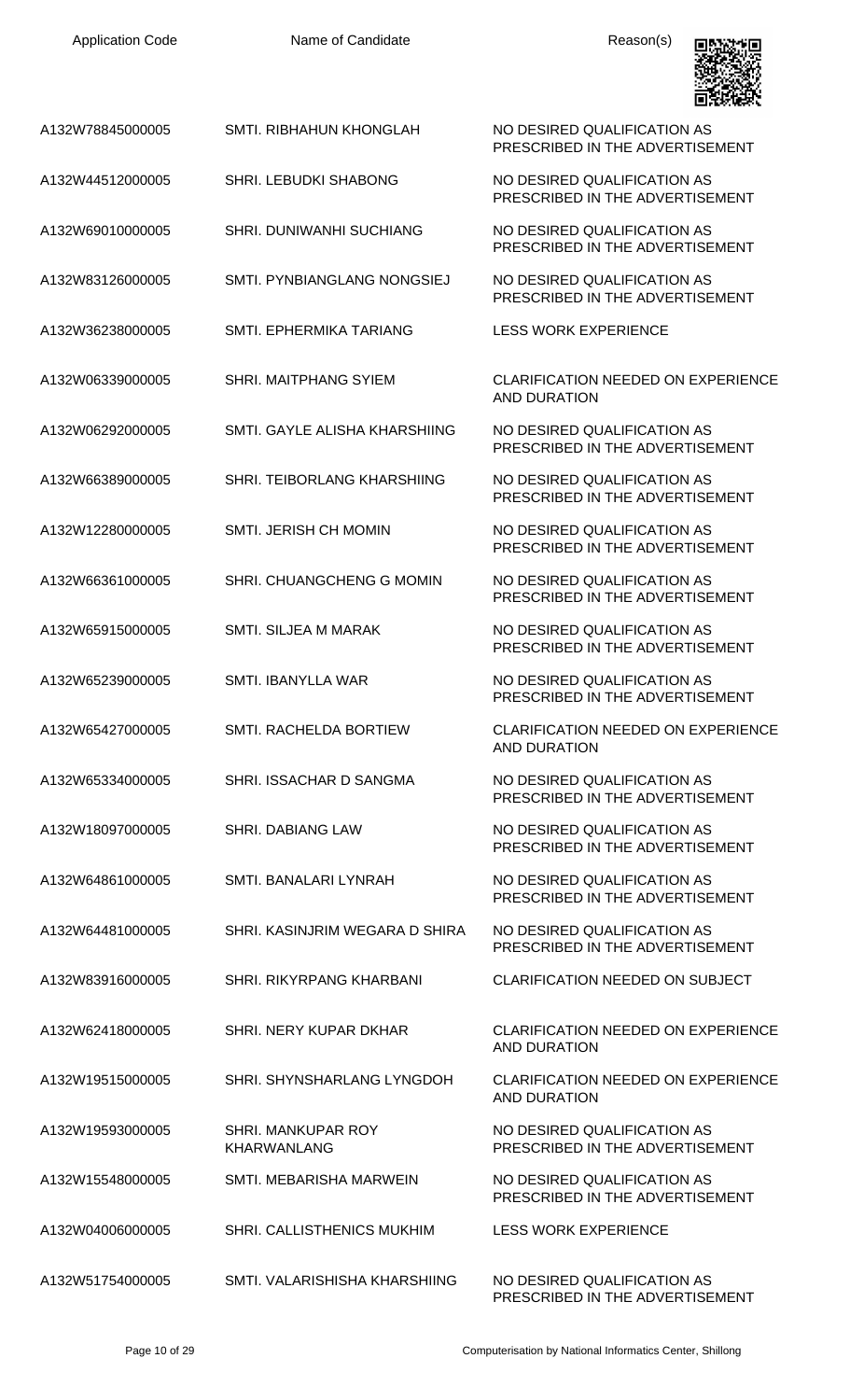| <b>Application Code</b> | Name of Candidate                               | Reason(s)                                                          |
|-------------------------|-------------------------------------------------|--------------------------------------------------------------------|
| A132W14704000005        | SMTI. REEMA VAREEN DIENGDOH                     | NO DESIRED QUALIFICATION AS<br>PRESCRIBED IN THE ADVERTISEMENT     |
| A132W20522000005        | <b>SMTI. RILANGLIN NONGBRI</b>                  | <b>CLARIFICATION NEEDED ON</b><br>EXPERIENCE, DURATION AND SUBJECT |
| A132W03542000005        | SHRI. DONALD A BAREH                            | NO DESIRED QUALIFICATION AS<br>PRESCRIBED IN THE ADVERTISEMENT     |
| A132W02910000005        | SMTI. IBASARA KHARKONGOR                        | NO DESIRED QUALIFICATION AS<br>PRESCRIBED IN THE ADVERTISEMENT     |
| A132W50768000005        | SHRI. CALVINES MARWEIN                          | NO DESIRED QUALIFICATION AS<br>PRESCRIBED IN THE ADVERTISEMENT     |
| A132W02710000005        | SHRI. ROCKY NELSON LYNGDOH<br><b>NONGLAIT</b>   | <b>CLARIFICATION NEEDED ON EXPERIENCE</b><br><b>AND DURATION</b>   |
| A132W01866000005        | SHRI. WANLAMBOK CHYNE                           | NO DESIRED QUALIFICATION AS<br>PRESCRIBED IN THE ADVERTISEMENT     |
| A132W33008000005        | SHRI. FERNANCE LALOO                            | NO DESIRED QUALIFICATION AS<br>PRESCRIBED IN THE ADVERTISEMENT     |
| A132W49620000005        | SMTI. JANET NONGLAIT                            | NO DESIRED QUALIFICATION AS<br>PRESCRIBED IN THE ADVERTISEMENT     |
| A132W38472000005        | SMTI. ONISHA KHARJANA                           | NO DESIRED QUALIFICATION AS<br>PRESCRIBED IN THE ADVERTISEMENT     |
| A132W35511000005        | <b>SHRI. PACIFY MARWEIN</b>                     | NO DESIRED QUALIFICATION AS<br>PRESCRIBED IN THE ADVERTISEMENT     |
| A132W38024000005        | SHRI. ZACHARIAH BENETTE L. SUNN                 | NO DESIRED QUALIFICATION AS<br>PRESCRIBED IN THE ADVERTISEMENT     |
| A132W73135000005        | SMTI. PRINGBALCHI B SANGMA                      | NO DESIRED QUALIFICATION AS<br>PRESCRIBED IN THE ADVERTISEMENT     |
| A132W11390000005        | SHRI. PYNSHAILANG WALBERT<br><b>KHONGSIT</b>    | <b>CLARIFICATION NEEDED ON EXPERIENCE</b><br><b>AND DURATION</b>   |
| A132W13384000005        | SMTL STEFANIE M I NONGBRI                       | NO DESIRED QUALIFICATION AS<br>PRESCRIBED IN THE ADVERTISEMENT     |
| A132W35495000005        | SMTI. SOONI KERKI CHALLAM                       | NO DESIRED QUALIFICATION AS<br>PRESCRIBED IN THE ADVERTISEMENT     |
| A132W73237000005        | SHRI. CHEKUSO D ARENGH                          | <b>CLARIFICATION NEEDED ON EXPERIENCE</b><br><b>AND DURATION</b>   |
| A132W72142000005        | SHRI. DEANCARTON MARBANIANG                     | <b>CLARIFICATION NEEDED ON EXPERIENCE</b><br><b>AND DURATION</b>   |
| A132W16437000005        | SHRI. RICHMOND DON HILLARY L<br><b>KHARJANA</b> | <b>CLARIFICATION NEEDED ON EXPERIENCE</b><br><b>AND DURATION</b>   |
| A132W10672000006        | SHRI. ADELBERT KHARLYNGDOH                      | NO DESIRED QUALIFICATION AS<br>PRESCRIBED IN THE ADVERTISEMENT     |
| A132W50938000006        | SMTI. ELISHA JALA                               | <b>CLARIFICATION NEEDED ON EXPERIENCE</b><br><b>AND DURATION</b>   |
| A132W38507000006        | SHRI. WANBANKER KHONGBUH                        | NO DESIRED QUALIFICATION AS<br>PRESCRIBED IN THE ADVERTISEMENT     |
| A132W83455000006        | SHRI. CHEANG M SANGMA                           | NO DESIRED QUALIFICATION AS<br>PRESCRIBED IN THE ADVERTISEMENT     |
| A132W07328000006        | SMTI. PHIBAHUNSHISHA<br>NONGKYNRIH              | <b>CLARIFICATION NEEDED ON EXPERIENCE</b><br>AND DURATION          |

Application Code **Name of Candidate** Application Code Reason(s)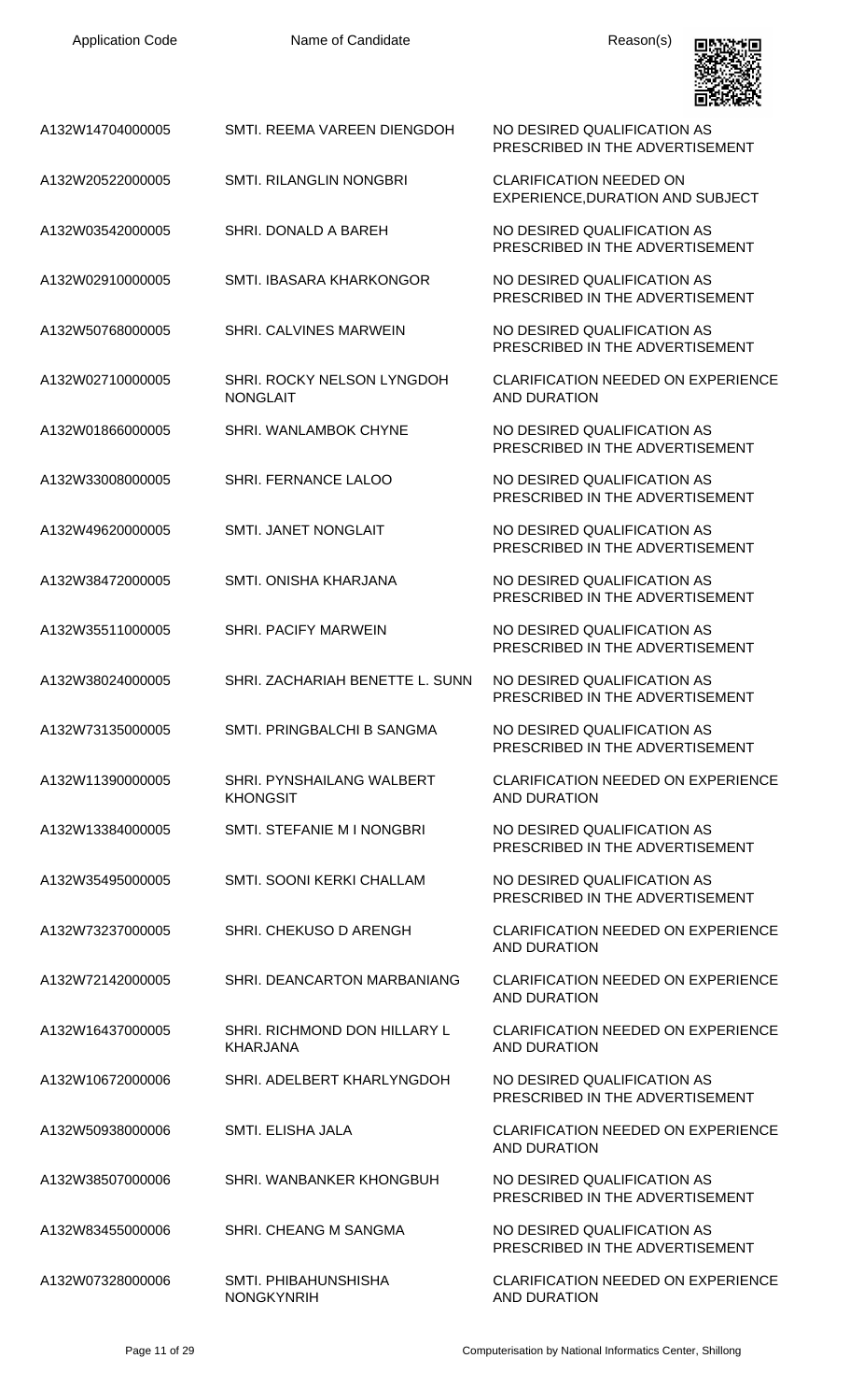| <b>Application Code</b> | Name of Candidate                               | Reason(s)                                                        |
|-------------------------|-------------------------------------------------|------------------------------------------------------------------|
| A132W81292000006        | <b>SHRI. RIKRAK G MOMIN</b>                     | <b>CLARIFICATION NEEDED ON EXPERIENCE</b><br><b>AND DURATION</b> |
| A132W05958000006        | SMTI. MANDAHAKANI KSOO                          | NO DESIRED QUALIFICATION AS<br>PRESCRIBED IN THE ADVERTISEMENT   |
| A132W46856000006        | SMTI, NOMITA LAPANG SYIEM                       | NO DESIRED QUALIFICATION AS<br>PRESCRIBED IN THE ADVERTISEMENT   |
| A132W71358000006        | SHRI. CHISAL RANGSA MARAK                       | <b>LESS WORK EXPERIENCE</b>                                      |
| A132W05296000006        | SHRI. DENISH MARK CHERAN<br><b>MOMIN</b>        | NO DESIRED QUALIFICATION AS<br>PRESCRIBED IN THE ADVERTISEMENT   |
| A132W05966000006        | SHRI. FELIX ELEAZER KURBAH                      | <b>CLARIFICATION NEEDED ON SUBJECT AND</b><br><b>DURATION</b>    |
| A132W38735000006        | SMTI. INDIYANA N ARENGH                         | NO DESIRED QUALIFICATION AS<br>PRESCRIBED IN THE ADVERTISEMENT   |
| A132W37756000006        | SMTI, CYNTHIA ERICA KHARSHIING                  | NO DESIRED QUALIFICATION AS<br>PRESCRIBED IN THE ADVERTISEMENT   |
| A132W83104000006        | SHRI. TOPBORWELL MARNGAR                        | NO DESIRED QUALIFICATION AS<br>PRESCRIBED IN THE ADVERTISEMENT   |
| A132W38502000006        | <b>SMTI. AMEDA UMDOR</b>                        | NO DESIRED QUALIFICATION AS<br>PRESCRIBED IN THE ADVERTISEMENT   |
| A132W28984000006        | <b>SHRI. GEORGE KUPAR</b><br><b>KHARMAWLONG</b> | NO DESIRED QUALIFICATION AS<br>PRESCRIBED IN THE ADVERTISEMENT   |
| A132W06110000006        | <b>SHRI. HEMONTA PATIR</b>                      | NO DESIRED QUALIFICATION AS<br>PRESCRIBED IN THE ADVERTISEMENT   |
| A132W66875000006        | SHRI. TENGSIM GABIL MOMIN                       | NO DESIRED QUALIFICATION AS<br>PRESCRIBED IN THE ADVERTISEMENT   |
| A132W44652000006        | SMTI. RIBAKERLIN LYNGDOH                        | <b>CLARIFICATION NEEDED ON EXPERIENCE</b><br><b>AND DURATION</b> |
| A132W11391000006        | SHRI. DERRICKSON DOHTDONG                       | <b>LESS WORK EXPERIENCE</b>                                      |
| A132W79800000006        | <b>SHRI. DENISH CH MOMIN</b>                    | NO DESIRED QUALIFICATION AS<br>PRESCRIBED IN THE ADVERTISEMENT   |
| A132W53471000006        | SHRI. BATSKHEM WAR                              | NO DESIRED QUALIFICATION AS<br>PRESCRIBED IN THE ADVERTISEMENT   |
| A132W19729000006        | SMTI. SANBHARISHA DKHAR                         | NO DESIRED QUALIFICATION AS<br>PRESCRIBED IN THE ADVERTISEMENT   |
| A132W41932000006        | SHRI. MAC STEVENSON KHONGSNI                    | NO DESIRED QUALIFICATION AS<br>PRESCRIBED IN THE ADVERTISEMENT   |
| A132W45713000006        | SHRI. EMBHAHLANG DHAR HEK                       | NO DESIRED QUALIFICATION AS<br>PRESCRIBED IN THE ADVERTISEMENT   |
| A132W12522000006        | SHRI. BANDAPKUPAR MAWKHLIENG                    | NO DESIRED QUALIFICATION AS<br>PRESCRIBED IN THE ADVERTISEMENT   |
| A132W51804000006        | SMTI. IBARILIN SHANGDIAR                        | NO DESIRED QUALIFICATION AS<br>PRESCRIBED IN THE ADVERTISEMENT   |
| A132W37860000006        | SHRI. RANGEH KUPAR WAR                          | NO DESIRED QUALIFICATION AS<br>PRESCRIBED IN THE ADVERTISEMENT   |
| A132W83473000006        | SHRI. REFIRSTJONE MARBANIANG                    | NO DESIRED QUALIFICATION AS<br>PRESCRIBED IN THE ADVERTISEMENT   |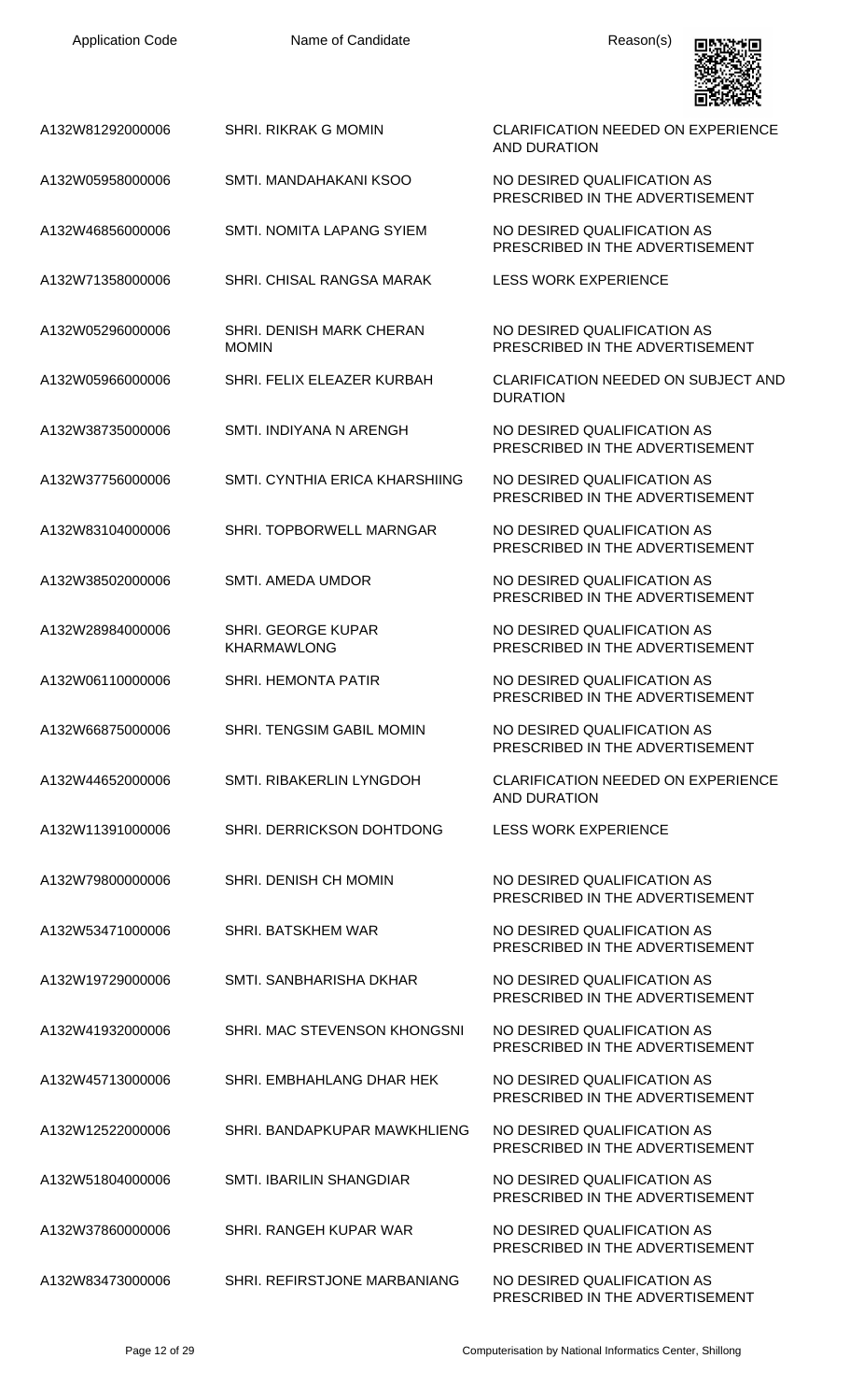| <b>Application Code</b> |  |
|-------------------------|--|
|-------------------------|--|

Name of Candidate **Reason(s)** 



| A132W67547000006 | SMTI. JUNIE PEARL LYNGDOH                | <b>OVERAGED</b>                                                    |
|------------------|------------------------------------------|--------------------------------------------------------------------|
| A132W82580000006 | SMTI. BANDASHISHA KHARPAN                | NO DESIRED QUALIFICATION AS<br>PRESCRIBED IN THE ADVERTISEMENT     |
| A132W51308000006 | SMTI. NOONMAY RANGSA MARAK               | NO DESIRED QUALIFICATION AS<br>PRESCRIBED IN THE ADVERTISEMENT     |
| A132W48922000006 | <b>SMTI. HUNLANG BIAM</b>                | NO DESIRED QUALIFICATION AS<br>PRESCRIBED IN THE ADVERTISEMENT     |
| A132W09991000006 | <b>SHRI. GIDEON ASCH SNABI</b>           | NO DESIRED QUALIFICATION AS<br>PRESCRIBED IN THE ADVERTISEMENT     |
| A132W22829000007 | SHRI. PAMPIAN RANGSA MARAK               | NO DESIRED QUALIFICATION AS<br>PRESCRIBED IN THE ADVERTISEMENT     |
| A132W00531000007 | SHRI. HANIEL DENSON SURONG               | <b>LESS WORK EXPERIENCE</b>                                        |
| A132W02216000007 | SMTI. EMICA CEASERA LATO                 | NO DESIRED QUALIFICATION AS<br>PRESCRIBED IN THE ADVERTISEMENT     |
| A132W04220000007 | SMTI. MAYCORDELIA LYNGWA                 | <b>CLARIFICATION NEEDED ON EXPERIENCE</b><br><b>AND DURATION</b>   |
| A132W38638000007 | SMTI. MERRILY BAKYNJAI MARBOH            | NO DESIRED QUALIFICATION AS<br>PRESCRIBED IN THE ADVERTISEMENT     |
| A132W39649000007 | <b>SHRI. RUSTOM LAWAI</b>                | NO DESIRED QUALIFICATION AS<br>PRESCRIBED IN THE ADVERTISEMENT     |
| A132W41653000007 | SMTI. LARIKYNTI PAYA NONGKSEH            | NO DESIRED QUALIFICATION AS<br>PRESCRIBED IN THE ADVERTISEMENT     |
| A132W47030000007 | SHRI. SALGRIK ARENGH                     | NO DESIRED QUALIFICATION AS<br>PRESCRIBED IN THE ADVERTISEMENT     |
| A132W24057000007 | <b>SHRI. SHNGAINLANG KHONGSTI</b>        | <b>OVERAGED</b>                                                    |
| A132W31492000007 | SHRI. SAURAV KUMAR MR                    | NO DESIRED QUALIFICATION AS<br>PRESCRIBED IN THE ADVERTISEMENT     |
| A132W32054000007 | SHRI, DIGANTA HAJONG                     | NO DESIRED QUALIFICATION AS<br>PRESCRIBED IN THE ADVERTISEMENT     |
| A132W21960000007 | <b>SMTI. GRATIFY PALE</b>                | <b>CLARIFICATION NEEDED ON</b><br>EXPERIENCE, SUBJECT AND DURATION |
| A132W35077000007 | SHRI. SOLACESTAR WANN                    | NO DESIRED QUALIFICATION AS<br>PRESCRIBED IN THE ADVERTISEMENT     |
| A132W35211000007 | <b>SHRI. CHISAK CH MARAK</b>             | <b>LESS WORK EXPERIENCE</b>                                        |
| A132W35869000007 | SHRI. KITBOK WARSHONG                    | NO DESIRED QUALIFICATION AS<br>PRESCRIBED IN THE ADVERTISEMENT     |
| A132W36685000007 | SMTI. CHERYL BERNICE POHRMEN             | NO DESIRED QUALIFICATION AS<br>PRESCRIBED IN THE ADVERTISEMENT     |
| A132W36786000007 | SHRI. WELFORT COLBEY WARJRI              | NO DESIRED QUALIFICATION AS<br>PRESCRIBED IN THE ADVERTISEMENT     |
| A132W37904000007 | SHRI. COLBERT CHAMBUGONG<br><b>MARAK</b> | NO DESIRED QUALIFICATION AS<br>PRESCRIBED IN THE ADVERTISEMENT     |
| A132W49684000007 | SHRI. RAHNAM BERCEROY JYRWA              | <b>LESS WORK EXPERIENCE</b>                                        |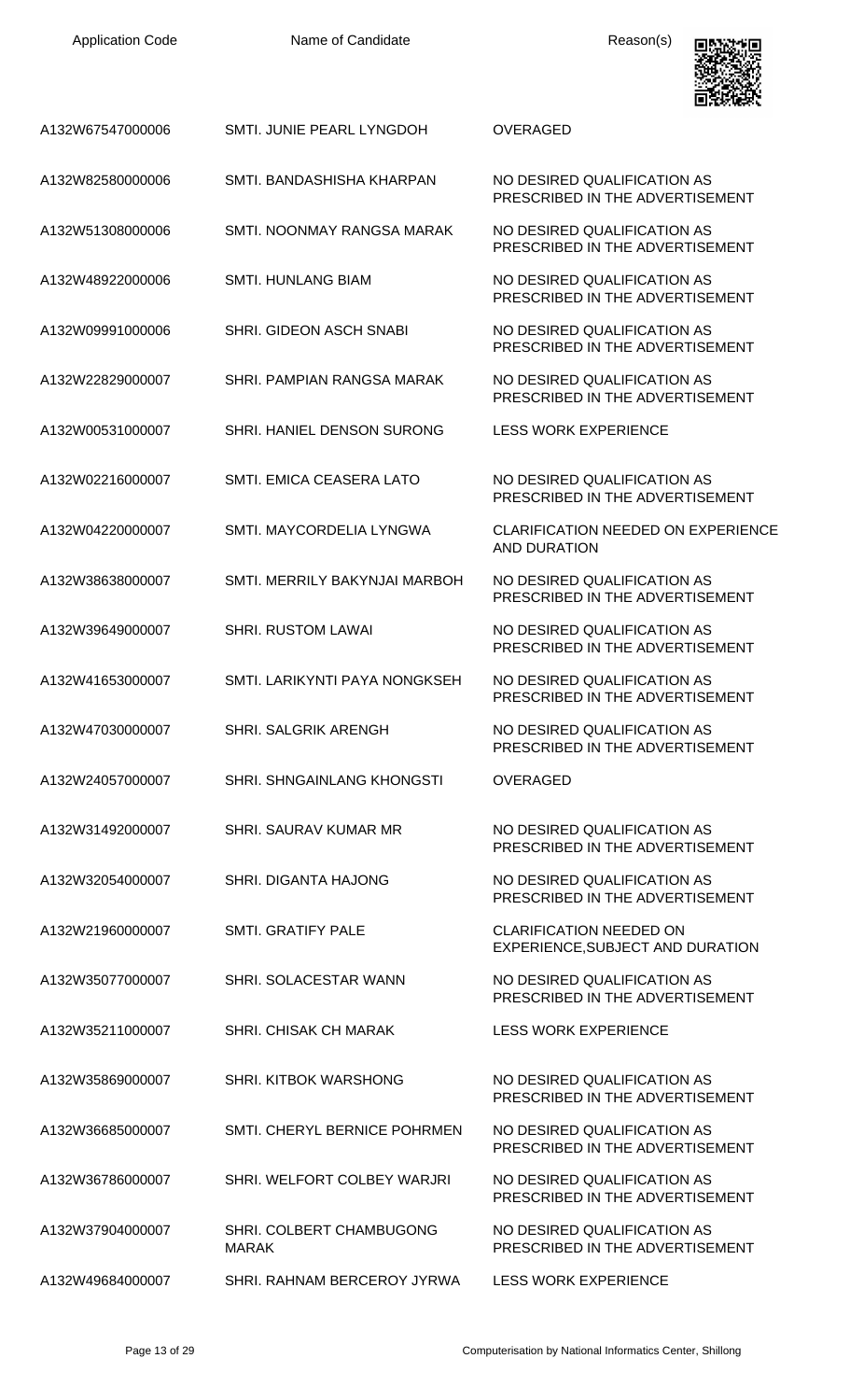| <b>Application Code</b> | Name of Candidate                         | Reason(s)                                                        |
|-------------------------|-------------------------------------------|------------------------------------------------------------------|
| A132W49792000007        | SHRI. WADAJIEDKI CHALLAM                  | NO DESIRED QUALIFICATION AS<br>PRESCRIBED IN THE ADVERTISEMENT   |
| A132W50165000007        | SHRI. HAROLD BRANDO PYNGROPE              | NO DESIRED QUALIFICATION AS<br>PRESCRIBED IN THE ADVERTISEMENT   |
| A132W55913000007        | SHRI. SYLLOKLANGKI SUTING                 | <b>UNDER QUALIFIED</b>                                           |
| A132W58955000007        | <b>SMTI. LAMSUK NONGTDU</b>               | NO DESIRED QUALIFICATION AS<br>PRESCRIBED IN THE ADVERTISEMENT   |
| A132W64555000007        | <b>SHRI. BAPON HAJONG</b>                 | NO DESIRED QUALIFICATION AS<br>PRESCRIBED IN THE ADVERTISEMENT   |
| A132W65858000007        | SHRI. KITBORLANG KURBAH                   | <b>CLARIFICATION NEEDED ON EXPERIENCE</b><br><b>AND DURATION</b> |
| A132W66031000007        | SHRI. BRANDON MARBANIANG                  | NO DESIRED QUALIFICATION AS<br>PRESCRIBED IN THE ADVERTISEMENT   |
| A132W66528000007        | SHRI. EDDIEWELL KHARJANA                  | NO DESIRED QUALIFICATION AS<br>PRESCRIBED IN THE ADVERTISEMENT   |
| A132W66595000007        | SMTI. RINAMLANG PAMDHAI                   | <b>CLARIFICATION NEEDED ON EXPERIENCE</b><br><b>AND DURATION</b> |
| A132W75521000007        | SHRI. BANLAMPHRANG JYRWA                  | <b>CLARIFICATION NEEDED ON SUBJECT AND</b><br><b>DURATION</b>    |
| A132W76814000007        | SMTI. CHINGSIME A SANGMA                  | NO DESIRED QUALIFICATION AS<br>PRESCRIBED IN THE ADVERTISEMENT   |
| A132W78522000007        | <b>SMTI. PRELIDA N SANGMA</b>             | NO DESIRED QUALIFICATION AS<br>PRESCRIBED IN THE ADVERTISEMENT   |
| A132W80281000007        | <b>SHRI, RAPKI OO SUMER</b>               | <b>CLARIFICATION NEEDED ON EXPERIENCE</b><br><b>AND DURATION</b> |
| A132W81838000007        | SHRI. ZEESHAN ZAKIR                       | NO DESIRED QUALIFICATION AS<br>PRESCRIBED IN THE ADVERTISEMENT   |
| A132W83963000007        | SMTL JUNEVA R MARAK                       | NO DESIRED QUALIFICATION AS<br>PRESCRIBED IN THE ADVERTISEMENT   |
| A132W84770000007        | SHRI. BALCEASARLY JAPANG<br><b>JAPANG</b> | NO DESIRED QUALIFICATION AS<br>PRESCRIBED IN THE ADVERTISEMENT   |
| A132W85280000007        | SHRI. ONESSIMUS LYNGDOH                   | NO DESIRED QUALIFICATION AS<br>PRESCRIBED IN THE ADVERTISEMENT   |
| A132W03942000008        | <b>SHRI. RODRICK KHARBITHAI</b>           | NO DESIRED QUALIFICATION AS<br>PRESCRIBED IN THE ADVERTISEMENT   |
| A132W09807000008        | SHRI. HENRY B SANGMA                      | NO DESIRED QUALIFICATION AS<br>PRESCRIBED IN THE ADVERTISEMENT   |
| A132W13149000008        | SMTI, SAMAYALANGKI NONGTDU                | <b>OVERAGED</b>                                                  |
| A132W51925000008        | SHRI. M WANLAMBOK SANGLYNE                | NO DESIRED QUALIFICATION AS<br>PRESCRIBED IN THE ADVERTISEMENT   |
| A132W47183000008        | <b>SMTI. RIBAHUN SANCLEY</b>              | NO DESIRED QUALIFICATION AS<br>PRESCRIBED IN THE ADVERTISEMENT   |
| A132W51570000008        | SHRI. JOSHUA MARBANIANG                   | NO DESIRED QUALIFICATION AS<br>PRESCRIBED IN THE ADVERTISEMENT   |
| A132W65313000008        | SMTI. PARBANYLLA NONGRANG                 | CLARIFICATION NEEDED ON EXPERIENCE                               |

AND DURATION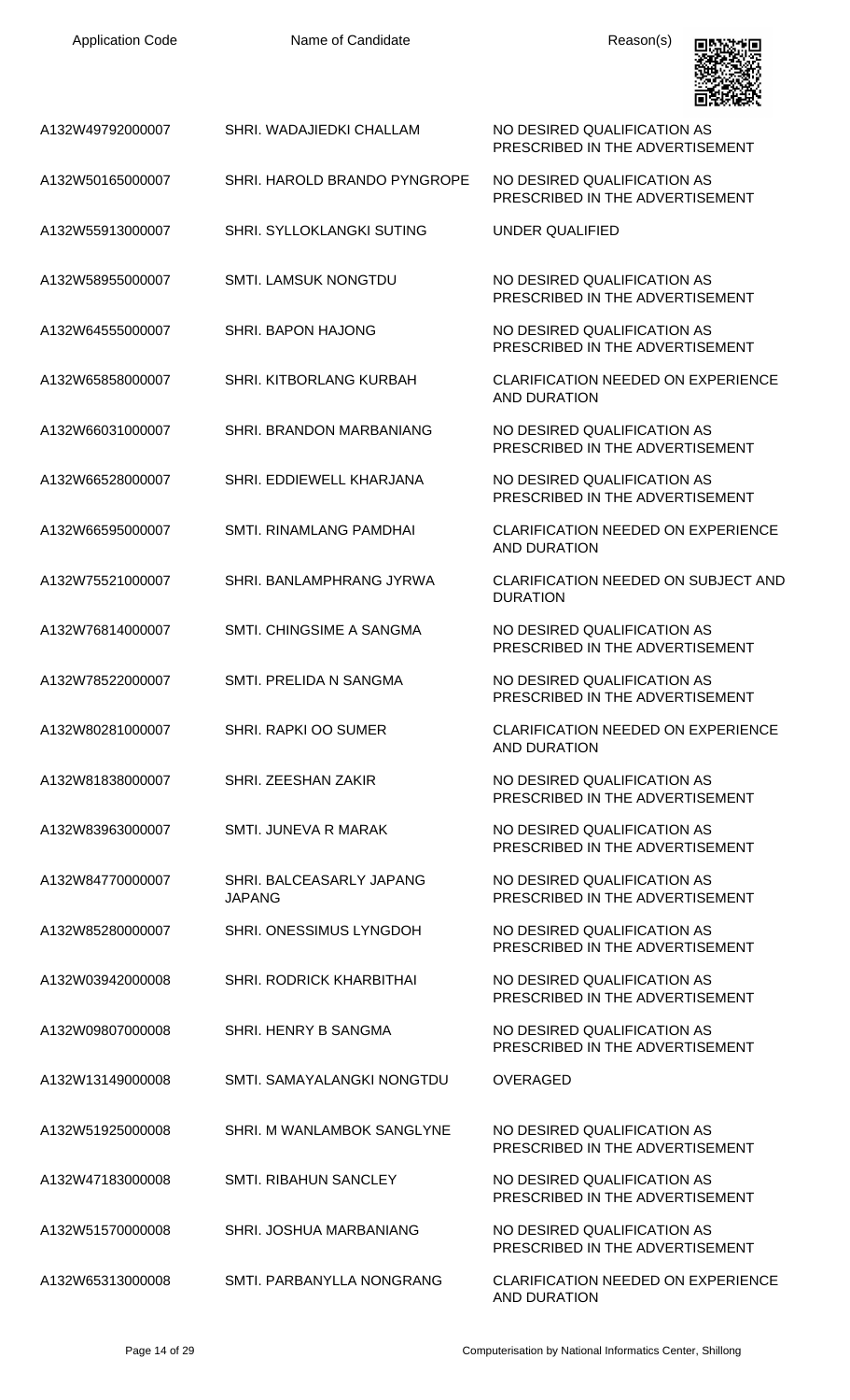| <b>Application Code</b> | Name of Candidate                                     | Reason(s)                                                        |
|-------------------------|-------------------------------------------------------|------------------------------------------------------------------|
| A132W51486000008        | SMTI. JOSEPHINE DERICA KYNDIAH                        | NO DESIRED QUALIFICATION AS<br>PRESCRIBED IN THE ADVERTISEMENT   |
| A132W10203000008        | SMTI, O RISUKLANG SHANGPLIANG                         | NO DESIRED QUALIFICATION AS<br>PRESCRIBED IN THE ADVERTISEMENT   |
| A132W17669000008        | SHRI. GARY BRYAN THANGKHIEW                           | NO DESIRED QUALIFICATION AS<br>PRESCRIBED IN THE ADVERTISEMENT   |
| A132W50943000008        | SMTI. LAVINIA WAHLANG                                 | NO DESIRED QUALIFICATION AS<br>PRESCRIBED IN THE ADVERTISEMENT   |
| A132W01078000008        | SHRI. JEFFREY DENZIL K MARAK                          | <b>LESS WORK EXPERIENCE</b>                                      |
| A132W47777000008        | SHRI. DONBYNTALANG DEWKHAID                           | <b>LESS WORK EXPERIENCE</b>                                      |
| A132W50917000008        | <b>SMTI. CHINGCHE CH MARAK</b>                        | NO DESIRED QUALIFICATION AS<br>PRESCRIBED IN THE ADVERTISEMENT   |
| A132W08766000008        | SHRI. SENGRIK CH MARAK                                | NO DESIRED QUALIFICATION AS<br>PRESCRIBED IN THE ADVERTISEMENT   |
| A132W50427000008        | SHRI. RUDY JAMES LAMARE                               | NO DESIRED QUALIFICATION AS<br>PRESCRIBED IN THE ADVERTISEMENT   |
| A132W07260000008        | SMTI. JUBANKSIAR NYLLA SUNABI                         | NO DESIRED QUALIFICATION AS<br>PRESCRIBED IN THE ADVERTISEMENT   |
| A132W06570000008        | SMTI, WANRISA BOK KHARKONGOR                          | NO DESIRED QUALIFICATION AS<br>PRESCRIBED IN THE ADVERTISEMENT   |
| A132W36699000008        | <b>SMTI. CHIGURY SALMANCHI</b><br><b>NOKREK MARAK</b> | NO DESIRED QUALIFICATION AS<br>PRESCRIBED IN THE ADVERTISEMENT   |
| A132W20026000008        | SHRI. KULARSKHEM DIENGDOH                             | NO DESIRED QUALIFICATION AS<br>PRESCRIBED IN THE ADVERTISEMENT   |
| A132W49247000008        | SMTI, SANCHIA MAE KHARPHANBUH                         | NO DESIRED QUALIFICATION AS<br>PRESCRIBED IN THE ADVERTISEMENT   |
| A132W13590000008        | SHRI. HOPEFULSON LYNGDOH<br><b>NONGLAIT</b>           | NO DESIRED QUALIFICATION AS<br>PRESCRIBED IN THE ADVERTISEMENT   |
| A132W37196000008        | SHRI. ACHIN KHARMUDAI                                 | NO DESIRED QUALIFICATION AS<br>PRESCRIBED IN THE ADVERTISEMENT   |
| A132W81595000008        | SHRI. SAINTPAUL R MARAK                               | NO DESIRED QUALIFICATION AS<br>PRESCRIBED IN THE ADVERTISEMENT   |
| A132W09997000008        | SMTI. MEDARIKER SNABI                                 | <b>CLARIFICATION NEEDED ON EXPERIENCE</b><br><b>AND DURATION</b> |
| A132W04704000008        | SHRI. MARCHYOUNG R MARAK                              | <b>CLARIFICATION NEEDED ON EXPERIENCE</b><br><b>AND DURATION</b> |
| A132W18799000009        | SMTI. NEWYEARLYNE NONGNENG<br><b>DALOI</b>            | UNDER QUALIFIED                                                  |
| A132W61752000009        | SHRI. DONKUPAR IAWPHNIAW                              | NO DESIRED QUALIFICATION AS<br>PRESCRIBED IN THE ADVERTISEMENT   |
| A132W03027000009        | SHRI. DARAPSKHEM DIENGDOH                             | <b>CLARIFICATION NEEDED ON EXPERIENCE</b><br><b>AND DURATION</b> |
| A132W67301000009        | <b>SMTI. DIAME N SANGMA</b>                           | NO DESIRED QUALIFICATION AS<br>PRESCRIBED IN THE ADVERTISEMENT   |
| A132W83867000009        | SMTI. HANNAH DEIPHISHA SAWIAN                         | NO DESIRED QUALIFICATION AS                                      |

Application Code **Name of Candidate Name of Candidate Reason(s)** 

PRESCRIBED IN THE ADVERTISEMENT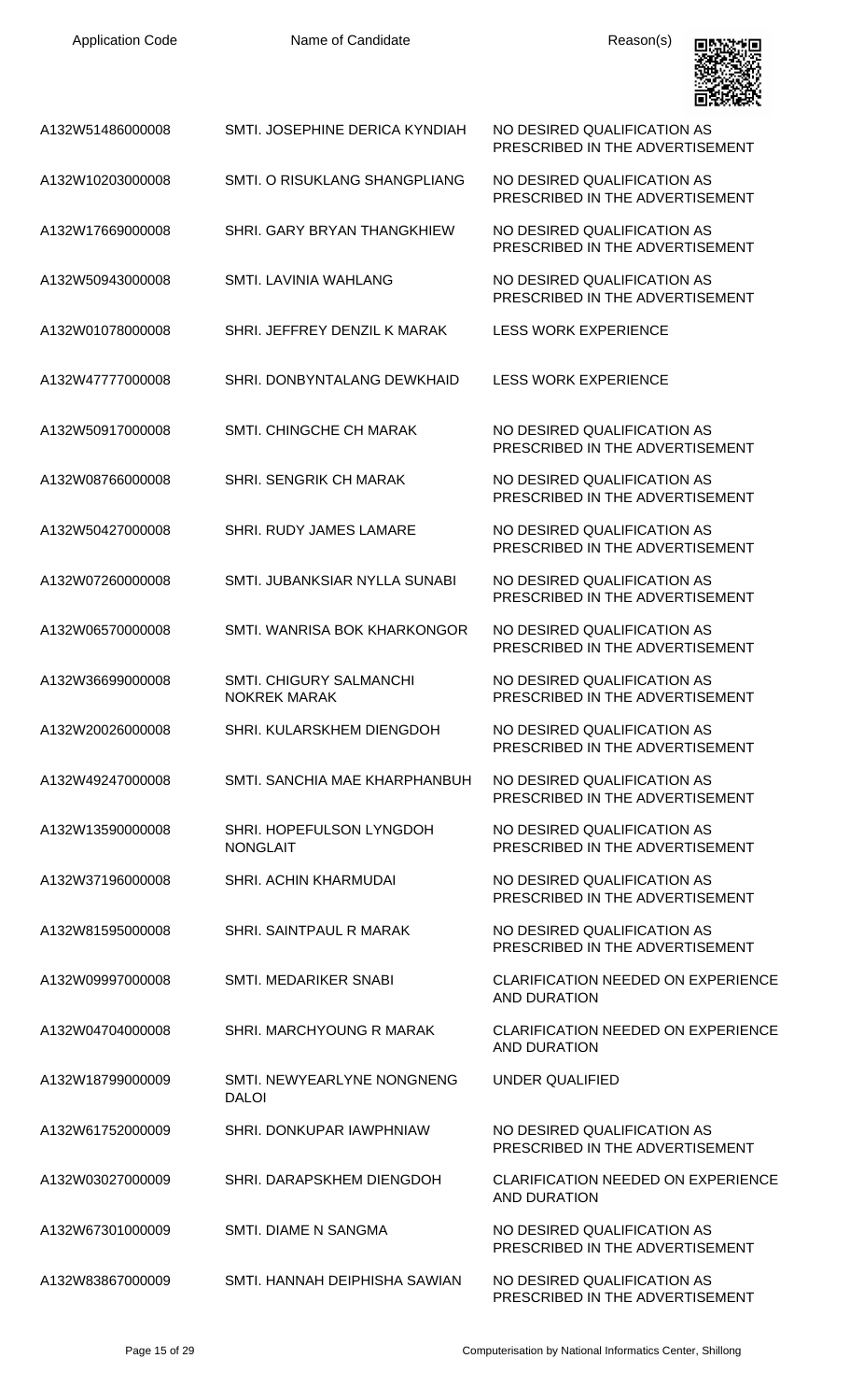

| A132W13476000009 | SHRI. EVANKERR KHYRIEM RYNDEM                   | <b>CLARIFICATION NEEDED ON EXPERIENCE</b><br><b>AND DURATION</b> |
|------------------|-------------------------------------------------|------------------------------------------------------------------|
| A132W66867000009 | SMTI. SYNROPLANG SHABONG                        | NO DESIRED QUALIFICATION AS<br>PRESCRIBED IN THE ADVERTISEMENT   |
| A132W10471000009 | SHRI. DENZELLE LEE LYNGDOH                      | <b>CLARIFICATION NEEDED ON EXPERIENCE</b><br><b>AND DURATION</b> |
| A132W21259000009 | SMTI. TWILLINE CH SANGMA                        | NO DESIRED QUALIFICATION AS<br>PRESCRIBED IN THE ADVERTISEMENT   |
| A132W82951000009 | <b>SHRI. KEVIN SHEMPHANG</b><br><b>KHONGLAM</b> | NO DESIRED QUALIFICATION AS<br>PRESCRIBED IN THE ADVERTISEMENT   |
| A132W82945000009 | SMTI, RACHELLE RYNJAH                           | NO DESIRED QUALIFICATION AS<br>PRESCRIBED IN THE ADVERTISEMENT   |
| A132W65919000009 | SMTI. AELIZA AURELLIA DONDOR<br><b>RITSHONG</b> | <b>LESS WORK EXPERIENCE</b>                                      |
| A132W82283000009 | <b>SHRI. SOUMIK DEY</b>                         | NO DESIRED QUALIFICATION AS<br>PRESCRIBED IN THE ADVERTISEMENT   |
| A132W08069000009 | SHRI. PROFIT HOME PAPENG                        | <b>CLARIFICATION NEEDED ON EXPERIENCE</b><br><b>AND DURATION</b> |
| A132W52006000009 | SHRI. GIDEON STONE<br><b>KHARKONGOR</b>         | NO DESIRED QUALIFICATION AS<br>PRESCRIBED IN THE ADVERTISEMENT   |
| A132W47191000009 | SMTI. BAAIJINGSHAI KHONGWAR                     | NO DESIRED QUALIFICATION AS<br>PRESCRIBED IN THE ADVERTISEMENT   |
| A132W81164000009 | SHRI. ARWAN RAPLANG LYNGDOH                     | <b>OVERAGED</b>                                                  |
| A132W07920000009 | SHRI, DACHYNNA SHYLLA                           | NO DESIRED QUALIFICATION AS<br>PRESCRIBED IN THE ADVERTISEMENT   |
| A132W68726000009 | SHRI. NANGSAN SHYLLA                            | NO DESIRED QUALIFICATION AS<br>PRESCRIBED IN THE ADVERTISEMENT   |
| A132W81304000010 | SHRI. SENGJRANG A SANGMA                        | NO DESIRED QUALIFICATION AS<br>PRESCRIBED IN THE ADVERTISEMENT   |
| A132W85592000010 | SHRI. YOOBILA LADONG                            | <b>OVERAGED</b>                                                  |
| A132W69078000010 | SMTI. CAREEN LIZA PAKYNTEIN                     | NO DESIRED QUALIFICATION AS<br>PRESCRIBED IN THE ADVERTISEMENT   |
| A132W38786000010 | SHRI. CLEDIAN RENALDI NONGBET                   | NO DESIRED QUALIFICATION AS<br>PRESCRIBED IN THE ADVERTISEMENT   |
| A132W31698000010 | SMTI. BANYLLA FREEDA SWER                       | CLARIFICATION NEEDED ON EXPERIENCE<br>AND DURATION               |
| A132W11646000010 | SMTI. HAZEL NICOLETTE MANNERS                   | NO DESIRED QUALIFICATION AS<br>PRESCRIBED IN THE ADVERTISEMENT   |
| A132W06052000010 | SHRI. RODERICK POU LEONG<br><b>LYNGDOH</b>      | NO DESIRED QUALIFICATION AS<br>PRESCRIBED IN THE ADVERTISEMENT   |
| A132W69112000010 | SMTL SHELAREEN E. SUNN EDIEMI<br><b>SUNN</b>    | NO DESIRED QUALIFICATION AS<br>PRESCRIBED IN THE ADVERTISEMENT   |
| A132W78488000010 | SHRI. JEWELSON LYNGDOH                          | NO DESIRED QUALIFICATION AS<br>PRESCRIBED IN THE ADVERTISEMENT   |
| A132W06837000010 | SMTI, IBAMEAIHUN DHAR                           | NO DESIRED QUALIFICATION AS<br>PRESCRIBED IN THE ADVERTISEMENT   |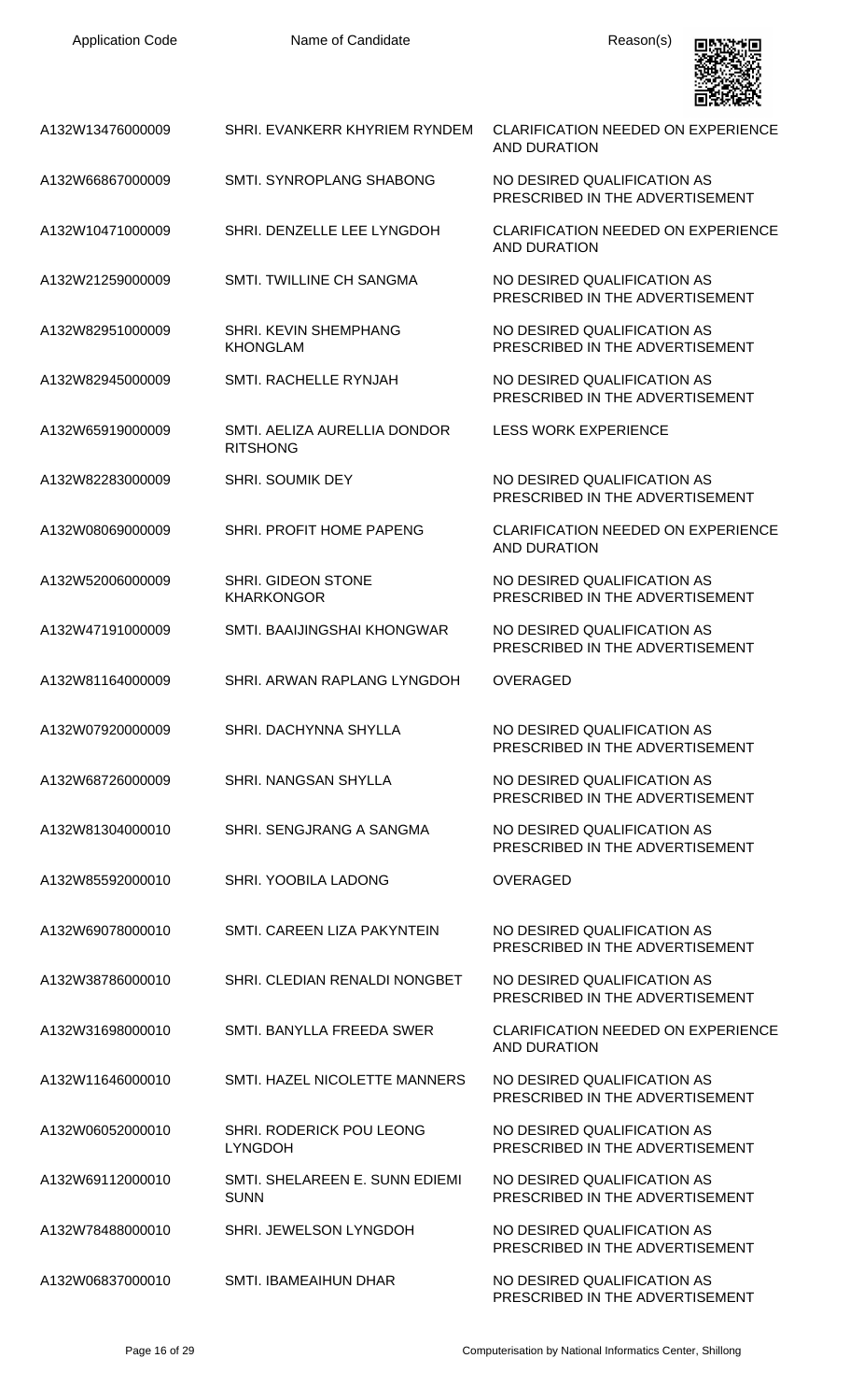

| A132W73604000010 | SMTI, NIWANCHWA NOELEEN<br><b>LALOO</b>          | NO DESIRED QUALIFICATION AS<br>PRESCRIBED IN THE ADVERTISEMENT   |
|------------------|--------------------------------------------------|------------------------------------------------------------------|
| A132W16666000010 | SHRI. FREDERICK NONGRUM                          | <b>LESS WORK EXPERIENCE</b>                                      |
| A132W49924000010 | SHRI, RAISKHEMLANG LYNGDOH<br><b>MARSHILONG</b>  | NO DESIRED QUALIFICATION AS<br>PRESCRIBED IN THE ADVERTISEMENT   |
| A132W03573000010 | SHRI. JEREMY ANTHONY LYNGDOH                     | <b>CLARIFICATION NEEDED ON EXPERIENCE</b><br>AND DURATION        |
| A132W38449000010 | SHRI. PETERJOB A SANGMA                          | NO DESIRED QUALIFICATION AS<br>PRESCRIBED IN THE ADVERTISEMENT   |
| A132W07497000010 | SHRI. KEVINSON MAWLONG                           | NO DESIRED QUALIFICATION AS<br>PRESCRIBED IN THE ADVERTISEMENT   |
| A132W08913000011 | SMTI. TENGKAME M SANGMA                          | NO DESIRED QUALIFICATION AS<br>PRESCRIBED IN THE ADVERTISEMENT   |
| A132W68377000011 | SMTI, SONIA SYNTHANG MARAK                       | NO DESIRED QUALIFICATION AS<br>PRESCRIBED IN THE ADVERTISEMENT   |
| A132W02553000011 | SHRI. DOUBLE M SIANGSHAI                         | NO DESIRED QUALIFICATION AS<br>PRESCRIBED IN THE ADVERTISEMENT   |
| A132W12883000011 | SHRI. DONBOR SOHLANGPIAW                         | NO DESIRED QUALIFICATION AS<br>PRESCRIBED IN THE ADVERTISEMENT   |
| A132W11289000011 | SHRI. STENBARLAND CHIANGGATA                     | NO DESIRED QUALIFICATION AS<br>PRESCRIBED IN THE ADVERTISEMENT   |
| A132W12102000011 | SHRI. DONBOKLANG JYRWA                           | <b>LESS WORK EXPERIENCE</b>                                      |
| A132W21353000011 | SHRI. MALCOLM KHARWAR                            | NO DESIRED QUALIFICATION AS<br>PRESCRIBED IN THE ADVERTISEMENT   |
| A132W52535000011 | SHRI. WANSHAILANG KHONGSTID                      | NO DESIRED QUALIFICATION AS<br>PRESCRIBED IN THE ADVERTISEMENT   |
| A132W53002000011 | <b>SHRI. REVIVIFY NAJIAR</b>                     | NO DESIRED QUALIFICATION AS<br>PRESCRIBED IN THE ADVERTISEMENT   |
| A132W33134000011 | SHRI. LEMUEL DONKIN DKHAR                        | <b>LESS WORK EXPERIENCE</b>                                      |
| A132W35842000011 | SHRI. DEXTERFIELD CHERAN<br><b>SANGMA</b>        | NO DESIRED QUALIFICATION AS<br>PRESCRIBED IN THE ADVERTISEMENT   |
| A132W08700000011 | SHRI. INDROJEET MYRCHIANG                        | NO DESIRED QUALIFICATION AS<br>PRESCRIBED IN THE ADVERTISEMENT   |
| A132W46238000011 | SMTI. ANNECA NONGTDU                             | <b>CLARIFICATION NEEDED ON EXPERIENCE</b><br><b>AND DURATION</b> |
| A132W16487000011 | <b>SMTI. RIYANKA BTHUH</b>                       | NO DESIRED QUALIFICATION AS<br>PRESCRIBED IN THE ADVERTISEMENT   |
| A132W46565000011 | SHRI. BADAPLANG SOHTUN                           | NO DESIRED QUALIFICATION AS<br>PRESCRIBED IN THE ADVERTISEMENT   |
| A132W06757000011 | SHRI, BANRAPLANG KHARSHANDI                      | NO DESIRED QUALIFICATION AS<br>PRESCRIBED IN THE ADVERTISEMENT   |
| A132W82203000011 | SMTI. PYNHUNLIN NOLA<br><b>KHARKRANG DOHLING</b> | NO DESIRED QUALIFICATION AS<br>PRESCRIBED IN THE ADVERTISEMENT   |
| A132W75282000011 | SMTI. FATIANA A SANGMA                           | NO DESIRED QUALIFICATION AS<br>PRESCRIBED IN THE ADVERTISEMENT   |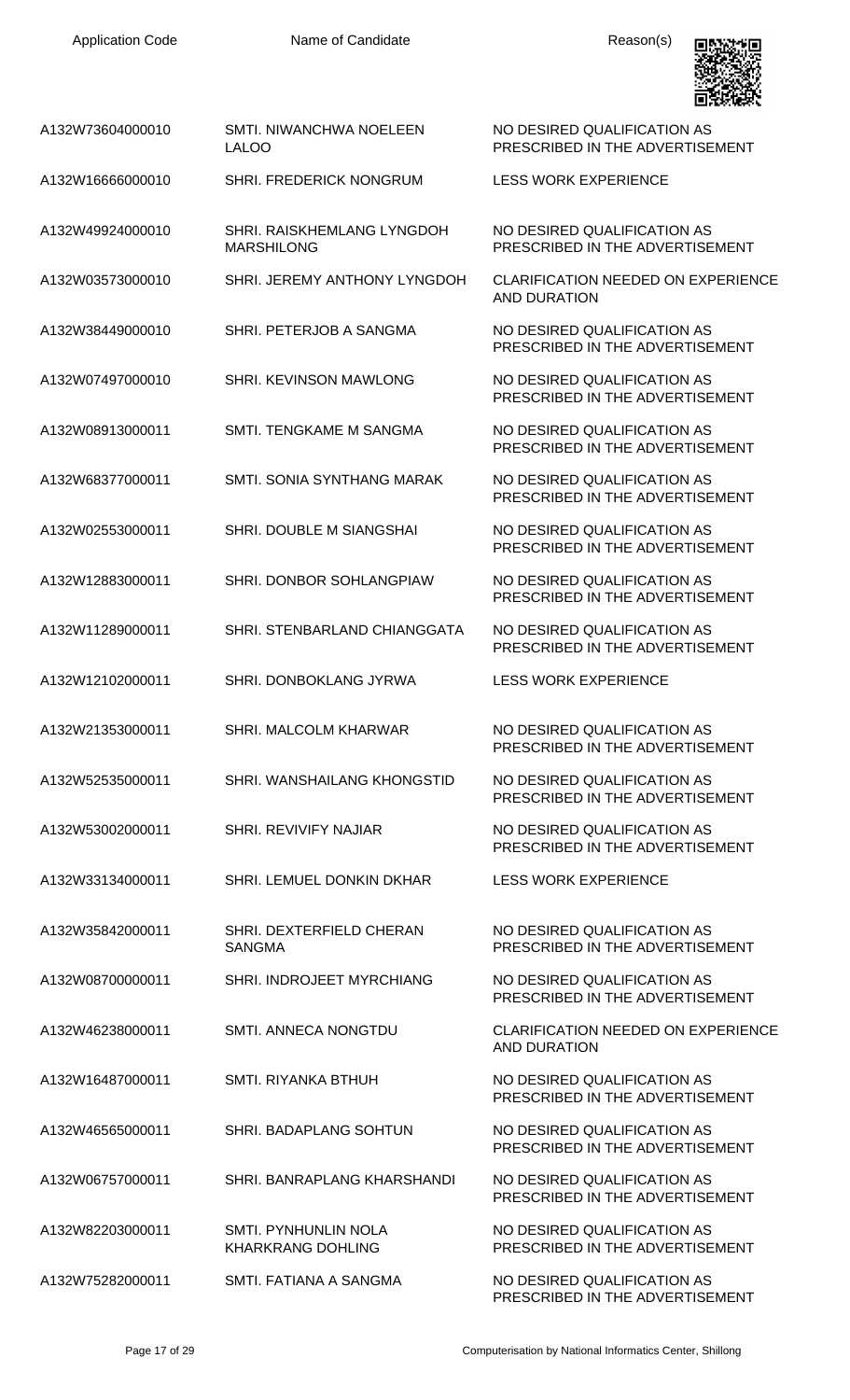| <b>Application Code</b> | Name of Candidate                            | Reason(s)                                                        |
|-------------------------|----------------------------------------------|------------------------------------------------------------------|
| A132W75252000011        | SHRI. TENGKAM AGITOK SANGMA                  | NO DESIRED QUALIFICATION AS<br>PRESCRIBED IN THE ADVERTISEMENT   |
| A132W37273000011        | SMTI, NALDARINE M MARAK                      | NO DESIRED QUALIFICATION AS<br>PRESCRIBED IN THE ADVERTISEMENT   |
| A132W37877000011        | <b>SHRI. JOVI SUNGOH</b>                     | NO DESIRED QUALIFICATION AS<br>PRESCRIBED IN THE ADVERTISEMENT   |
| A132W67249000011        | SMTI. VIVIAN FELEACEA<br><b>KHARCHANDY</b>   | NO DESIRED QUALIFICATION AS<br>PRESCRIBED IN THE ADVERTISEMENT   |
| A132W09326000011        | SMTI, BADAHUN WAEDAME SHYLLA                 | <b>CLARIFICATION NEEDED ON EXPERIENCE</b><br><b>AND DURATION</b> |
| A132W06792000011        | SHRI. MAITSHAPHRANG LYNGDOH<br><b>MAWNAI</b> | <b>CLARIFICATION NEEDED ON EXPERIENCE</b><br><b>AND DURATION</b> |
| A132W68987000011        | <b>SHRI. RICKY TLANG</b>                     | NO DESIRED QUALIFICATION AS<br>PRESCRIBED IN THE ADVERTISEMENT   |
| A132W83749000011        | SHRI. R.DAMONLANGI NIANG                     | NO DESIRED QUALIFICATION AS<br>PRESCRIBED IN THE ADVERTISEMENT   |
| A132W36991000012        | <b>SHRI. HIAMBOKLANG SUTING</b>              | NO DESIRED QUALIFICATION AS<br>PRESCRIBED IN THE ADVERTISEMENT   |
| A132W35995000012        | <b>SMTI. SYLVIA BADWAR</b>                   | NO DESIRED QUALIFICATION AS<br>PRESCRIBED IN THE ADVERTISEMENT   |
| A132W07821000012        | SHRI. PINKY G MOMIN                          | <b>CLARIFICATION NEEDED ON EXPERIENCE</b><br><b>AND DURATION</b> |
| A132W64712000012        | SMTI. MITOO RANGAD                           | NO DESIRED QUALIFICATION AS<br>PRESCRIBED IN THE ADVERTISEMENT   |
| A132W35305000012        | SMTI. BALAPDIANGHUN KHARBUKI                 | NO DESIRED QUALIFICATION AS<br>PRESCRIBED IN THE ADVERTISEMENT   |
| A132W31133000012        | SHRI. HAMEBANSAN MAWLONG                     | NO DESIRED QUALIFICATION AS<br>PRESCRIBED IN THE ADVERTISEMENT   |
| A132W49767000012        | SHRI. MACDONALD POHCHEN                      | NO DESIRED QUALIFICATION AS<br>PRESCRIBED IN THE ADVERTISEMENT   |
| A132W73678000012        | SMTI. SUPIA T SANGMA                         | <b>CLARIFICATION NEEDED ON EXPERIENCE</b><br>AND DURATION        |
| A132W84321000012        | SHRI. RALPH JARRET RANEE                     | NO DESIRED QUALIFICATION AS<br>PRESCRIBED IN THE ADVERTISEMENT   |
| A132W07420000012        | SMTI. MS BAWANBIANG NONGBRI                  | <b>OVERAGED</b>                                                  |
| A132W65693000012        | SHRI. TENGKAM T SANGMA                       | <b>LESS WORK EXPERIENCE</b>                                      |
| A132W82101000012        | SMTI. DELICIA DOREEN DKHAR                   | <b>OVERAGED</b>                                                  |
| A132W36580000012        | SMTI, ADRIANA R SANGMA                       | NO DESIRED QUALIFICATION AS<br>PRESCRIBED IN THE ADVERTISEMENT   |
| A132W01550000012        | SHRI. NESSAR MAWLONG                         | NO DESIRED QUALIFICATION AS<br>PRESCRIBED IN THE ADVERTISEMENT   |
| A132W76744000012        | SMTI. SIERRA M SANGMA                        | NO DESIRED QUALIFICATION AS<br>PRESCRIBED IN THE ADVERTISEMENT   |
| A132W65877000013        | SHRI. JANGGITH CH SANGMA                     | <b>LESS WORK EXPERIENCE</b>                                      |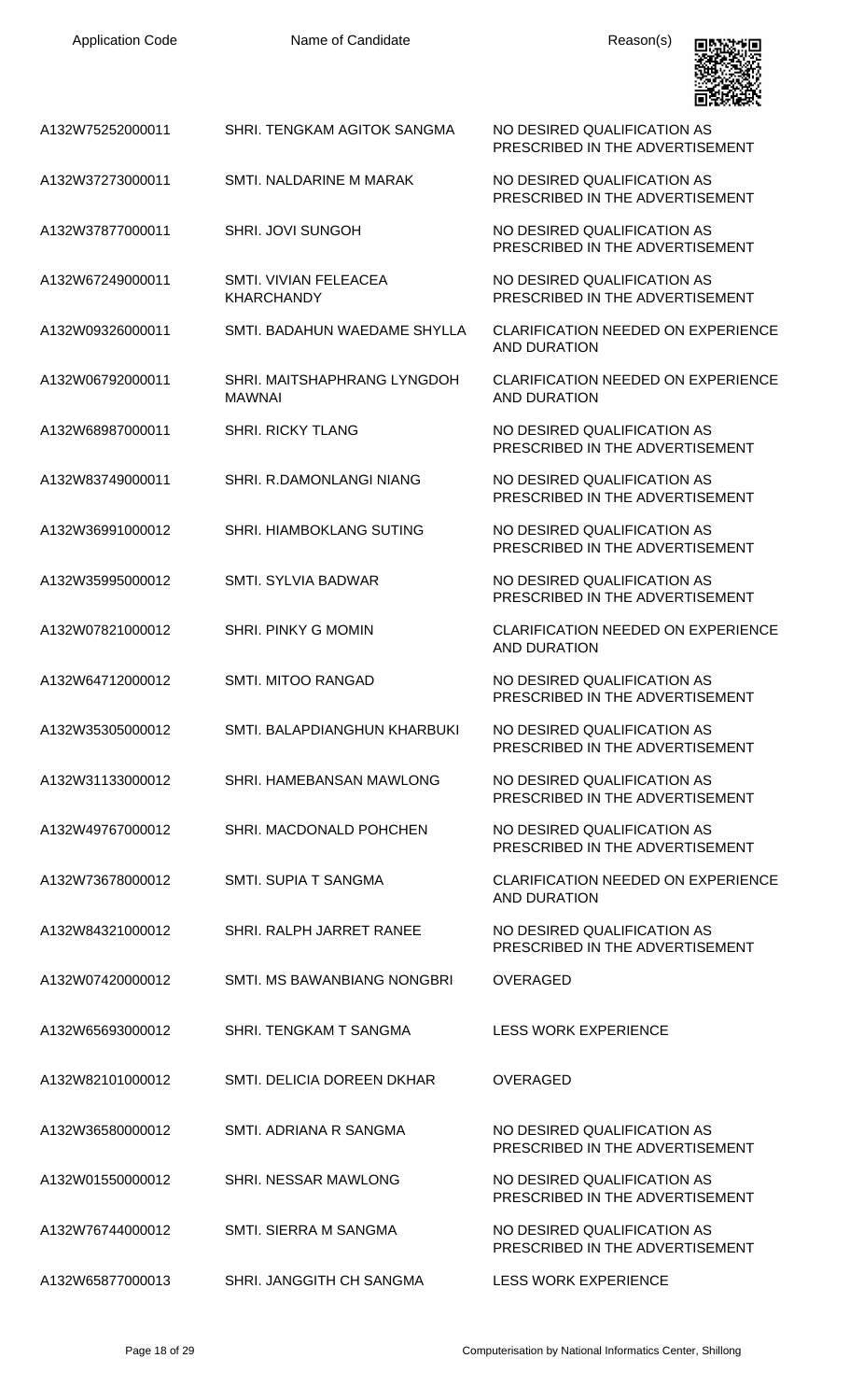| <b>Application Code</b> | Name of Candidate                                   | Reason(s)                                                        |
|-------------------------|-----------------------------------------------------|------------------------------------------------------------------|
| A132W73032000013        | SHRI. PHRANGKUPAR LANGSTIEH                         | <b>LESS WORK EXPERIENCE</b>                                      |
| A132W16297000013        | SHRI. GRIKSAN B SANGMA                              | <b>CLARIFICATION NEEDED ON EXPERIENCE</b><br><b>AND DURATION</b> |
| A132W70682000013        | <b>SHRI. CRASAN S MARAK</b>                         | NO DESIRED QUALIFICATION AS<br>PRESCRIBED IN THE ADVERTISEMENT   |
| A132W02953000013        | SHRI. DAMEPAIA LATO                                 | <b>CLARIFICATION NEEDED ON EXPERIENCE</b><br><b>AND DURATION</b> |
| A132W85182000013        | <b>SMTI. COLLINICA CAMILLIE</b><br><b>SYIEMLIEH</b> | NO DESIRED QUALIFICATION AS<br>PRESCRIBED IN THE ADVERTISEMENT   |
| A132W04034000013        | <b>SHRI. NICKY DONALD RYMBAI</b>                    | <b>LESS WORK EXPERIENCE</b>                                      |
| A132W38355000013        | <b>SMTI. NIWANCY BAREH</b>                          | <b>CLARIFICATION NEEDED ON EXPERIENCE</b><br><b>AND DURATION</b> |
| A132W14578000013        | <b>SMTI. AMELAAI IOHBOR</b><br><b>NONGKHLAW</b>     | CLARIFICATION NEEDED ON EXPERIENCE<br><b>AND DURATION</b>        |
| A132W01771000013        | SHRI. RONNER FIRST SON SAWKMIE                      | <b>CLARIFICATION NEEDED ON EXPERIENCE</b><br>AND DURATION        |
| A132W43658000013        | SHRI. TYLLILANG LYNGDOH<br><b>NONGLAIT</b>          | NO DESIRED QUALIFICATION AS<br>PRESCRIBED IN THE ADVERTISEMENT   |
| A132W52133000013        | <b>SMTI. LORRAINE COLLINS</b><br><b>MARBANIANG</b>  | NO DESIRED QUALIFICATION AS<br>PRESCRIBED IN THE ADVERTISEMENT   |
| A132W48782000013        | SMTL SELINA P NONGKHLAW                             | <b>LESS WORK EXPERIENCE</b>                                      |
| A132W86111000013        | SMTI. PHARLINDA WAHLANG                             | NO DESIRED QUALIFICATION AS<br>PRESCRIBED IN THE ADVERTISEMENT   |
| A132W19493000013        | SHRI, SYNSHAI JANA                                  | <b>LESS WORK EXPERIENCE</b>                                      |
| A132W61796000013        | SHRI. FIRMLY BIRTHSON WAHLANG                       | NO DESIRED QUALIFICATION AS<br>PRESCRIBED IN THE ADVERTISEMENT   |
| A132W06819000013        | <b>SHRI. LURSHAI PATHAW</b>                         | <b>CLARIFICATION NEEDED ON EXPERIENCE</b><br>AND DURATION        |
| A132W18957000013        | SHRI. JUBILBORNSON WANNIANG                         | NO DESIRED QUALIFICATION AS<br>PRESCRIBED IN THE ADVERTISEMENT   |
| A132W06831000013        | SMTI. POLLYNE VERECIA<br>LANGSTIEH                  | <b>CLARIFICATION NEEDED ON EXPERIENCE</b><br>AND DURATION        |
| A132W17782000013        | SHRI. CHALBASSON LYNGWA                             | NO DESIRED QUALIFICATION AS<br>PRESCRIBED IN THE ADVERTISEMENT   |
| A132W75171000013        | <b>SHRI. ALARIC KHARKONGOR</b>                      | NO DESIRED QUALIFICATION AS<br>PRESCRIBED IN THE ADVERTISEMENT   |
| A132W08240000013        | SMTI. AGRACIA M KHARMUDAI                           | NO DESIRED QUALIFICATION AS<br>PRESCRIBED IN THE ADVERTISEMENT   |
| A132W35412000013        | <b>SHRI. AIBANSAN CHYNE</b>                         | NO DESIRED QUALIFICATION AS<br>PRESCRIBED IN THE ADVERTISEMENT   |
| A132W12149000013        | SMTI. REBORN BOKLIN SANGLYNE                        | UNDER QUALIFIED                                                  |
| A132W09320000013        | SHRI. MAYBORN SON LYNGDOH                           | CLARIFICATION NEEDED ON EXPERIENCE<br>AND DURATION               |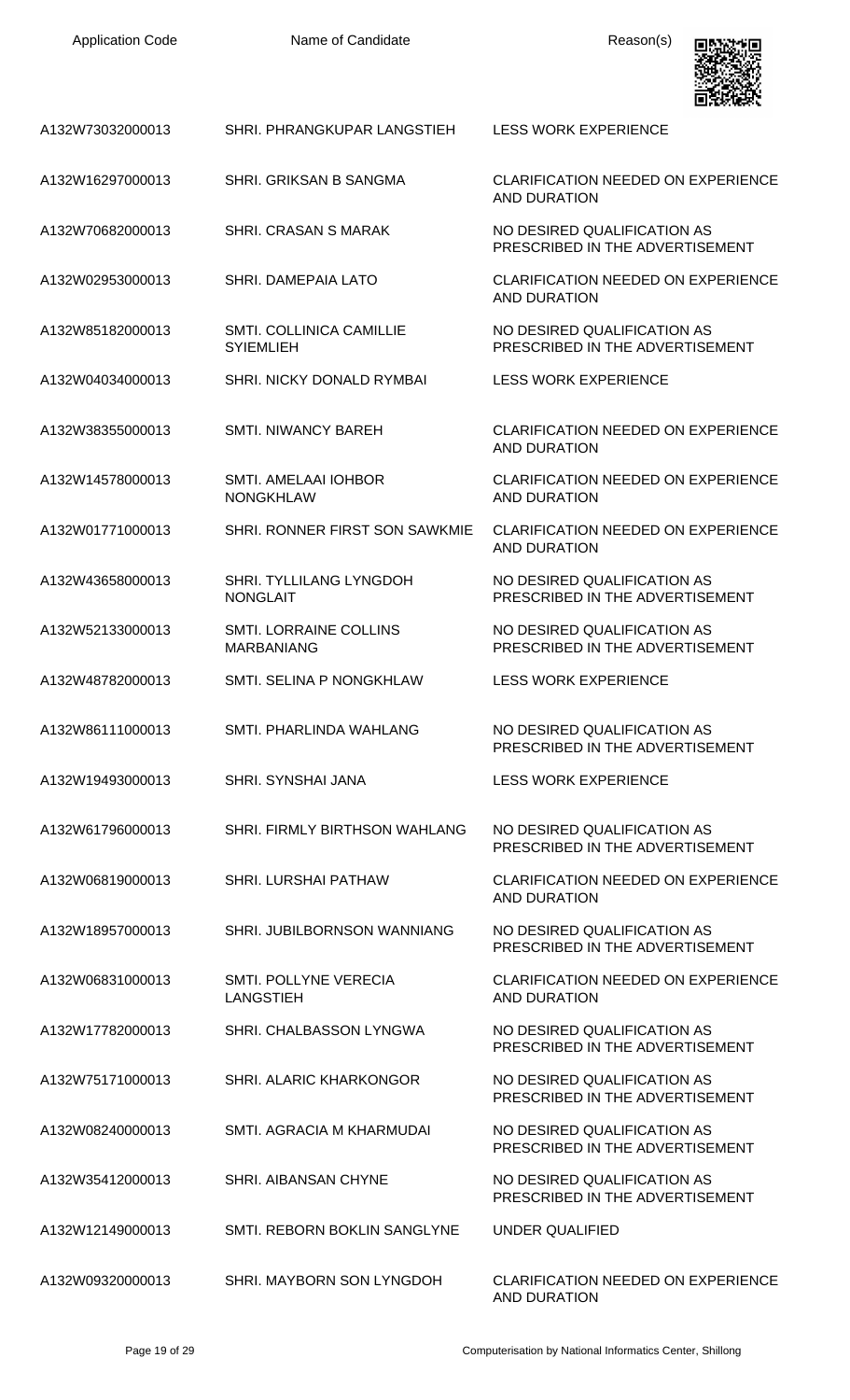| <b>Application Code</b> | Name of Candidate                                 | Reason(s)                                                          |
|-------------------------|---------------------------------------------------|--------------------------------------------------------------------|
| A132W66942000013        | SMTI. RIPSERA R MARAK                             | <b>CLARIFICATION NEEDED ON EXPERIENCE</b><br><b>AND DURATION</b>   |
| A132W11905000013        | SMTI. BADAPLIN C NONGBET                          | NO DESIRED QUALIFICATION AS<br>PRESCRIBED IN THE ADVERTISEMENT     |
| A132W68021000013        | SHRI. MIKAL LISTER THONGNEY                       | <b>CLARIFICATION NEEDED ON</b><br>EXPERIENCE, SUBJECT AND DURATION |
| A132W42580000014        | SMTI. ESTER CLARISA KHARUMNUID                    | NO DESIRED QUALIFICATION AS<br>PRESCRIBED IN THE ADVERTISEMENT     |
| A132W50541000014        | <b>SHRI. TERRENCE OLIVER</b><br><b>THANGKHIEW</b> | <b>CLARIFICATION NEEDED ON SUBJECT AND</b><br><b>DURATION</b>      |
| A132W74389000014        | SHRI. FIELD MARSHALL DKHAR                        | NO DESIRED QUALIFICATION AS<br>PRESCRIBED IN THE ADVERTISEMENT     |
| A132W13333000014        | SHRI. FIELDERSON BASAIAWMOIT                      | NO DESIRED QUALIFICATION AS<br>PRESCRIBED IN THE ADVERTISEMENT     |
| A132W00883000014        | SHRI. BASHEMPHANG CHYRMANG                        | <b>LESS WORK EXPERIENCE</b>                                        |
| A132W72087000014        | SHRI. RICHESKY KYNDAIT                            | <b>CLARIFICATION NEEDED ON EXPERIENCE</b><br><b>AND DURATION</b>   |
| A132W23254000014        | SHRI. EVENSTONE WAHLANG                           | NO DESIRED QUALIFICATION AS<br>PRESCRIBED IN THE ADVERTISEMENT     |
| A132W21927000014        | <b>SHRI. ANUJ BARMAN</b>                          | NO DESIRED QUALIFICATION AS<br>PRESCRIBED IN THE ADVERTISEMENT     |
| A132W13408000014        | <b>SHRI, RAJA NONGKHLAW</b>                       | CLARIFICATION NEEDED ON EXPERIENCE<br><b>AND DURATION</b>          |
| A132W49037000014        | <b>SHRI. LAWIN CARRY JONES</b><br><b>LYNGDOH</b>  | <b>OVERAGED</b>                                                    |
| A132W70382000014        | SMTI. TASI CHERA R MARAK                          | <b>CLARIFICATION NEEDED ON</b><br>EXPERIENCE, SUBJECT AND DURATION |
| A132W10569000014        | SHRI. VICKY TRONA A SANGMA                        | NO DESIRED QUALIFICATION AS<br>PRESCRIBED IN THE ADVERTISEMENT     |
| A132W13697000014        | SMTI. LARIBHA DOHTDONG                            | LESS WORK EXPERIENCE                                               |
| A132W32122000014        | <b>SHRI. CHINAR LYTAN</b>                         | <b>CLARIFICATION NEEDED ON EXPERIENCE</b><br><b>AND DURATION</b>   |
| A132W11718000014        | <b>SHRI. SANKUPAR SING</b><br><b>KHARSYNTIEW</b>  | NO DESIRED QUALIFICATION AS<br>PRESCRIBED IN THE ADVERTISEMENT     |
| A132W11689000014        | <b>SHRI. BHABOK SYIEMIONG</b>                     | LESS WORK EXPERIENCE                                               |
| A132W11626000014        | SMTI. FABIOLA HAZEL POHRMEN                       | NO DESIRED QUALIFICATION AS<br>PRESCRIBED IN THE ADVERTISEMENT     |
| A132W32689000014        | <b>SMTI. FIDELLIA SUN</b>                         | NO DESIRED QUALIFICATION AS<br>PRESCRIBED IN THE ADVERTISEMENT     |
| A132W15168000014        | <b>SHRI. BARSIL JYRWA</b>                         | <b>CLARIFICATION NEEDED ON EXPERIENCE</b><br><b>AND DURATION</b>   |
| A132W15632000014        | SMTI, NAINA K SANGMA                              | <b>CLARIFICATION NEEDED ON SUBJECT AND</b><br><b>DURATION</b>      |
| A132W37560000014        | SMTI. BABELNESS LYNGDOH                           | NO DESIRED QUALIFICATION AS<br>PRESCRIBED IN THE ADVERTISEMENT     |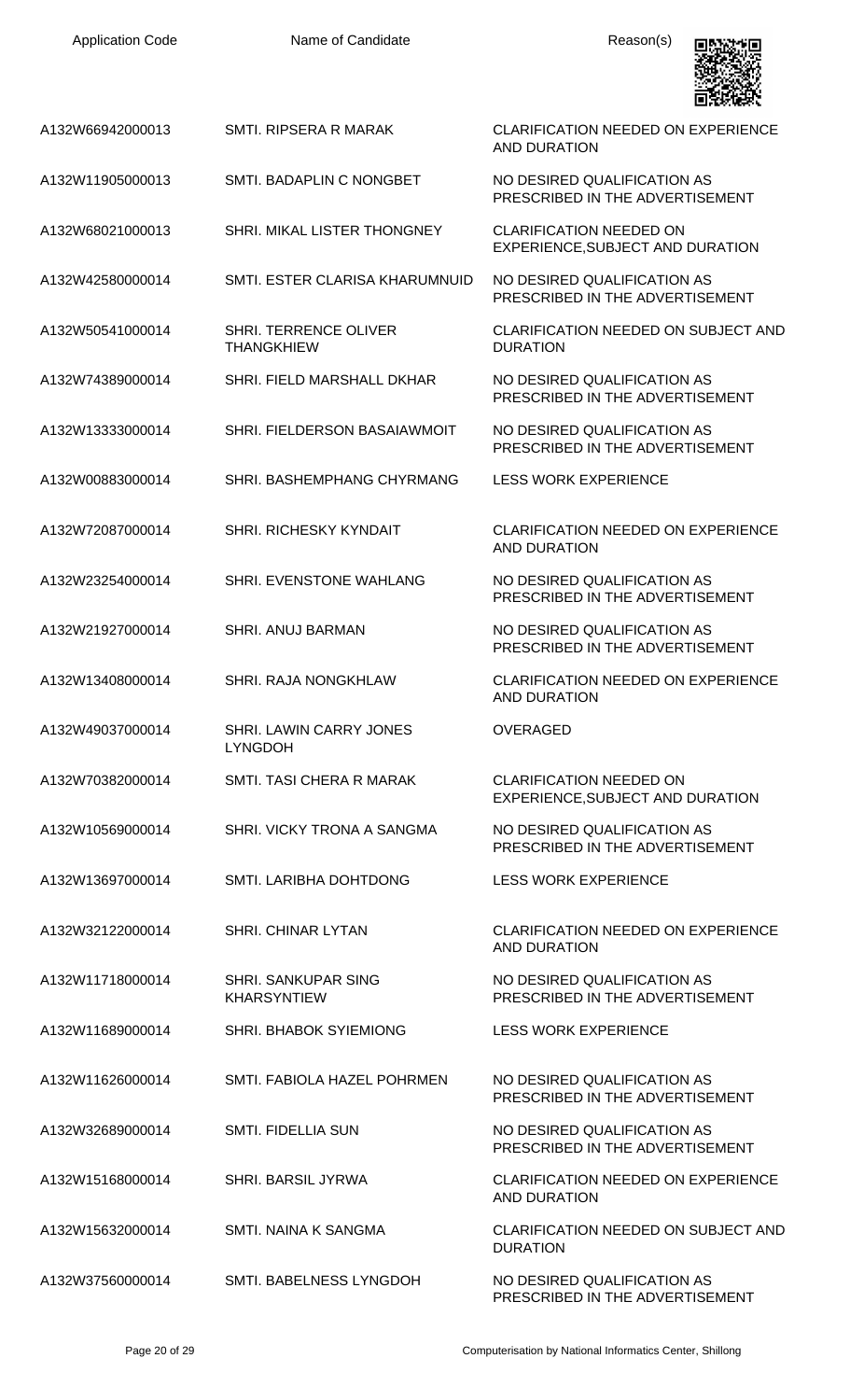A132W18064000014 SHRI. NGEITSKHEM KHONGWIR CLARIFICATION NEEDED ON EXPERIENCE

AND DURATION



| A132W36893000014 | <b>SHRI. REUBEN MENDAKOR</b><br><b>SHABONG</b>   | <b>LESS WORK EXPERIENCE</b>                                    |
|------------------|--------------------------------------------------|----------------------------------------------------------------|
| A132W01427000014 | <b>SMTI. LAWANBIANG THONGNI</b>                  | NO DESIRED QUALIFICATION AS<br>PRESCRIBED IN THE ADVERTISEMENT |
| A132W07539000014 | SHRI. SAVIOR J SANGMA                            | NO DESIRED QUALIFICATION AS<br>PRESCRIBED IN THE ADVERTISEMENT |
| A132W18808000014 | SHRI. OLDESH BOLWARI MARAK                       | NO DESIRED QUALIFICATION AS<br>PRESCRIBED IN THE ADVERTISEMENT |
| A132W20201000014 | SHRI. DATHRANG I IALE PASSAH                     | <b>CLARIFICATION NEEDED ON EXPERIENCE</b><br>AND DURATION      |
| A132W36180000014 | SHRI. RAYMOND LALHMANGHAIA<br><b>WAHLANG</b>     | NO DESIRED QUALIFICATION AS<br>PRESCRIBED IN THE ADVERTISEMENT |
| A132W11210000014 | SHRI. S BAITLANGKI RAPSANG                       | <b>LESS WORK EXPERIENCE</b>                                    |
| A132W38226000015 | SHRI. ARBORESCEN SHULLAI                         | <b>CLARIFICATION NEEDED ON EXPERIENCE</b><br>AND DURATION      |
| A132W03822000015 | SHRI. SHAPHRANG DKHAR                            | <b>LESS WORK EXPERIENCE</b>                                    |
| A132W32498000015 | SMTI, SARAPYNBIANG MARWEIN                       | NO DESIRED QUALIFICATION AS<br>PRESCRIBED IN THE ADVERTISEMENT |
| A132W06985000015 | SHRI. MACDONALD KHONGWIR                         | <b>LESS WORK EXPERIENCE</b>                                    |
| A132W19288000015 | SHRI. MANKHIHLANG LAMIN                          | NO DESIRED QUALIFICATION AS<br>PRESCRIBED IN THE ADVERTISEMENT |
| A132W36284000015 | SHRI. JAKRIK B SANGMA                            | NO DESIRED QUALIFICATION AS<br>PRESCRIBED IN THE ADVERTISEMENT |
| A132W20526000015 | SMTI. IDORA A. SANGMA                            | NO DESIRED QUALIFICATION AS<br>PRESCRIBED IN THE ADVERTISEMENT |
| A132W12086000015 | <b>SHRI. JERRY STEVENS</b><br><b>KHARLYNGDOH</b> | NO DESIRED QUALIFICATION AS<br>PRESCRIBED IN THE ADVERTISEMENT |
| A132W08965000015 | <b>SHRI. EMISON TONGPER</b>                      | <b>LESS WORK EXPERIENCE</b>                                    |
| A132W62869000015 | SMTI. DAPHISHISHA MARWEIN                        | NO DESIRED QUALIFICATION AS<br>PRESCRIBED IN THE ADVERTISEMENT |
| A132W13756000016 | SMTI. MALVA BAKOR WAR                            | NO DESIRED QUALIFICATION AS<br>PRESCRIBED IN THE ADVERTISEMENT |
| A132W13863000016 | SMTI. SALVADORA BUHROY                           | NO DESIRED QUALIFICATION AS<br>PRESCRIBED IN THE ADVERTISEMENT |
| A132W36314000016 | <b>SHRI. PYNKSANLANG</b><br>KHARMAWPHLANG        | NO DESIRED QUALIFICATION AS<br>PRESCRIBED IN THE ADVERTISEMENT |
| A132W38466000016 | SHRI. DAPBORLANG KHARDEWSAW                      | NO DESIRED QUALIFICATION AS<br>PRESCRIBED IN THE ADVERTISEMENT |
| A132W19325000016 | SHRI. BRIGHT STAR WELL<br><b>LYNSHING</b>        | NO DESIRED QUALIFICATION AS<br>PRESCRIBED IN THE ADVERTISEMENT |
| A132W35177000016 | SHRI. FREDYSON KHARDUIT                          | NO DESIRED QUALIFICATION AS<br>PRESCRIBED IN THE ADVERTISEMENT |
|                  |                                                  |                                                                |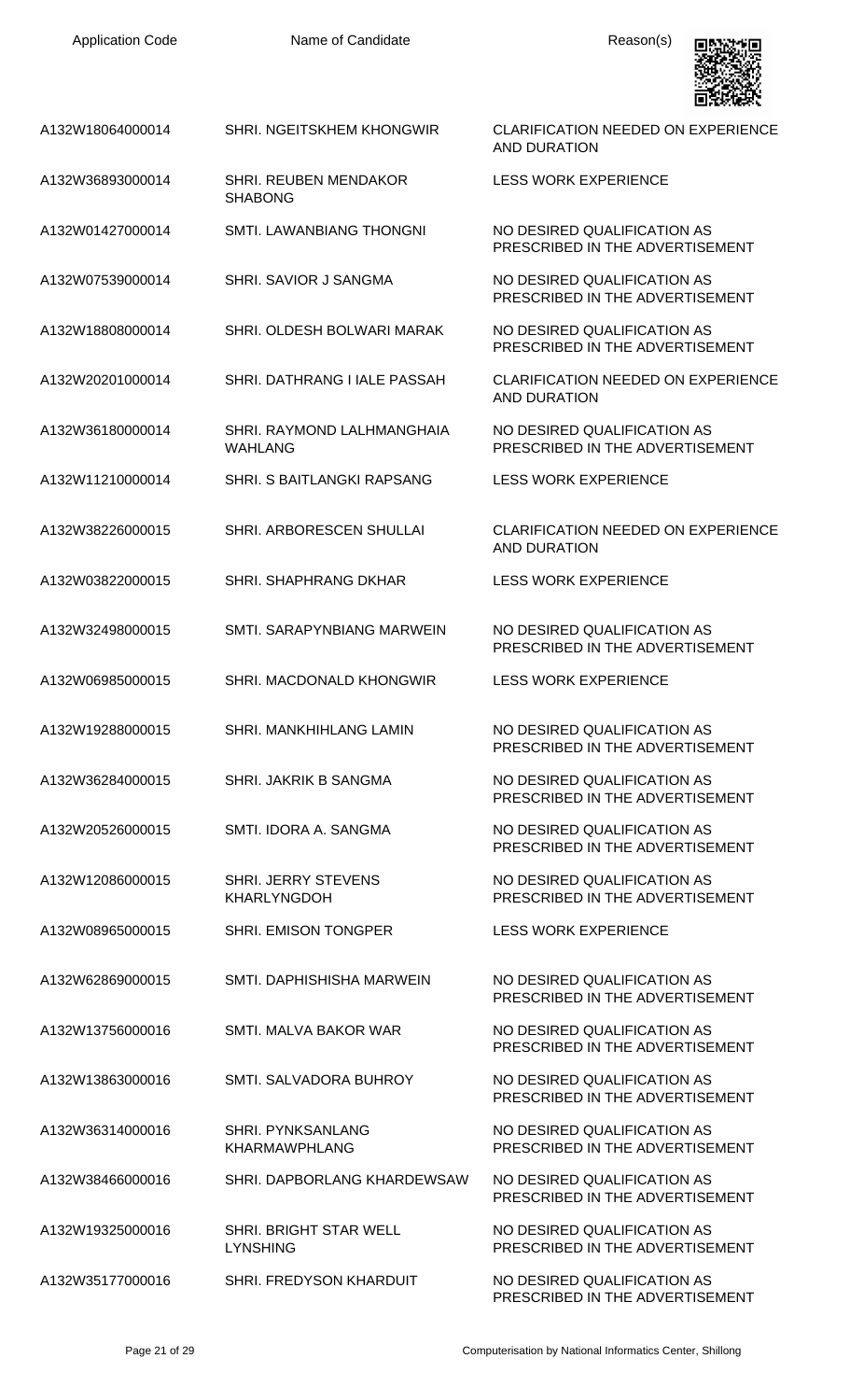| <b>Application Code</b> | Name of Candidate                           | Reason(s)                                                        |
|-------------------------|---------------------------------------------|------------------------------------------------------------------|
| A132W48634000016        | SMTI. EMIKA KORDOR KYNDIAH                  | NO DESIRED QUALIFICATION AS<br>PRESCRIBED IN THE ADVERTISEMENT   |
| A132W20267000016        | <b>SMTI. BOTYMPANG MUKHIM</b>               | NO DESIRED QUALIFICATION AS<br>PRESCRIBED IN THE ADVERTISEMENT   |
| A132W22495000016        | SHRI. RANALD WAHLANG                        | NO DESIRED QUALIFICATION AS<br>PRESCRIBED IN THE ADVERTISEMENT   |
| A132W43436000016        | SHRI. JOHN ROBERT STONE WARJRI              | NO DESIRED QUALIFICATION AS<br>PRESCRIBED IN THE ADVERTISEMENT   |
| A132W82835000016        | SMTI. BADAHUN WARJRI                        | <b>CLARIFICATION NEEDED ON SUBJECT</b>                           |
| A132W71004000016        | SMTI. MAGREEN KHARBHIH                      | <b>CLARIFICATION NEEDED ON EXPERIENCE</b><br><b>AND DURATION</b> |
| A132W81380000016        | SMTI. PREETI KSOO                           | NO DESIRED QUALIFICATION AS<br>PRESCRIBED IN THE ADVERTISEMENT   |
| A132W35717000016        | SHRI. MACDONALD THABAH                      | <b>CLARIFICATION NEEDED ON EXPERIENCE</b><br>AND DURATION        |
| A132W64924000016        | SMTI. RAISA NAMCHI K SANGMA                 | NO DESIRED QUALIFICATION AS<br>PRESCRIBED IN THE ADVERTISEMENT   |
| A132W06383000017        | <b>SHRI. IOONIWANHI LAW</b>                 | <b>CLARIFICATION NEEDED ON EXPERIENCE</b><br><b>AND DURATION</b> |
| A132W14835000017        | <b>SHRI. SAWBOR RAPSANG</b>                 | NO DESIRED QUALIFICATION AS<br>PRESCRIBED IN THE ADVERTISEMENT   |
| A132W22148000017        | SHRI. HOLLANDO RANI                         | NO DESIRED QUALIFICATION AS<br>PRESCRIBED IN THE ADVERTISEMENT   |
| A132W49379000017        | <b>SHRI. RYNGKAT DHAR</b>                   | NO DESIRED QUALIFICATION AS<br>PRESCRIBED IN THE ADVERTISEMENT   |
| A132W20502000017        | SMTI. BARISHA LYNGDOH<br><b>MAWLONG</b>     | NO DESIRED QUALIFICATION AS<br>PRESCRIBED IN THE ADVERTISEMENT   |
| A132W60865000017        | SMTI. JULIANA LYNGDOH M                     | NO DESIRED QUALIFICATION AS<br>PRESCRIBED IN THE ADVERTISEMENT   |
| A132W64825000017        | SMTI, DAPHISHISHA MARY<br><b>MARBANIANG</b> | <b>CLARIFICATION NEEDED ON EXPERIENCE</b><br>AND DURATION        |
| A132W16749000017        | SHRI. PYNHUNLANG KHARNAIOR                  | NO DESIRED QUALIFICATION AS<br>PRESCRIBED IN THE ADVERTISEMENT   |
| A132W12324000017        | SMTI. SHAMEEM MORIES DKHAR                  | <b>CLARIFICATION NEEDED ON SUBJECT AND</b><br><b>DURATION</b>    |
| A132W66363000017        | SHRI. KAPILASH R MARAK                      | NO DESIRED QUALIFICATION AS<br>PRESCRIBED IN THE ADVERTISEMENT   |
| A132W66550000017        | SHRI. TYRONE CAESAR L LYNGDOH               | NO DESIRED QUALIFICATION AS<br>PRESCRIBED IN THE ADVERTISEMENT   |
| A132W11947000017        | SHRI. CHERIKRAK R MARAK                     | <b>CLARIFICATION NEEDED ON EXPERIENCE</b><br><b>AND DURATION</b> |
| A132W68368000017        | SMTI, SANJANORA CH. SANGMA                  | NO DESIRED QUALIFICATION AS<br>PRESCRIBED IN THE ADVERTISEMENT   |
| A132W22854000017        | <b>SHRI. OLDSINGH SYIEMIONG</b>             | NO DESIRED QUALIFICATION AS<br>PRESCRIBED IN THE ADVERTISEMENT   |
| A132W22634000017        | SMTI. DELHINDA D SANGMA                     | NO DESIRED QUALIFICATION AS<br>PRESCRIBED IN THE ADVERTISEMENT   |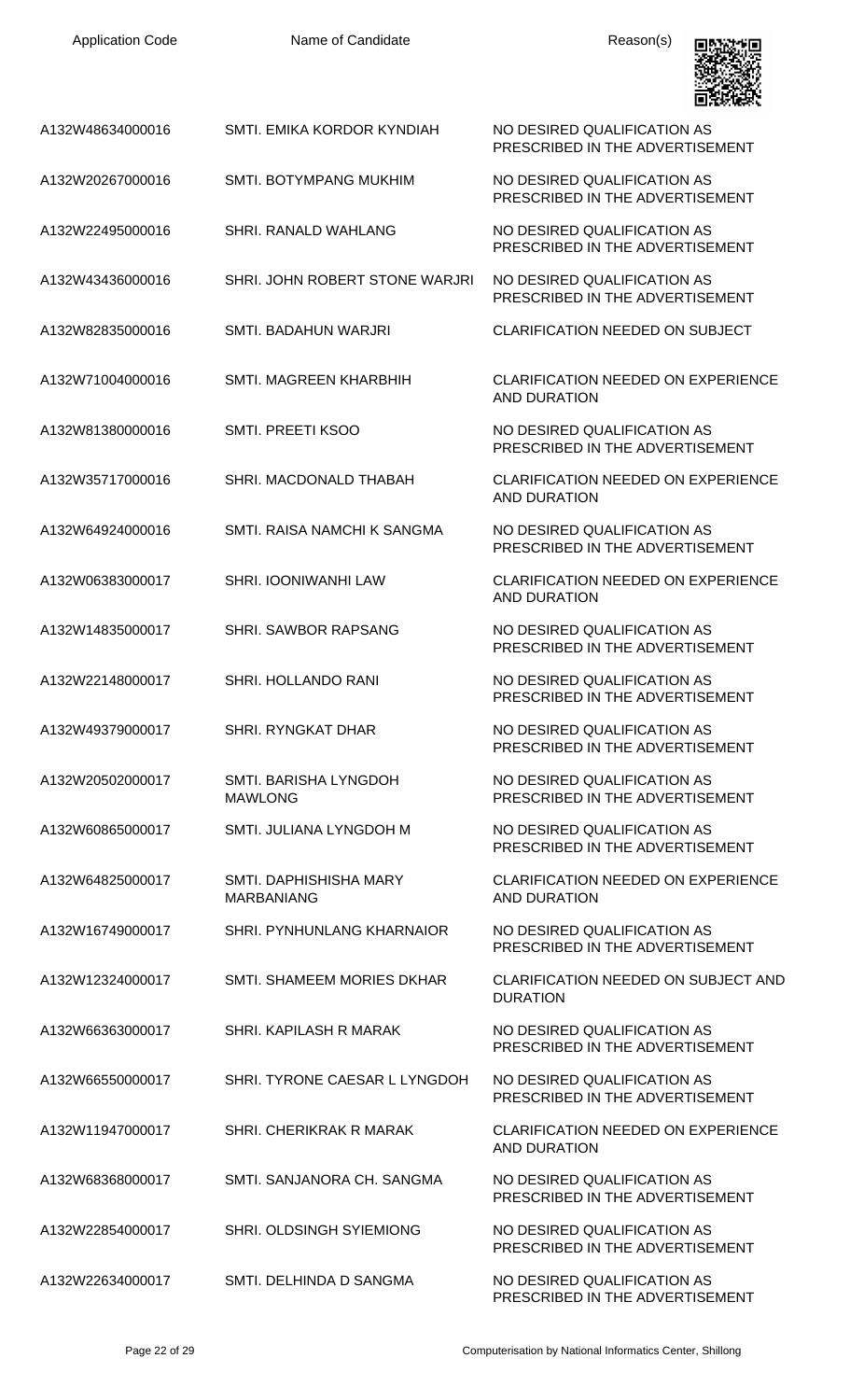| <b>Application Code</b> | Name of Candidate                                  | Reason(s)                                                        |
|-------------------------|----------------------------------------------------|------------------------------------------------------------------|
| A132W00705000017        | SHRI. SYLVESTAR KURBAH                             | <b>CLARIFICATION NEEDED ON EXPERIENCE</b><br><b>AND DURATION</b> |
| A132W77360000017        | SHRI. ARKISHEMBHA SOHLIYA                          | NO DESIRED QUALIFICATION AS<br>PRESCRIBED IN THE ADVERTISEMENT   |
| A132W07408000017        | SMTL PHERNAKI WAHLANG                              | <b>LESS WORK EXPERIENCE</b>                                      |
| A132W43546000017        | SMTI. JOLIE VALARINE KHARBUKI                      | NO DESIRED QUALIFICATION AS<br>PRESCRIBED IN THE ADVERTISEMENT   |
| A132W20245000018        | SMTI. DINGME AGATHA RONGSIME<br><b>SANGMA</b>      | CLARIFICATION NEEDED ON SUBJECT AND<br><b>DURATION</b>           |
| A132W22376000018        | SHRI. WHIT FORD RANI                               | NO DESIRED QUALIFICATION AS<br>PRESCRIBED IN THE ADVERTISEMENT   |
| A132W40804000018        | SMTI. BAKORDORLANG THABAH                          | NO DESIRED QUALIFICATION AS<br>PRESCRIBED IN THE ADVERTISEMENT   |
| A132W17735000018        | SHRI. WELFARESON KHONGRIAH                         | NO DESIRED QUALIFICATION AS<br>PRESCRIBED IN THE ADVERTISEMENT   |
| A132W10321000018        | SHRI. VIVIAN KHARSHIING                            | NO DESIRED QUALIFICATION AS<br>PRESCRIBED IN THE ADVERTISEMENT   |
| A132W48998000018        | SHRI. DEEBUNE SHILLA LAMARE                        | NO DESIRED QUALIFICATION AS<br>PRESCRIBED IN THE ADVERTISEMENT   |
| A132W67141000018        | SHRI. WALSRANG G MOMIN                             | NO DESIRED QUALIFICATION AS<br>PRESCRIBED IN THE ADVERTISEMENT   |
| A132W35078000019        | <b>SHRI. CLEVERNESS THONGNIRIT</b>                 | <b>LESS WORK EXPERIENCE</b>                                      |
| A132W82335000019        | SMTI. BIDANCHISA S SANGMA                          | NO DESIRED QUALIFICATION AS<br>PRESCRIBED IN THE ADVERTISEMENT   |
| A132W64398000019        | SMTI. BELLISHA A SANGMA                            | NO DESIRED QUALIFICATION AS<br>PRESCRIBED IN THE ADVERTISEMENT   |
| A132W18731000019        | SHRI. BANANGSAN PAUL PARIAT                        | <b>CLARIFICATION NEEDED ON EXPERIENCE</b><br><b>AND DURATION</b> |
| A132W34643000019        | SHRI. JOHN BHABOK BUAM                             | <b>CLARIFICATION NEEDED ON EXPERIENCE</b><br><b>AND DURATION</b> |
| A132W85319000019        | SHRI. ANGGO CERZA<br><b>CHAMBUGONG MARAK</b>       | NO DESIRED QUALIFICATION AS<br>PRESCRIBED IN THE ADVERTISEMENT   |
| A132W32108000019        | SMTI. SUKSANGME NENGMINZA<br><b>SANGMA</b>         | <b>CLARIFICATION NEEDED ON EXPERIENCE</b><br><b>AND DURATION</b> |
| A132W69506000019        | SMTI. OPHILIA IBAPALEI LYNGDOH<br><b>MAWPHLANG</b> | <b>CLARIFICATION NEEDED ON EXPERIENCE</b><br><b>AND DURATION</b> |
| A132W12104000019        | SHRI. NUETENROY BASAIAWMOIT                        | NO DESIRED QUALIFICATION AS<br>PRESCRIBED IN THE ADVERTISEMENT   |
| A132W04975000019        | SMTI. SAMANBHA NONGBET                             | NO DESIRED QUALIFICATION AS<br>PRESCRIBED IN THE ADVERTISEMENT   |
| A132W06558000019        | SHRI. SKHEMBORLANG<br><b>MARBANIANG</b>            | <b>CLARIFICATION NEEDED ON EXPERIENCE</b><br><b>AND DURATION</b> |
| A132W13351000019        | SMTI. DAPHIBANRI DONBAR<br><b>LYNGDOH</b>          | <b>CLARIFICATION NEEDED ON EXPERIENCE</b><br><b>AND DURATION</b> |
| A132W50594000019        | SHRI. KLEWOS SYNSHIANG                             | NO DESIRED QUALIFICATION AS<br>PRESCRIBED IN THE ADVERTISEMENT   |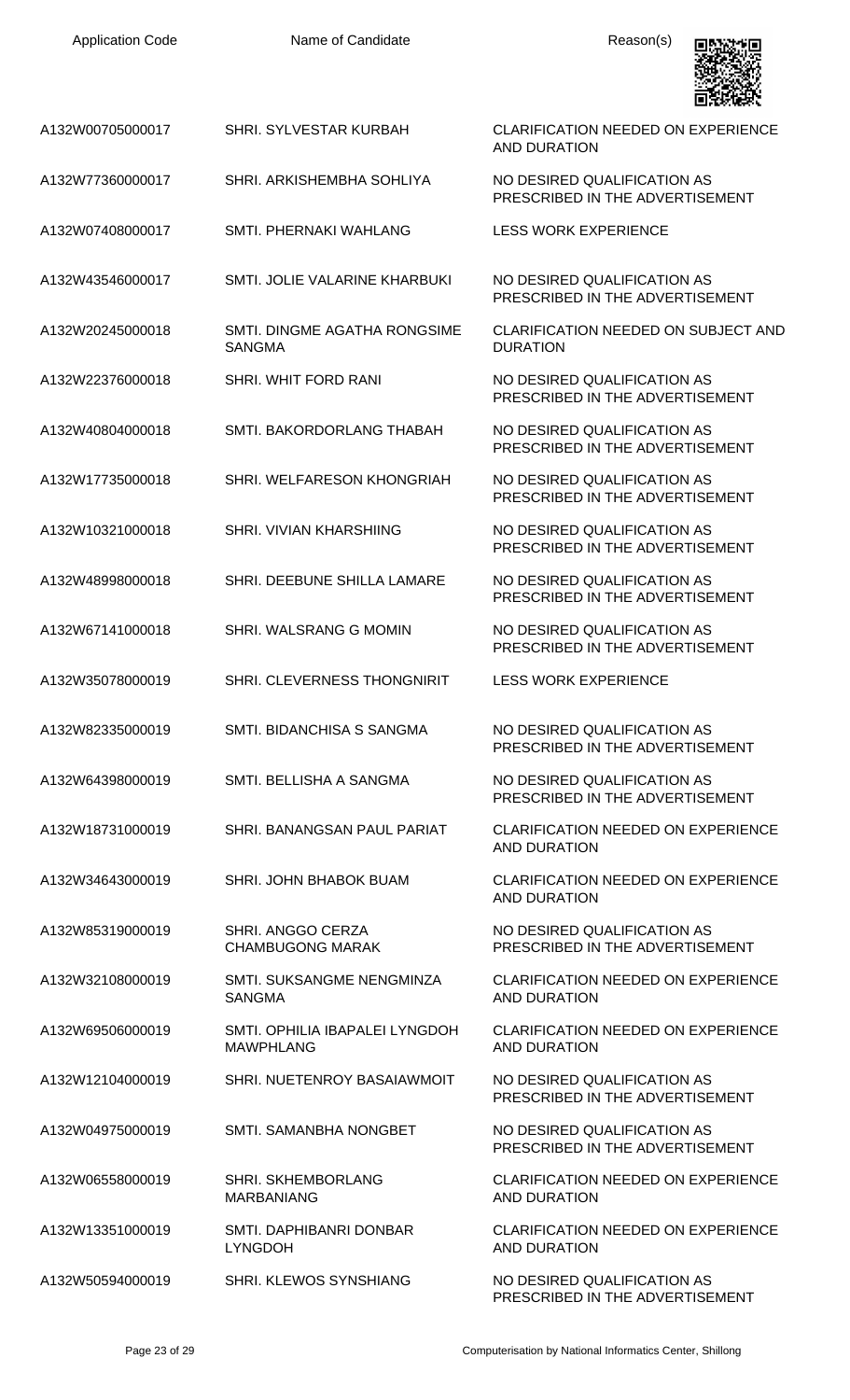

| 四式反映器                                                          |
|----------------------------------------------------------------|
| NO DESIRED QUALIFICATION AS<br>PRESCRIBED IN THE ADVERTISEMENT |
|                                                                |

PRESCRIBED IN THE ADVERTISEMENT

PRESCRIBED IN THE ADVERTISEMENT

PRESCRIBED IN THE ADVERTISEMENT

NO DESIRED QUALIFICATION AS PRESCRIBED IN THE ADVERTISEMENT

NO DESIRED QUALIFICATION AS PRESCRIBED IN THE ADVERTISEMENT

PRESCRIBED IN THE ADVERTISEMENT

PRESCRIBED IN THE ADVERTISEMENT

AND DURATION

PRESCRIBED IN THE ADVERTISEMENT

NO DESIRED QUALIFICATION AS PRESCRIBED IN THE ADVERTISEMENT

NO DESIRED QUALIFICATION AS PRESCRIBED IN THE ADVERTISEMENT

PRESCRIBED IN THE ADVERTISEMENT

PRESCRIBED IN THE ADVERTISEMENT

PRESCRIBED IN THE ADVERTISEMENT

PRESCRIBED IN THE ADVERTISEMENT

PRESCRIBED IN THE ADVERTISEMENT

PRESCRIBED IN THE ADVERTISEMENT

PRESCRIBED IN THE ADVERTISEMENT

PRESCRIBED IN THE ADVERTISEMENT

PRESCRIBED IN THE ADVERTISEMENT

AND DURATION

NO DESIRED QUALIFICATION AS PRESCRIBED IN THE ADVERTISEMENT

| A132W64179000019 | SMTI. ALCY MARY LYNGDOH |
|------------------|-------------------------|
|                  | <b>NONGUM</b>           |

A132W65201000019 SHRI. GORVACHIP R MARAK NO DESIRED QUALIFICATION AS

A132W47357000019 SMTI. BAIAKMENLANG WARBAH NO DESIRED QUALIFICATION AS

A132W65163000019 SHRI. SUNSHINE SUIAM NO DESIRED QUALIFICATION AS

A132W65098000019 SHRI. KITDOR CARMELLO PYNGROPE

A132W48852000019 SHRI. JOHANAN LYNGDOH MARSHILLONG

A132W16600000019 SHRI. LUMLANG LYNGKHOI NO DESIRED QUALIFICATION AS

A132W11912000020 SMTI. WANPYNDAP C NONGBET NO DESIRED QUALIFICATION AS

A132W17904000020 SHRI. HOWNI SAMAN WANN CLARIFICATION NEEDED ON EXPERIENCE

A132W61708000020 SMTI. REEPALYNE MARBANIANG NO DESIRED QUALIFICATION AS

A132W38270000020 SMTI. CLAREENE FRANCESCA KHARKONGOR

A132W16599000020 SMTI. BAIAHUNSHA MYLLIEM UMLONG

A132W15705000020 SMTI. DALA AKOR SAJEM NO DESIRED QUALIFICATION AS

A132W14679000020 SMTI. NAPHISABET LYNGSKOR LESS WORK EXPERIENCE

A132W69716000020 SMTI. ROBERTA MARTHA MAWNIUH NO DESIRED QUALIFICATION AS

A132W17732000020 SMTI. IBAMEAIHUN KHARSATI NO DESIRED QUALIFICATION AS

A132W31757000020 SMTI. MACRITTA MARIE WANBAH NO DESIRED QUALIFICATION AS

A132W38621000021 SMTI. EVANGELINE MARNGAR NO DESIRED QUALIFICATION AS

A132W82738000021 SMTI. ALYSSA B. MARAK NO DESIRED QUALIFICATION AS

A132W36891000021 SMTI. CAMELIA MAJAW NO DESIRED QUALIFICATION AS

A132W20161000021 SHRI. MOO EMDOR DHAR HEK NO DESIRED QUALIFICATION AS

A132W37026000021 SHRI. FANGTEA MANDA SANGMA NO DESIRED QUALIFICATION AS

A132W38249000021 SMTI. PEBIANA R MARAK CLARIFICATION NEEDED ON EXPERIENCE

A132W06133000022 SHRI. AVIN MAWDONG DECRUSE WANBAH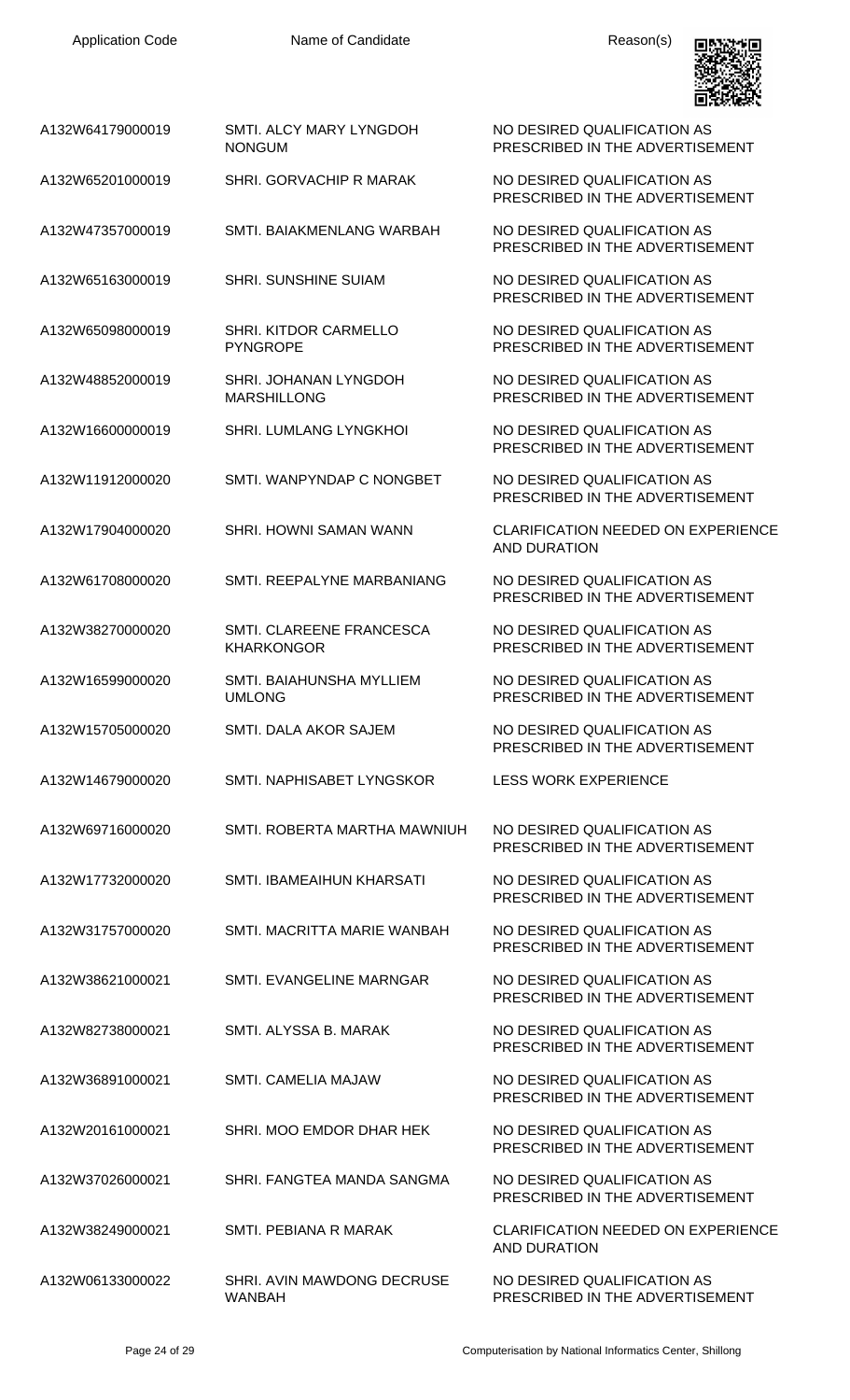

A132W13187000022 SHRI. JERIEL NICHOLAS J KHARBHIH

A132W07440000022 SHRI. PITTS ETHRIDGE T SANGMA CLARIFICATION NEEDED ON EXPERIENCE

A132W80949000022 SHRI. KHATIM AYECO CHIARA RAKSAM MARAK

A132W73722000022 SMTI. IBASNGEWHUN C NONGRUM NO DESIRED QUALIFICATION AS

A132W37379000022 SMTI. AKISA GAMME D SANGMA NO DESIRED QUALIFICATION AS

A132W06521000022 SHRI. FIVESTAR RYNTATHIANG CLARIFICATION NEEDED ON EXPERIENCE

A132W61849000023 SHRI. MAXWELLDONE KHARSHIING CLARIFICATION NEEDED ON EXPERIENCE

A132W67339000023 SHRI. TEDIUS A SANGMA CLARIFICATION NEEDED ON EXPERIENCE

A132W75651000023 SMTI. NAZAREEN BAKORDOR KHARRUBON

A132W20983000023 SHRI. KARIK WATRE MOMIN NO DESIRED QUALIFICATION AS

A132W21941000023 SHRI. DAWROICHUH CHALLAM LESS WORK EXPERIENCE

A132W21946000023 SMTI. SANDALIN R SUCHIANG NO DESIRED QUALIFICATION AS

A132W22292000023 SHRI. CHRISLY BORN STAR GYMPAD

A132W37519000023 SMTI. MEBAAIHUN SHISHA SUNABI NO DESIRED QUALIFICATION AS

A132W35706000024 SHRI. JACOB HMAR NO DESIRED QUALIFICATION AS

A132W74788000024 SMTI. BARILIN DKHAR OVERAGED

A132W39357000024 SMTI. LARIKYNTI IANGRAI NO DESIRED QUALIFICATION AS

A132W51468000024 SHRI. DEICHANMITRE LAMARE NO DESIRED QUALIFICATION AS

A132W76897000024 SHRI. BEJOYSINGH RALIANG NO DESIRED QUALIFICATION AS

A132W23067000024 SHRI. IAINEH KUPAR KHONGWIR CLARIFICATION NEEDED ON EXPERIENCE

A132W80931000024 SHRI. PANKAJ CHOUDHARY OVERAGED

A132W66766000024 SHRI. MANSEL R MARAK CLARIFICATION NEEDED ON EXPERIENCE

A132W02680000024 SHRI. BRIGHTSTARLANG WANSWETT

A132W19952000025 SHRI. SAMEWON PARIAT NO DESIRED QUALIFICATION AS

NO DESIRED QUALIFICATION AS PRESCRIBED IN THE ADVERTISEMENT

AND DURATION

NO DESIRED QUALIFICATION AS PRESCRIBED IN THE ADVERTISEMENT

PRESCRIBED IN THE ADVERTISEMENT

PRESCRIBED IN THE ADVERTISEMENT

AND DURATION

AND DURATION

AND DURATION

NO DESIRED QUALIFICATION AS PRESCRIBED IN THE ADVERTISEMENT

PRESCRIBED IN THE ADVERTISEMENT

PRESCRIBED IN THE ADVERTISEMENT

NO DESIRED QUALIFICATION AS PRESCRIBED IN THE ADVERTISEMENT

PRESCRIBED IN THE ADVERTISEMENT

PRESCRIBED IN THE ADVERTISEMENT

PRESCRIBED IN THE ADVERTISEMENT

PRESCRIBED IN THE ADVERTISEMENT

PRESCRIBED IN THE ADVERTISEMENT

AND DURATION

AND DURATION

CLARIFICATION NEEDED ON SUBJECT AND **DURATION** 

PRESCRIBED IN THE ADVERTISEMENT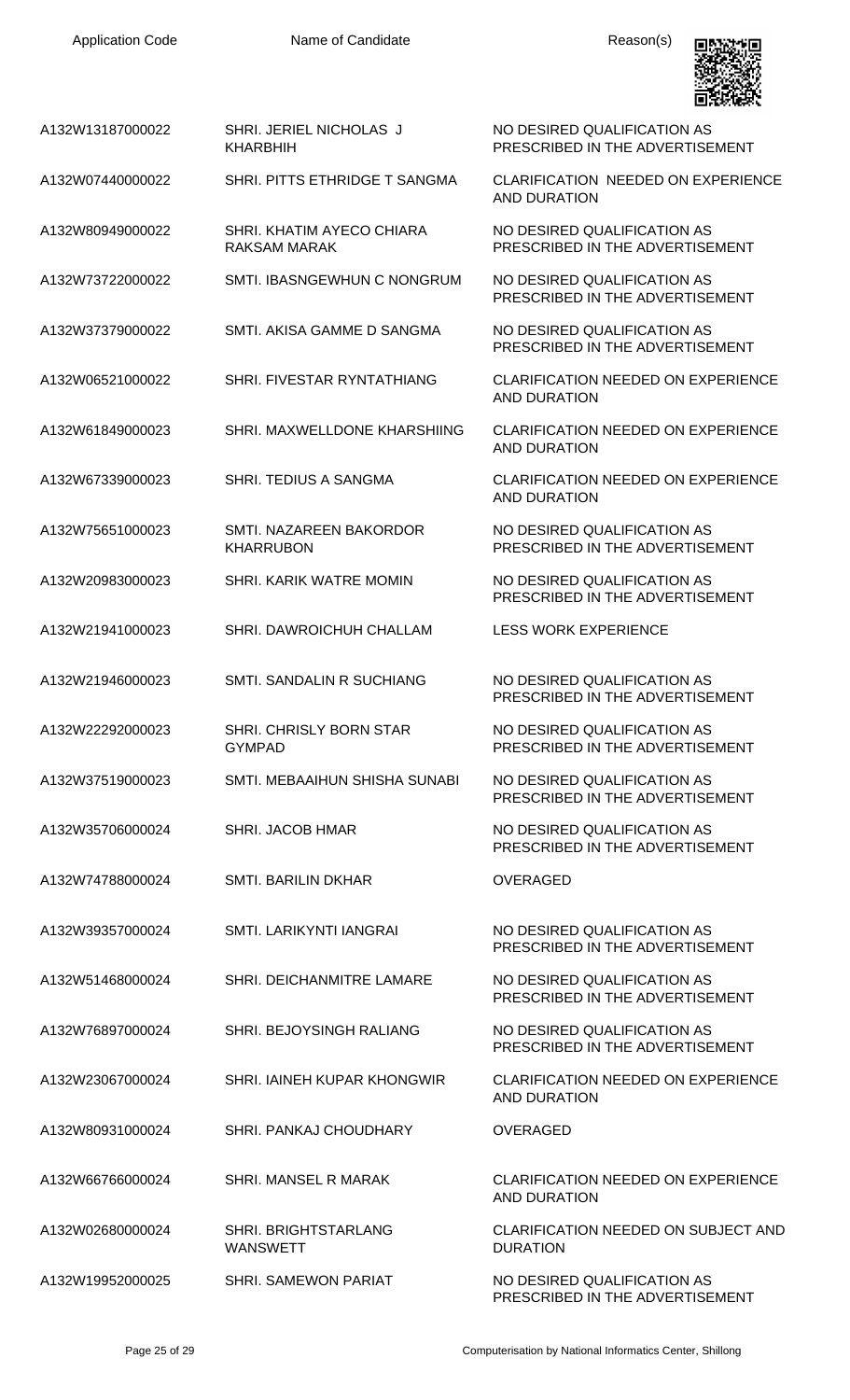| A132W39069000025 | SMTI. MERCYDONIA NONGKYNRIH                      | NO DESIRED QUALIFICATION AS<br>PRESCRIBED IN THE ADVERTISEMENT     |
|------------------|--------------------------------------------------|--------------------------------------------------------------------|
| A132W15983000025 | SMTI. ALETHEA DYMPEP                             | <b>LESS WORK EXPERIENCE</b>                                        |
| A132W36769000025 | SHRI. NAIKHATSAWSYNNIA<br><b>KHARJANA</b>        | <b>CLARIFICATION NEEDED ON EXPERIENCE</b><br>AND DURATION          |
| A132W17615000025 | SMTI. RIVANGELYNE MARY<br><b>KHARNAIOR</b>       | NO DESIRED QUALIFICATION AS<br>PRESCRIBED IN THE ADVERTISEMENT     |
| A132W32119000025 | <b>SMTI. IBANYLLA SWER</b>                       | NO DESIRED QUALIFICATION AS<br>PRESCRIBED IN THE ADVERTISEMENT     |
| A132W04336000025 | SHRI. KSANBOKLANG KHARJANA                       | <b>LESS WORK EXPERIENCE</b>                                        |
| A132W19650000025 | SHRI. WELBORN SNAITANG                           | <b>LESS WORK EXPERIENCE</b>                                        |
| A132W37152000026 | <b>SHRI. TIMJIM K MOMIN</b>                      | NO DESIRED QUALIFICATION AS<br>PRESCRIBED IN THE ADVERTISEMENT     |
| A132W39094000026 | SHRI. JUHHI NANGHULOO                            | NO DESIRED QUALIFICATION AS<br>PRESCRIBED IN THE ADVERTISEMENT     |
| A132W31756000026 | SHRI. SECOND KHONGSDIR                           | NO DESIRED QUALIFICATION AS<br>PRESCRIBED IN THE ADVERTISEMENT     |
| A132W23706000026 | SHRI. LEVENINSTAR HAYONG                         | <b>CLARIFICATION NEEDED ON EXPERIENCE</b><br><b>AND DURATION</b>   |
| A132W20361000026 | SMTI. EPHIDEIMAYA PARIAT                         | <b>LESS WORK EXPERIENCE</b>                                        |
| A132W20493000026 | SMTI. JUDITH LYNGDOH POHLONG                     | <b>LESS WORK EXPERIENCE</b>                                        |
| A132W35294000026 | SHRI. SENGOBIRTH CH SANGMA                       | <b>CLARIFICATION NEEDED ON EXPERIENCE</b><br><b>AND DURATION</b>   |
| A132W00483000026 | SHRI. GEORGE FREDDYLEEN<br><b>RAPSANG</b>        | <b>CLARIFICATION NEEDED ON EXPERIENCE</b><br><b>AND DURATION</b>   |
| A132W04045000027 | <b>SHRI. BUDLANG KUPAR</b><br><b>KHARLYNGDOH</b> | <b>CLARIFICATION NEEDED ON EXPERIENCE</b><br><b>AND DURATION</b>   |
| A132W20889000027 | SHRI. GREGORY MALNGIANG                          | NO DESIRED QUALIFICATION AS<br>PRESCRIBED IN THE ADVERTISEMENT     |
| A132W52162000028 | SHRI. JAMES STAR RYNGHANG                        | <b>LESS WORK EXPERIENCE</b>                                        |
| A132W55097000028 | <b>SHRI. ROSKIL CHALLAM</b>                      | NO DESIRED QUALIFICATION AS<br>PRESCRIBED IN THE ADVERTISEMENT     |
| A132W06580000028 | SHRI. PYNSHNGAINLANG SAWIAN                      | <b>CLARIFICATION NEEDED ON EXPERIENCE</b><br><b>AND DURATION</b>   |
| A132W03856000028 | SHRI. MOONSTAR MARWEIN                           | <b>OVERAGED</b>                                                    |
| A132W64344000028 | SHRI. FEDINAND R K SOHTUN                        | NO DESIRED QUALIFICATION AS<br>PRESCRIBED IN THE ADVERTISEMENT     |
| A132W35194000028 | <b>SHRI. GRIKJANG R MARAK</b>                    | NO DESIRED QUALIFICATION AS<br>PRESCRIBED IN THE ADVERTISEMENT     |
| A132W06519000028 | SMTI. PHIDAHUNLANG CHYNE                         | <b>CLARIFICATION NEEDED ON</b><br>EXPERIENCE, SUBJECT AND DURATION |

Application Code **Name of Candidate Name of Candidate** Reason(s)

**Designed**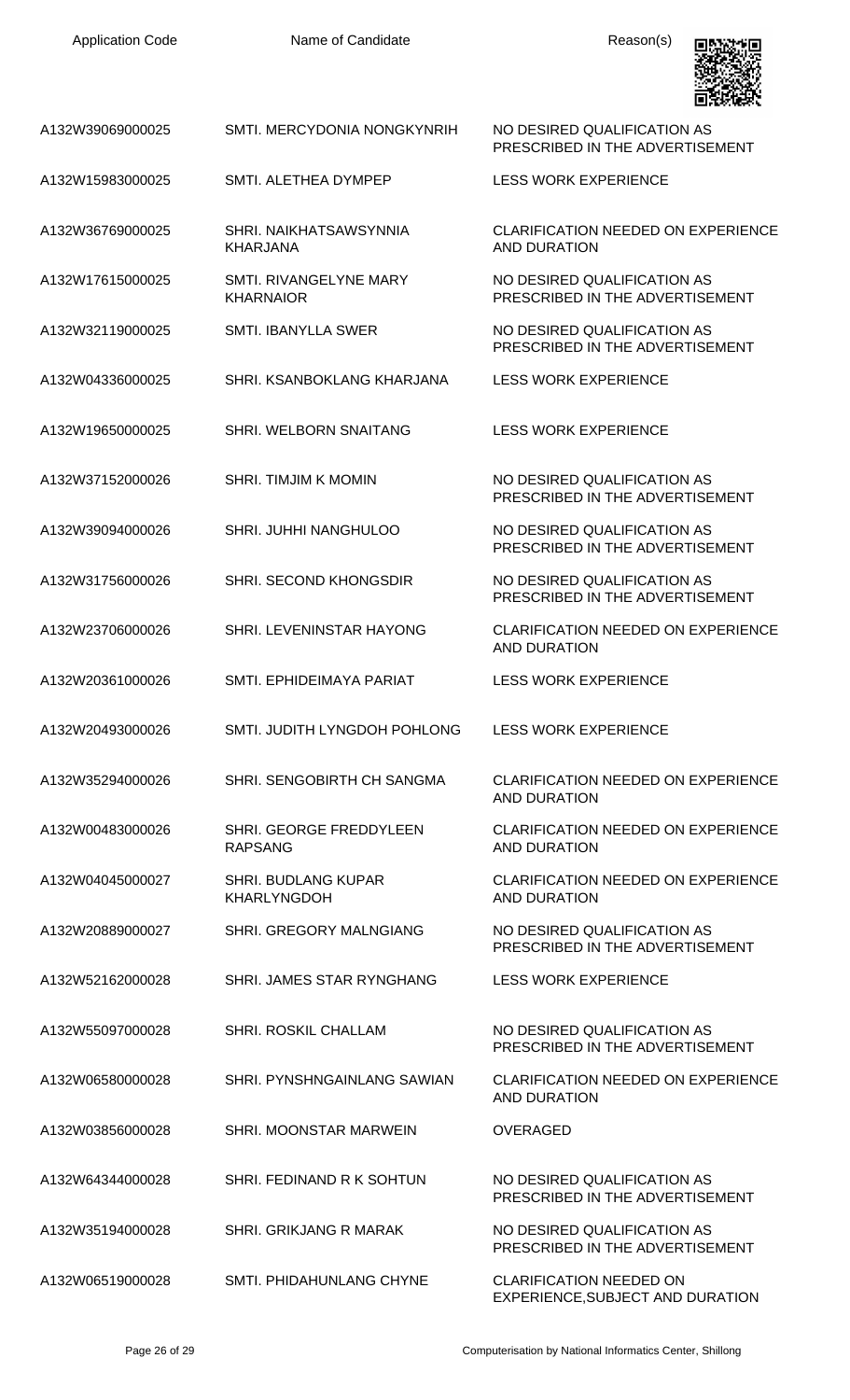| <b>Application Code</b> | Name of Candidate                                    | Reason(s)                                                        |
|-------------------------|------------------------------------------------------|------------------------------------------------------------------|
| A132W01397000029        | SMTI, SUSAN MOORE WARJRI                             | <b>OVERAGED</b>                                                  |
| A132W65581000029        | SHRI. SILMAN BOLWARI MARAK                           | NO DESIRED QUALIFICATION AS<br>PRESCRIBED IN THE ADVERTISEMENT   |
| A132W12602000029        | <b>SHRI. DEIBORMI SYAD</b>                           | NO DESIRED QUALIFICATION AS<br>PRESCRIBED IN THE ADVERTISEMENT   |
| A132W50901000029        | SHRI. BANTEIBOR LYNGKHOL                             | NO DESIRED QUALIFICATION AS<br>PRESCRIBED IN THE ADVERTISEMENT   |
| A132W64029000030        | SHRI. EVYAN MATTHEW LYNGSHING                        | NO DESIRED QUALIFICATION AS<br>PRESCRIBED IN THE ADVERTISEMENT   |
| A132W36449000030        | <b>SMTI, CHISIMEY BIJIMCHI GABIL</b><br><b>MOMIN</b> | NO DESIRED QUALIFICATION AS<br>PRESCRIBED IN THE ADVERTISEMENT   |
| A132W42318000030        | SMTI. JUNCYFERIE BASAIAWMOIT                         | NO DESIRED QUALIFICATION AS<br>PRESCRIBED IN THE ADVERTISEMENT   |
| A132W16770000030        | SMTI. LENIENCY DORA SANGLYNE                         | UNDER QUALIFIED                                                  |
| A132W74083000030        | SHRI. FREDROSUN C. MARAK                             | <b>CLARIFICATION NEEDED ON EXPERIENCE</b><br><b>AND DURATION</b> |
| A132W37394000030        | SHRI, SILJRANG R MARAK                               | NO DESIRED QUALIFICATION AS<br>PRESCRIBED IN THE ADVERTISEMENT   |
| A132W06455000031        | <b>SHRI. HAMKYLLA SUCHIANG</b>                       | <b>CLARIFICATION NEEDED ON EXPERIENCE</b><br>AND DURATION        |
| A132W66739000031        | <b>SHRI. BNENG DENNIES LAMIN</b>                     | <b>CLARIFICATION NEEDED ON EXPERIENCE</b><br><b>AND DURATION</b> |
| A132W64821000031        | SMTI. BANSE CH SANGMA                                | <b>LESS WORK EXPERIENCE</b>                                      |
| A132W38002000031        | SHRI. LARI KUPAR LYNGDOH                             | NO DESIRED QUALIFICATION AS<br>PRESCRIBED IN THE ADVERTISEMENT   |
| A132W08880000031        | <b>SHRI. VIRUNTY KHONGJEE</b>                        | <b>CLARIFICATION NEEDED ON EXPERIENCE</b><br>AND DURATION        |
| A132W16715000032        | <b>SHRI. SHAPHRANG SAWKMIE</b>                       | <b>LESS WORK EXPERIENCE</b>                                      |
| A132W19506000032        | SMTI. ALETHEA ZARINE JYRWA                           | <b>CLARIFICATION NEEDED ON EXPERIENCE</b><br><b>AND DURATION</b> |
| A132W50968000032        | SHRI. JOSIAH KOKNAL MARAK                            | NO DESIRED QUALIFICATION AS<br>PRESCRIBED IN THE ADVERTISEMENT   |
| A132W78396000033        | SMTI. OSAKA RUANDACHE<br><b>PYNGROPE</b>             | NO DESIRED QUALIFICATION AS<br>PRESCRIBED IN THE ADVERTISEMENT   |
| A132W07706000034        | SHRI. KERMI DAOO SURONG                              | NO DESIRED QUALIFICATION AS<br>PRESCRIBED IN THE ADVERTISEMENT   |
| A132W70836000034        | SMTI. DELIZIA DARIKYNTI NONGRUM                      | NO DESIRED QUALIFICATION AS<br>PRESCRIBED IN THE ADVERTISEMENT   |
| A132W16523000034        | <b>SMTI. JOYCILY THANGKHIEW</b>                      | NO DESIRED QUALIFICATION AS<br>PRESCRIBED IN THE ADVERTISEMENT   |
| A132W11698000034        | SHRI. RICKY DONALD MARWEIN                           | <b>LESS WORK EXPERIENCE</b>                                      |
| A132W15045000034        | SHRI. AMAR CH MARAK                                  | NO DESIRED QUALIFICATION AS                                      |

PRESCRIBED IN THE ADVERTISEMENT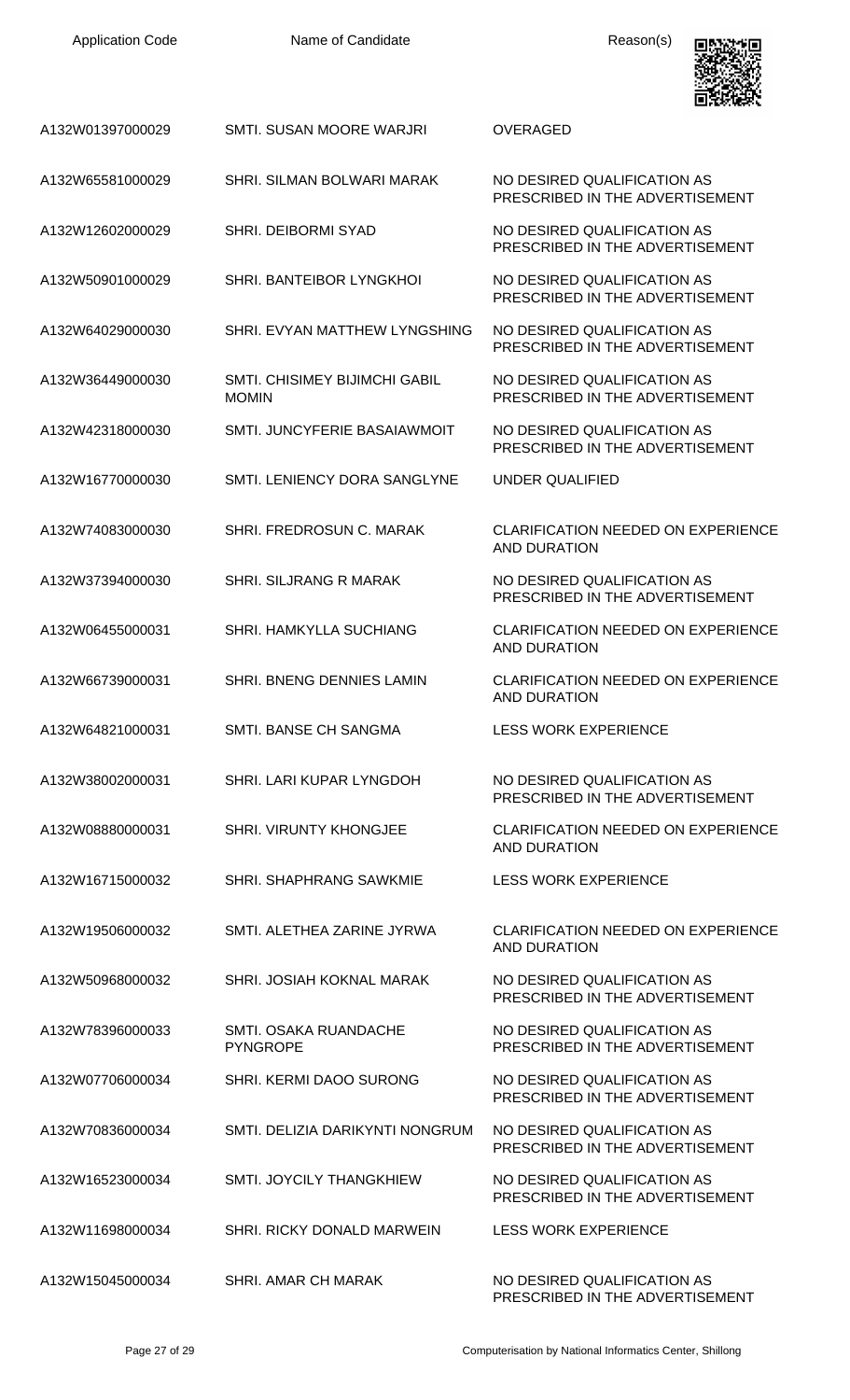

|                  |                                             | 国家观察院                                                              |
|------------------|---------------------------------------------|--------------------------------------------------------------------|
| A132W32578000035 | SHRI. RAPHAEL SYNNAH                        | NO DESIRED QUALIFICATION AS<br>PRESCRIBED IN THE ADVERTISEMENT     |
| A132W35111000035 | SMTI. IBANKIEWIRAT MYLLIEM<br><b>UMLONG</b> | <b>LESS WORK EXPERIENCE</b>                                        |
| A132W12234000035 | SHRI. POLESTAR RANI                         | NO DESIRED QUALIFICATION AS<br>PRESCRIBED IN THE ADVERTISEMENT     |
| A132W01543000035 | SHRI. JOSEPH RAPMI POHRMEN                  | <b>CLARIFICATION NEEDED ON EXPERIENCE</b><br>AND DURATION          |
| A132W50916000038 | SMTI. PHIDAKERLIN WARJRI                    | NO DESIRED QUALIFICATION AS<br>PRESCRIBED IN THE ADVERTISEMENT     |
| A132W85577000038 | <b>SMTI. AITIHUN MARTHONG</b>               | NO DESIRED QUALIFICATION AS<br>PRESCRIBED IN THE ADVERTISEMENT     |
| A132W44923000039 | SHRI. IAISAN RYNGKAT LYNGDOH                | <b>CLARIFICATION NEEDED ON EXPERIENCE</b><br>AND DURATION          |
| A132W48821000039 | SMTI, CHINKY M, MARAK                       | <b>LESS WORK EXPERIENCE</b>                                        |
| A132W04944000039 | SMTI. SAMAN ROIBHA LYNRAH                   | <b>LESS WORK EXPERIENCE</b>                                        |
| A132W35825000040 | SMTI. LAWANRISHA LYNGDOH                    | NO DESIRED QUALIFICATION AS<br>PRESCRIBED IN THE ADVERTISEMENT     |
| A132W03828000040 | SMTI, DIMRE SENGMITCHI A<br><b>SANGMA</b>   | NO DESIRED QUALIFICATION AS<br>PRESCRIBED IN THE ADVERTISEMENT     |
| A132W81927000041 | SHRI. RECONCILES SOHTUN                     | <b>CLARIFICATION NEEDED ON SUBJECT AND</b><br><b>DURATION</b>      |
| A132W36956000042 | <b>SHRI, GRIKCHI N SANGMA</b>               | <b>CLARIFICATION NEEDED ON</b><br>EXPERIENCE, DURATION AND SUBJECT |
| A132W33762000042 | SHRI. BADONBOK WANNIANG                     | NO DESIRED QUALIFICATION AS<br>PRESCRIBED IN THE ADVERTISEMENT     |
| A132W34615000042 | SHRI. RAYMOND WAHLANG                       | <b>LESS WORK EXPERIENCE</b>                                        |
| A132W32363000042 | SMTI, BENNY JUICY A SANGMA                  | NO DESIRED QUALIFICATION AS<br>PRESCRIBED IN THE ADVERTISEMENT     |
| A132W11450000042 | SMTI. SARASHISHA NONGBET                    | NO DESIRED QUALIFICATION AS<br>PRESCRIBED IN THE ADVERTISEMENT     |
| A132W21563000043 | SHRI. RANGSTONE PAUL KURBAH                 | NO DESIRED QUALIFICATION AS<br>PRESCRIBED IN THE ADVERTISEMENT     |
| A132W03604000044 | <b>SHRI. SAMSON SUMER</b>                   | <b>CLARIFICATION NEEDED ON EXPERIENCE</b><br><b>AND DURATION</b>   |
| A132W51834000045 | SMTI. EFFIE GWYNETH L KHARJANA              | NO DESIRED QUALIFICATION AS<br>PRESCRIBED IN THE ADVERTISEMENT     |
| A132W02639000045 | SMTI. EVELYN MIHPLI PARIAT                  | <b>CLARIFICATION NEEDED ON EXPERIENCE</b><br><b>AND DURATION</b>   |
| A132W37665000045 | SMTI. FATIMA SHANDI LAMIN                   | CLARIFICATION NEEDED ON SUBJECT,<br><b>EXPERIENCE AND DURATION</b> |
| A132W32328000049 | SMTI. DAIA KHARBHIH                         | NO DESIRED QUALIFICATION AS<br>PRESCRIBED IN THE ADVERTISEMENT     |
| A132W03010000053 | SHRI. FIRSTBORNSON DKHAR                    | <b>CLARIFICATION NEEDED ON EXPERIENCE</b><br><b>AND DURATION</b>   |